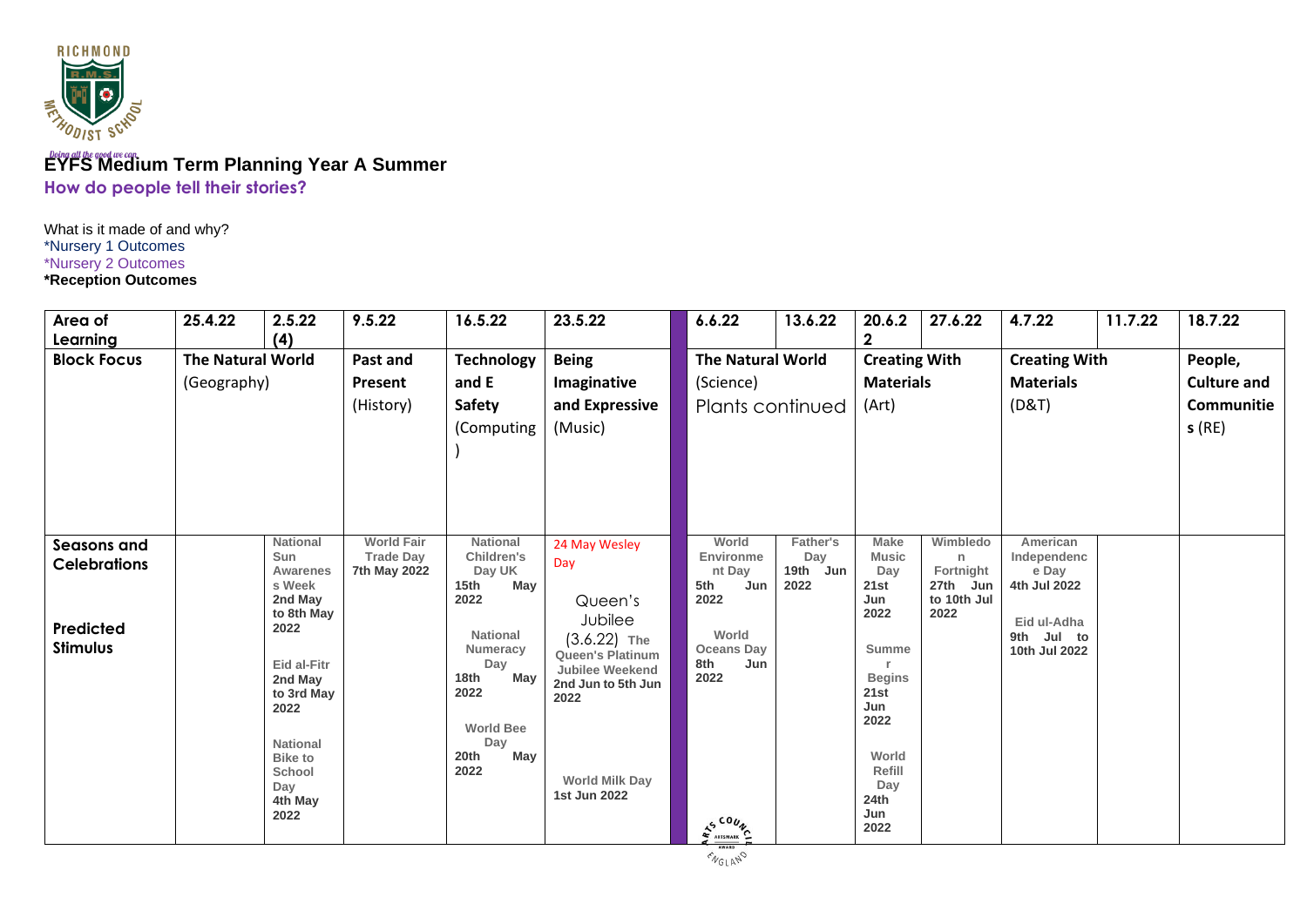| <b>RICHMOND</b><br><b>R.M.S.</b>     |                                                                                                                                                               |                                                                                                                                                     |                                                                                                                                                      |                                                              |                                                                                                                                                     |                                                                                        |                                                                                                                                                                                                |           |                            |                                                                                                                        |                                                                                                                                                                                                                                         |                                  |
|--------------------------------------|---------------------------------------------------------------------------------------------------------------------------------------------------------------|-----------------------------------------------------------------------------------------------------------------------------------------------------|------------------------------------------------------------------------------------------------------------------------------------------------------|--------------------------------------------------------------|-----------------------------------------------------------------------------------------------------------------------------------------------------|----------------------------------------------------------------------------------------|------------------------------------------------------------------------------------------------------------------------------------------------------------------------------------------------|-----------|----------------------------|------------------------------------------------------------------------------------------------------------------------|-----------------------------------------------------------------------------------------------------------------------------------------------------------------------------------------------------------------------------------------|----------------------------------|
| $\bullet$<br><b>ENTRODIST SCHOOL</b> |                                                                                                                                                               |                                                                                                                                                     |                                                                                                                                                      |                                                              |                                                                                                                                                     |                                                                                        |                                                                                                                                                                                                |           |                            |                                                                                                                        |                                                                                                                                                                                                                                         |                                  |
| Predicted<br><b>Texts</b>            | Katie<br>Morag<br>stories<br>$\odot$<br>Katie Morag<br>$\sqrt{2}$<br>FROGGE<br>KR<br>愛望<br><b>THE STAR</b><br>HUNDREI<br>DECKER<br><b>BUS</b><br>$\mathbf{E}$ | REENS<br>Bringing to Rois<br>in Kapiti Plak<br>Islamine<br>Mana Partick Possible<br>$11 - -$<br><b>TANK</b><br>DUCKS<br>OVERBOARD!<br><b>ANANSI</b> | Magic<br>Grandad<br><b>SEASIDE</b><br><b>HOLIDAYS</b><br>THEN AND NOW<br>John Barningham<br>Mr Gumpy's Motor Car<br>comechion<br>SEASIPE<br>HOLIPAYS | W ingle and<br><b>Julia Donaldson &amp;</b><br>Nick Sharratt | <b>QUEEN</b><br>$\circledcirc$<br>Annistration<br>Annistration<br>Andreal Annis<br>Annistration<br>Annis<br>Annis<br>Annis<br>Annis<br>光<br>Battles | Jack<br>deanstalk<br><b>SNAIL TRAIL</b><br><b>RUTH BROWN</b><br>tas pes<br><b>BUGS</b> | Beanstalk<br>Beanstalk<br>Example 18 T<br>Y<br>$\sum_{i=1}^{n} a_i$<br><b>JASPER'S BEAM TALK</b><br>$\frac{1}{2}$<br><b>ADA</b><br>TWIST.<br>SCIENTIST<br>Bodes<br>Foxe<br>$0$ $2.7$<br>Letter | <b>OF</b> | ELMER<br>Œ.<br>David Mckee | Quentin<br><b>Blake</b><br><b>Stories</b><br>$\circ$<br>PECK.<br>ROSIE<br>the seat of a<br>Amelia Earhart<br><b>PO</b> | $\mathbf{M}$<br>Lighthouse<br>Keeper's Jun<br><b>SEASIDE</b><br><b>POEMS</b><br>RE<br>initim typ<br>What Org<br>Ladybird Heard<br>3 M<br>Shintey Hugher<br>At the Seaside<br>giti <b>4 Ly</b> n<br>$f - 1$<br>Sharing a Shot<br>SINGING | Dear<br>Dear<br>Leacher<br>12. A |
| Christian<br><b>Values</b>           | Service                                                                                                                                                       |                                                                                                                                                     |                                                                                                                                                      |                                                              |                                                                                                                                                     | Truthfulness                                                                           |                                                                                                                                                                                                |           |                            |                                                                                                                        |                                                                                                                                                                                                                                         |                                  |

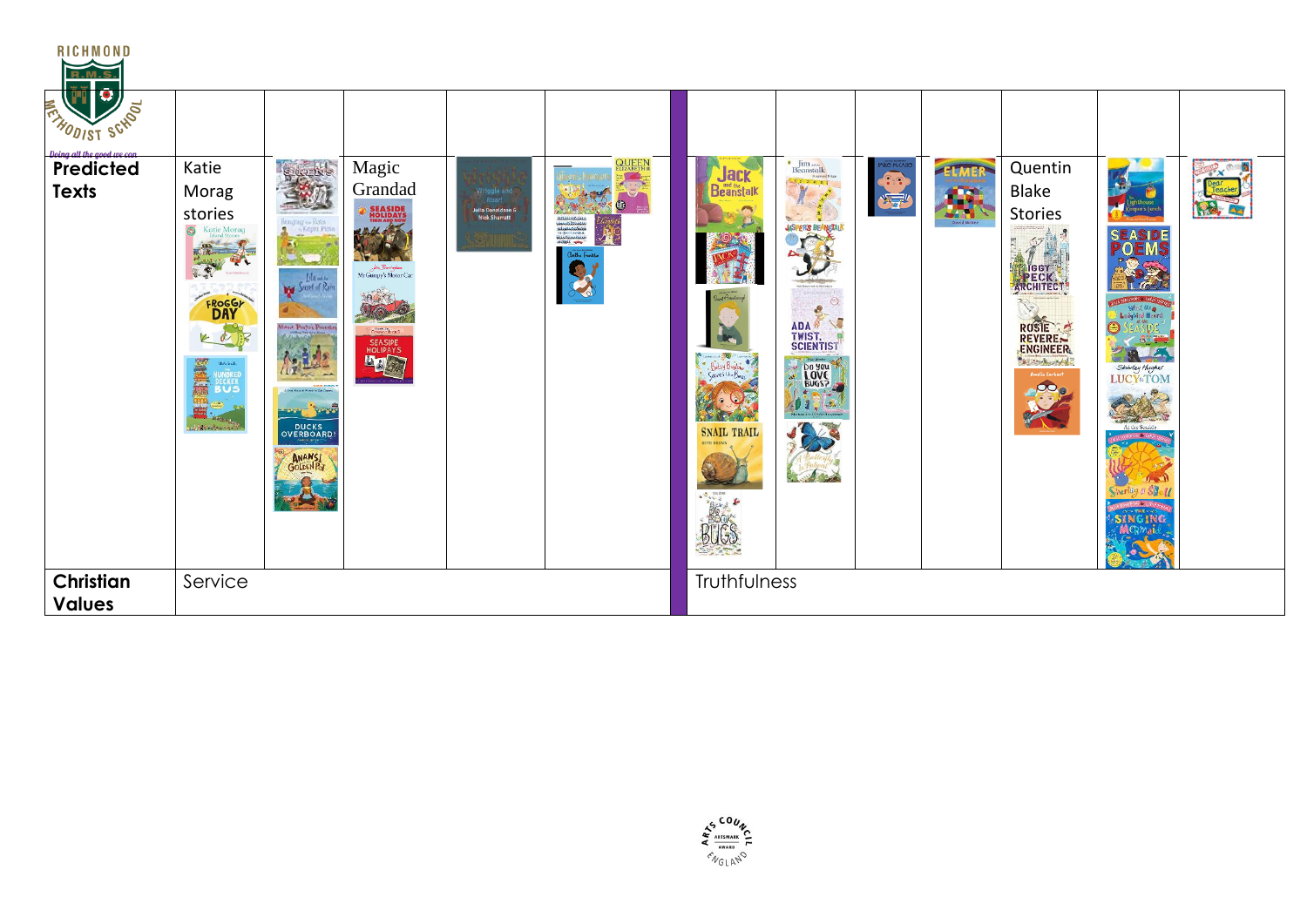| <b>RICHMOND</b>                                       |                                                                                                                                                                                                                                                                                                                                                                                                                                                                                                                                                                                                                                                                                                                                                                                                                                                                                                                                                                                                                                                                                                                                                                                                                                                                                                                                                                                                                                                                                                                                                                                                                                                                                                                                                                                                       |                                                                             |                                                                                |                                                                                                                                                                                                                                                                                                                                                                                                                                                                                                                                                                                                                                                                                                                                                                                                                                                                        |                                                                                                                                                                                                                                                                                                                                                                                                                                                                                                                                                                                                                                                                                                                                                                                                                                                                                                                                                                                                                                                                                                         |
|-------------------------------------------------------|-------------------------------------------------------------------------------------------------------------------------------------------------------------------------------------------------------------------------------------------------------------------------------------------------------------------------------------------------------------------------------------------------------------------------------------------------------------------------------------------------------------------------------------------------------------------------------------------------------------------------------------------------------------------------------------------------------------------------------------------------------------------------------------------------------------------------------------------------------------------------------------------------------------------------------------------------------------------------------------------------------------------------------------------------------------------------------------------------------------------------------------------------------------------------------------------------------------------------------------------------------------------------------------------------------------------------------------------------------------------------------------------------------------------------------------------------------------------------------------------------------------------------------------------------------------------------------------------------------------------------------------------------------------------------------------------------------------------------------------------------------------------------------------------------------|-----------------------------------------------------------------------------|--------------------------------------------------------------------------------|------------------------------------------------------------------------------------------------------------------------------------------------------------------------------------------------------------------------------------------------------------------------------------------------------------------------------------------------------------------------------------------------------------------------------------------------------------------------------------------------------------------------------------------------------------------------------------------------------------------------------------------------------------------------------------------------------------------------------------------------------------------------------------------------------------------------------------------------------------------------|---------------------------------------------------------------------------------------------------------------------------------------------------------------------------------------------------------------------------------------------------------------------------------------------------------------------------------------------------------------------------------------------------------------------------------------------------------------------------------------------------------------------------------------------------------------------------------------------------------------------------------------------------------------------------------------------------------------------------------------------------------------------------------------------------------------------------------------------------------------------------------------------------------------------------------------------------------------------------------------------------------------------------------------------------------------------------------------------------------|
|                                                       | Jack The Builder - Stuart J Murphy                                                                                                                                                                                                                                                                                                                                                                                                                                                                                                                                                                                                                                                                                                                                                                                                                                                                                                                                                                                                                                                                                                                                                                                                                                                                                                                                                                                                                                                                                                                                                                                                                                                                                                                                                                    | Mouse Count - Ellen Stoll Walsh                                             |                                                                                | This is the Story of Alison Hubble - Allan Ahlberg                                                                                                                                                                                                                                                                                                                                                                                                                                                                                                                                                                                                                                                                                                                                                                                                                     |                                                                                                                                                                                                                                                                                                                                                                                                                                                                                                                                                                                                                                                                                                                                                                                                                                                                                                                                                                                                                                                                                                         |
|                                                       |                                                                                                                                                                                                                                                                                                                                                                                                                                                                                                                                                                                                                                                                                                                                                                                                                                                                                                                                                                                                                                                                                                                                                                                                                                                                                                                                                                                                                                                                                                                                                                                                                                                                                                                                                                                                       | Mr Gumpy's Outing - John Burningham                                         |                                                                                | Two of Everything - Lilly Hong                                                                                                                                                                                                                                                                                                                                                                                                                                                                                                                                                                                                                                                                                                                                                                                                                                         | Mr Gumpy's Outing - John Burningham                                                                                                                                                                                                                                                                                                                                                                                                                                                                                                                                                                                                                                                                                                                                                                                                                                                                                                                                                                                                                                                                     |
|                                                       | One Moose, 20 Mice - Stella Blackstone                                                                                                                                                                                                                                                                                                                                                                                                                                                                                                                                                                                                                                                                                                                                                                                                                                                                                                                                                                                                                                                                                                                                                                                                                                                                                                                                                                                                                                                                                                                                                                                                                                                                                                                                                                | Rosie's Zoo - Ailie Busby                                                   |                                                                                | Double Dave - Sue Hendra                                                                                                                                                                                                                                                                                                                                                                                                                                                                                                                                                                                                                                                                                                                                                                                                                                               | Billy's Bucket - Kes Gray                                                                                                                                                                                                                                                                                                                                                                                                                                                                                                                                                                                                                                                                                                                                                                                                                                                                                                                                                                                                                                                                               |
|                                                       | One to 10 and Back Again - Nick Sharratt                                                                                                                                                                                                                                                                                                                                                                                                                                                                                                                                                                                                                                                                                                                                                                                                                                                                                                                                                                                                                                                                                                                                                                                                                                                                                                                                                                                                                                                                                                                                                                                                                                                                                                                                                              | One Ted Falls Out of Bed - Julia Donaldson<br>Ouack and Count - Keith Baker |                                                                                | Double the Ducks - Stuart J Murphy                                                                                                                                                                                                                                                                                                                                                                                                                                                                                                                                                                                                                                                                                                                                                                                                                                     | Mr Archimede's Bath - Pamela Allen                                                                                                                                                                                                                                                                                                                                                                                                                                                                                                                                                                                                                                                                                                                                                                                                                                                                                                                                                                                                                                                                      |
|                                                       | A Dozen Ducklings Lost and Found - Harriet Ziefert                                                                                                                                                                                                                                                                                                                                                                                                                                                                                                                                                                                                                                                                                                                                                                                                                                                                                                                                                                                                                                                                                                                                                                                                                                                                                                                                                                                                                                                                                                                                                                                                                                                                                                                                                    | My Granny Went to Market - Stella Blackstone                                |                                                                                | The Doorbell Rang - Pat Hutchins                                                                                                                                                                                                                                                                                                                                                                                                                                                                                                                                                                                                                                                                                                                                                                                                                                       | Who Sank the Boat - Pamela Allen                                                                                                                                                                                                                                                                                                                                                                                                                                                                                                                                                                                                                                                                                                                                                                                                                                                                                                                                                                                                                                                                        |
|                                                       | Which is Round? Which is Bigger? - Mineko Marmada<br>Tad - Benji Davis                                                                                                                                                                                                                                                                                                                                                                                                                                                                                                                                                                                                                                                                                                                                                                                                                                                                                                                                                                                                                                                                                                                                                                                                                                                                                                                                                                                                                                                                                                                                                                                                                                                                                                                                |                                                                             |                                                                                | The Gingerbread Man - Traditional<br>Bean Thirteen - Matthew McElligott                                                                                                                                                                                                                                                                                                                                                                                                                                                                                                                                                                                                                                                                                                                                                                                                | How Many Legs - Kes Gray                                                                                                                                                                                                                                                                                                                                                                                                                                                                                                                                                                                                                                                                                                                                                                                                                                                                                                                                                                                                                                                                                |
|                                                       | 1 is a Snail, 10 is a Crab - April Sayre & Jeff Sayre                                                                                                                                                                                                                                                                                                                                                                                                                                                                                                                                                                                                                                                                                                                                                                                                                                                                                                                                                                                                                                                                                                                                                                                                                                                                                                                                                                                                                                                                                                                                                                                                                                                                                                                                                 | The Shopping Basket - John Burningham<br>Monster Math - Anne Miranda        |                                                                                | One Hungry Cat - Joanne Rocklin                                                                                                                                                                                                                                                                                                                                                                                                                                                                                                                                                                                                                                                                                                                                                                                                                                        | Pattern Bugs & Pattern Fish - Trudy Harris                                                                                                                                                                                                                                                                                                                                                                                                                                                                                                                                                                                                                                                                                                                                                                                                                                                                                                                                                                                                                                                              |
|                                                       | 1 is One - Tasha Tudor                                                                                                                                                                                                                                                                                                                                                                                                                                                                                                                                                                                                                                                                                                                                                                                                                                                                                                                                                                                                                                                                                                                                                                                                                                                                                                                                                                                                                                                                                                                                                                                                                                                                                                                                                                                | Elevator Magic - Stuart J Murphy                                            |                                                                                | Ness the Nurse - Nick Sharratt                                                                                                                                                                                                                                                                                                                                                                                                                                                                                                                                                                                                                                                                                                                                                                                                                                         | The Secret Path - Nick Butterworth                                                                                                                                                                                                                                                                                                                                                                                                                                                                                                                                                                                                                                                                                                                                                                                                                                                                                                                                                                                                                                                                      |
|                                                       | The Real Princess - Brenda Williams                                                                                                                                                                                                                                                                                                                                                                                                                                                                                                                                                                                                                                                                                                                                                                                                                                                                                                                                                                                                                                                                                                                                                                                                                                                                                                                                                                                                                                                                                                                                                                                                                                                                                                                                                                   | Grandpa's Quilt - Betsy Franco                                              |                                                                                | One Odd Day - Doris Fisher                                                                                                                                                                                                                                                                                                                                                                                                                                                                                                                                                                                                                                                                                                                                                                                                                                             | Me on the Map - Joan Sweeney                                                                                                                                                                                                                                                                                                                                                                                                                                                                                                                                                                                                                                                                                                                                                                                                                                                                                                                                                                                                                                                                            |
|                                                       | 10 on a Train - John O'Leary                                                                                                                                                                                                                                                                                                                                                                                                                                                                                                                                                                                                                                                                                                                                                                                                                                                                                                                                                                                                                                                                                                                                                                                                                                                                                                                                                                                                                                                                                                                                                                                                                                                                                                                                                                          | Jack and the Flumflum Tree - Julia Donaldson                                |                                                                                | Pete the Cat and the Missing Cupcakes - K & J Dean                                                                                                                                                                                                                                                                                                                                                                                                                                                                                                                                                                                                                                                                                                                                                                                                                     | Little Red Riding Hood - Traditional                                                                                                                                                                                                                                                                                                                                                                                                                                                                                                                                                                                                                                                                                                                                                                                                                                                                                                                                                                                                                                                                    |
|                                                       | 20 Big Trucks in the Middle of the Street - Mark Lee                                                                                                                                                                                                                                                                                                                                                                                                                                                                                                                                                                                                                                                                                                                                                                                                                                                                                                                                                                                                                                                                                                                                                                                                                                                                                                                                                                                                                                                                                                                                                                                                                                                                                                                                                  | Pezzettino - Neo Lionni                                                     |                                                                                | Underwater Counting - Jerry Pallotta<br>What the Ladybird Heard - Julia Donaldson                                                                                                                                                                                                                                                                                                                                                                                                                                                                                                                                                                                                                                                                                                                                                                                      | If I Built a House - Chris Van Dusen                                                                                                                                                                                                                                                                                                                                                                                                                                                                                                                                                                                                                                                                                                                                                                                                                                                                                                                                                                                                                                                                    |
|                                                       | Snail Trail: A Journey Through Modern Art - Jo Saxton                                                                                                                                                                                                                                                                                                                                                                                                                                                                                                                                                                                                                                                                                                                                                                                                                                                                                                                                                                                                                                                                                                                                                                                                                                                                                                                                                                                                                                                                                                                                                                                                                                                                                                                                                 |                                                                             |                                                                                | Rosie's Walk - Pat Hutchins                                                                                                                                                                                                                                                                                                                                                                                                                                                                                                                                                                                                                                                                                                                                                                                                                                            |                                                                                                                                                                                                                                                                                                                                                                                                                                                                                                                                                                                                                                                                                                                                                                                                                                                                                                                                                                                                                                                                                                         |
|                                                       | Which One Doesn't Belong - Christopher Danielson                                                                                                                                                                                                                                                                                                                                                                                                                                                                                                                                                                                                                                                                                                                                                                                                                                                                                                                                                                                                                                                                                                                                                                                                                                                                                                                                                                                                                                                                                                                                                                                                                                                                                                                                                      |                                                                             |                                                                                | Mr Gumpy's Motor Car - John Burningham                                                                                                                                                                                                                                                                                                                                                                                                                                                                                                                                                                                                                                                                                                                                                                                                                                 | Once Upon a Time Map Book - B.G. Hennessy                                                                                                                                                                                                                                                                                                                                                                                                                                                                                                                                                                                                                                                                                                                                                                                                                                                                                                                                                                                                                                                               |
|                                                       |                                                                                                                                                                                                                                                                                                                                                                                                                                                                                                                                                                                                                                                                                                                                                                                                                                                                                                                                                                                                                                                                                                                                                                                                                                                                                                                                                                                                                                                                                                                                                                                                                                                                                                                                                                                                       |                                                                             |                                                                                |                                                                                                                                                                                                                                                                                                                                                                                                                                                                                                                                                                                                                                                                                                                                                                                                                                                                        | In Every House on Every Street - Jess Hitchman                                                                                                                                                                                                                                                                                                                                                                                                                                                                                                                                                                                                                                                                                                                                                                                                                                                                                                                                                                                                                                                          |
| C & L<br>Listening,<br>Attention and<br>Understanding | <b>Nursery 1</b><br>• Listens to others in one-to-one or small groups, when conversation interests<br>them<br>• Listens to familiar stories with increasing attention and recall<br>• Joins in with repeated refrains and anticipates key events and phrases in<br>rhymes and stories • Focusing attention - can still listen or do, but can change<br>their own focus of attention<br>• Is able to follow directions (if not intently focused)<br>• Understands use of objects (e.g. Which one do we cut with?)<br>• Shows understanding of prepositions such as under, on top, behind by<br>carrying out an action or selecting correct picture<br>• Responds to instructions with more elements, e.g. Give the big ball to me;<br>collect up all the blocks and put them in the box<br>• Beginning to understand why and how questions<br>Nursery 2<br>• Shows variability in listening behaviour; may move around and fiddle but still<br>be listening or sit still but not absorbed by activity<br>• May indicate two-channelled attention, e.g. paying attention to something<br>of interest for short or long periods; can both listen and do for short span<br>• Understands a range of complex sentence structures including negatives,<br>plurals and tense markers<br>• Beginning to understand humour, e.g. nonsense rhymes, jokes<br>• Able to follow a story without pictures or props<br>• Listens and responds to ideas expressed by others in conversation or<br>discussion<br>• Understands questions such as who; why; when; where and how<br>Reception<br><b>Statutory ELG: Listening, Attention and Understanding</b><br>Children at the expected level of development will: - Listen attentively and<br>respond to what they hear with relevant questions, comments and actions |                                                                             | Nursery 1<br>or selecting correct picture<br>Nursery 2<br>markers<br>Reception | • Listens to others in one-to-one or small groups, when conversation interests them<br>• Listens to familiar stories with increasing attention and recall<br>• Is able to follow directions (if not intently focused)<br>· Understands use of objects (e.g. Which one do we cut with?)<br>blocks and put them in the box<br>• Beginning to understand why and how questions<br>still but not absorbed by activity<br>or long periods; can both listen and do for short span<br>• Beginning to understand humour, e.g. nonsense rhymes, jokes<br>• Able to follow a story without pictures or props<br>• Listens and responds to ideas expressed by others in conversation or discussion<br>• Understands questions such as who; why; when; where and how<br>Statutory ELG: Listening, Attention and Understanding<br>and-forth exchanges with their teacher and peers. | • Joins in with repeated refrains and anticipates key events and phrases in rhymes and stories •<br>Focusing attention - can still listen or do, but can change their own focus of attention<br>• Shows understanding of prepositions such as under, on top, behind by carrying out an action<br>. Responds to instructions with more elements, e.g. Give the big ball to me; collect up all the<br>• Shows variability in listening behaviour; may move around and fiddle but still be listening or sit<br>• May indicate two-channelled attention, e.g. paying attention to something of interest for short<br>• Understands a range of complex sentence structures including negatives, plurals and tense<br>Children at the expected level of development will: - Listen attentively and respond to what<br>they hear with relevant questions, comments and actions when being read to and during whole<br>class discussions and small group interactions - Make comments about what they have heard<br>and ask questions to clarify their understanding; - Hold conversation when engaged in back- |
|                                                       |                                                                                                                                                                                                                                                                                                                                                                                                                                                                                                                                                                                                                                                                                                                                                                                                                                                                                                                                                                                                                                                                                                                                                                                                                                                                                                                                                                                                                                                                                                                                                                                                                                                                                                                                                                                                       |                                                                             | AWARD<br><b>ENGLAND</b>                                                        |                                                                                                                                                                                                                                                                                                                                                                                                                                                                                                                                                                                                                                                                                                                                                                                                                                                                        |                                                                                                                                                                                                                                                                                                                                                                                                                                                                                                                                                                                                                                                                                                                                                                                                                                                                                                                                                                                                                                                                                                         |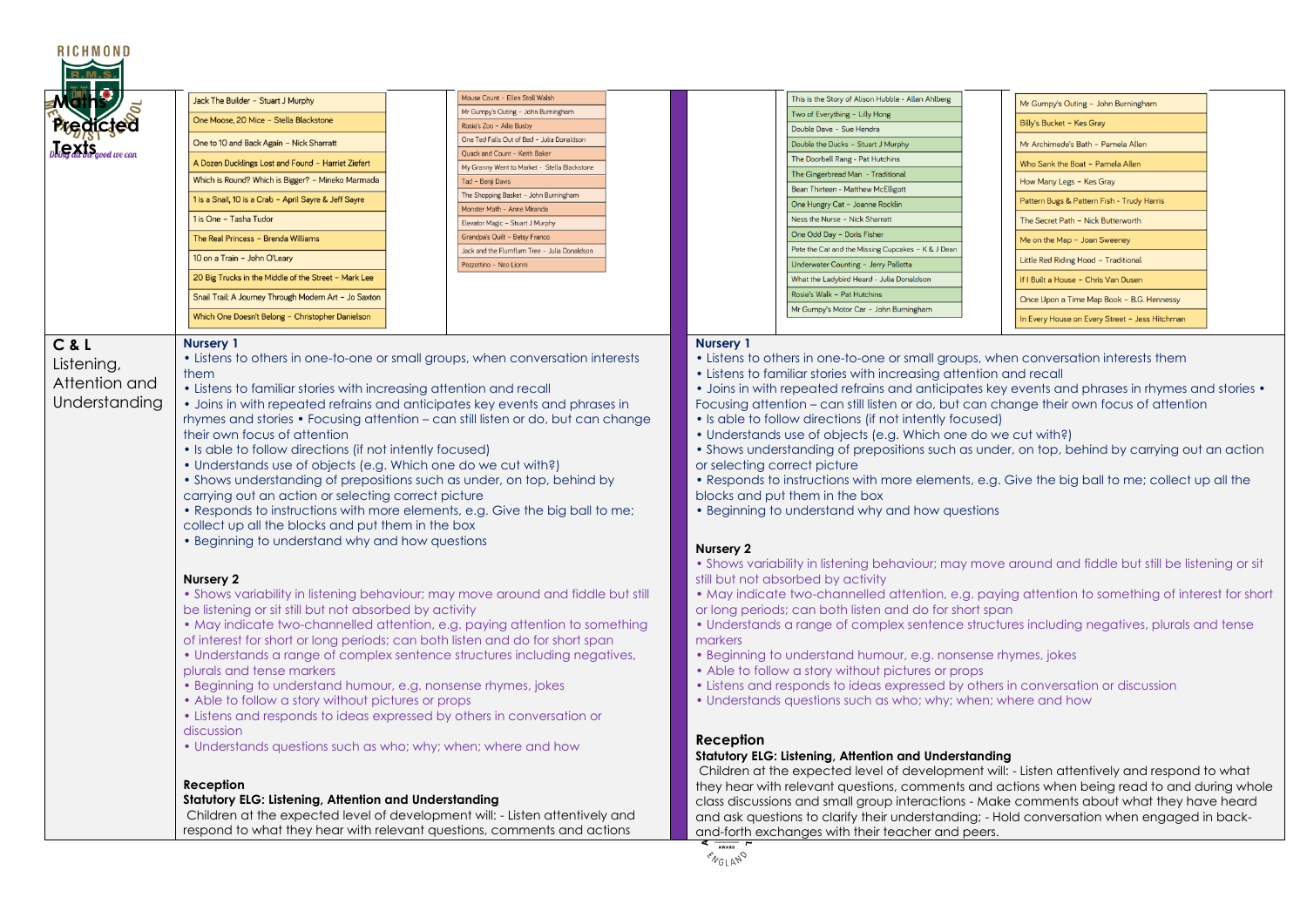

|                                    | when being read to and during whole class discussions and small group<br>interactions - Make comments about what they have heard and ask questions<br>to clarify their understanding; - Hold conversation when engaged in back-and-<br>forth exchanges with their teacher and peers.<br><b>Statutory ELG: Self-Regulation</b><br>Children at the expected level of development will: - Give focused attention<br>to what the teacher says, responding appropriately even when engaged in<br>activity, and show an ability to follow instructions involving several ideas or<br>actions.                                                                                                                                                                                                                                                                                                                                                                                                                                                                                                                                                                                                                                               | <b>Statutory ELG: Self-Regulation</b><br>Children at the expected level of development will: - Give focused attention to what the<br>teacher says, responding appropriately even when engaged in activity, and show an ability to<br>follow instructions involving several ideas or actions.                                                                                                                                                                                                                                                                                                                                                                                                                                                                                                                                                                                                                                                                                                                                                                                                                                                                                                                                                                                                                                                                                                                                                          |
|------------------------------------|---------------------------------------------------------------------------------------------------------------------------------------------------------------------------------------------------------------------------------------------------------------------------------------------------------------------------------------------------------------------------------------------------------------------------------------------------------------------------------------------------------------------------------------------------------------------------------------------------------------------------------------------------------------------------------------------------------------------------------------------------------------------------------------------------------------------------------------------------------------------------------------------------------------------------------------------------------------------------------------------------------------------------------------------------------------------------------------------------------------------------------------------------------------------------------------------------------------------------------------|-------------------------------------------------------------------------------------------------------------------------------------------------------------------------------------------------------------------------------------------------------------------------------------------------------------------------------------------------------------------------------------------------------------------------------------------------------------------------------------------------------------------------------------------------------------------------------------------------------------------------------------------------------------------------------------------------------------------------------------------------------------------------------------------------------------------------------------------------------------------------------------------------------------------------------------------------------------------------------------------------------------------------------------------------------------------------------------------------------------------------------------------------------------------------------------------------------------------------------------------------------------------------------------------------------------------------------------------------------------------------------------------------------------------------------------------------------|
| <b>C&amp;L</b><br>$\delta$ peaking | Nursery 1<br>. Beginning to use more complex sentences to link thoughts (e.g. using and,<br>because)<br>• Able to use language in recalling past experiences<br>• Can retell a simple past event in correct order (e.g. went down slide, hurt<br>finger)<br>• Uses talk to explain what is happening and anticipate what might happen<br>next<br>• Questions why things happen and gives explanations. Asks e.g. who, what,<br>when, how<br>• Beginning to use a range of tenses (e.g. play, playing, will play, played)<br>• Continues to make some errors in language (e.g. runned) and will absorb<br>and use language they hear around them in their community and culture<br>• Uses intonation, rhythm and phrasing to make the meaning clear to others<br>. Talks more extensively about things that are of particular importance to them<br>. Builds up vocabulary that reflects the breadth of their experiences<br>• Uses talk in pretending that objects stand for something else in play, e.g. This<br>box is my castle<br>Nursery 2<br>• Extends vocabulary, especially by grouping and naming, exploring the<br>meaning and sounds of new words<br>• Uses language to imagine and recreate roles and experiences in play | <b>Nursery 1</b><br>• Beginning to use more complex sentences to link thoughts (e.g. using and, because)<br>• Able to use language in recalling past experiences<br>• Can retell a simple past event in correct order (e.g. went down slide, hurt finger)<br>• Uses talk to explain what is happening and anticipate what might happen next<br>. Questions why things happen and gives explanations. Asks e.g. who, what, when, how<br>· Beginning to use a range of tenses (e.g. play, playing, will play, played)<br>• Continues to make some errors in language (e.g. runned) and will absorb and use language<br>they hear around them in their community and culture • Uses intonation, rhythm and phrasing to<br>make the meaning clear to others<br>. Talks more extensively about things that are of particular importance to them<br>• Builds up vocabulary that reflects the breadth of their experiences<br>• Uses talk in pretending that objects stand for something else in play, e.g. This box is my castle<br>Nursery 2<br>• Extends vocabulary, especially by grouping and naming, exploring the meaning and sounds<br>of new words<br>• Uses language to imagine and recreate roles and experiences in play situations<br>• Links statements and sticks to a main theme or intention<br>• Uses talk to organise, sequence and clarify thinking, ideas, feelings and events<br>• Introduces a storyline or narrative into their play |
|                                    | situations<br>• Links statements and sticks to a main theme or intention<br>• Uses talk to organise, sequence and clarify thinking, ideas, feelings and<br>events<br>• Introduces a storyline or narrative into their play                                                                                                                                                                                                                                                                                                                                                                                                                                                                                                                                                                                                                                                                                                                                                                                                                                                                                                                                                                                                            | Reception<br>Statutory ELG: Listening, Attention and Understanding<br>Children at the expected level of development will: - Hold conversation when engaged in<br>back-and-forth exchanges with their teacher and peers.                                                                                                                                                                                                                                                                                                                                                                                                                                                                                                                                                                                                                                                                                                                                                                                                                                                                                                                                                                                                                                                                                                                                                                                                                               |
|                                    | Reception<br>Statutory ELG: Listening, Attention and Understanding<br>Children at the expected level of development will: - Hold conversation when<br>engaged in back-and-forth exchanges with their teacher and peers.                                                                                                                                                                                                                                                                                                                                                                                                                                                                                                                                                                                                                                                                                                                                                                                                                                                                                                                                                                                                               | <b>Statutory ELG: Speaking</b><br>Children at the expected level of development will: - Participate in small group, class and one-<br>to-one discussions, offering their own ideas, using recently introduced vocabulary; - Offer<br>explanations for why things might happen, making use of recently introduced vocabulary from<br>stories, non-fiction, rhymes and poems when appropriate; - Express their ideas and feelings<br>about their experiences using full sentences, including use of past, present and future tenses and<br>making use of conjunctions, with modelling and support from their teacher                                                                                                                                                                                                                                                                                                                                                                                                                                                                                                                                                                                                                                                                                                                                                                                                                                    |

 $\frac{4 \frac{1}{\sqrt{N_{ABD}}} \times \sqrt{N_{ABD}}}{\sqrt{N_{B}} \times \sqrt{N_{B}} \times N_{C}}$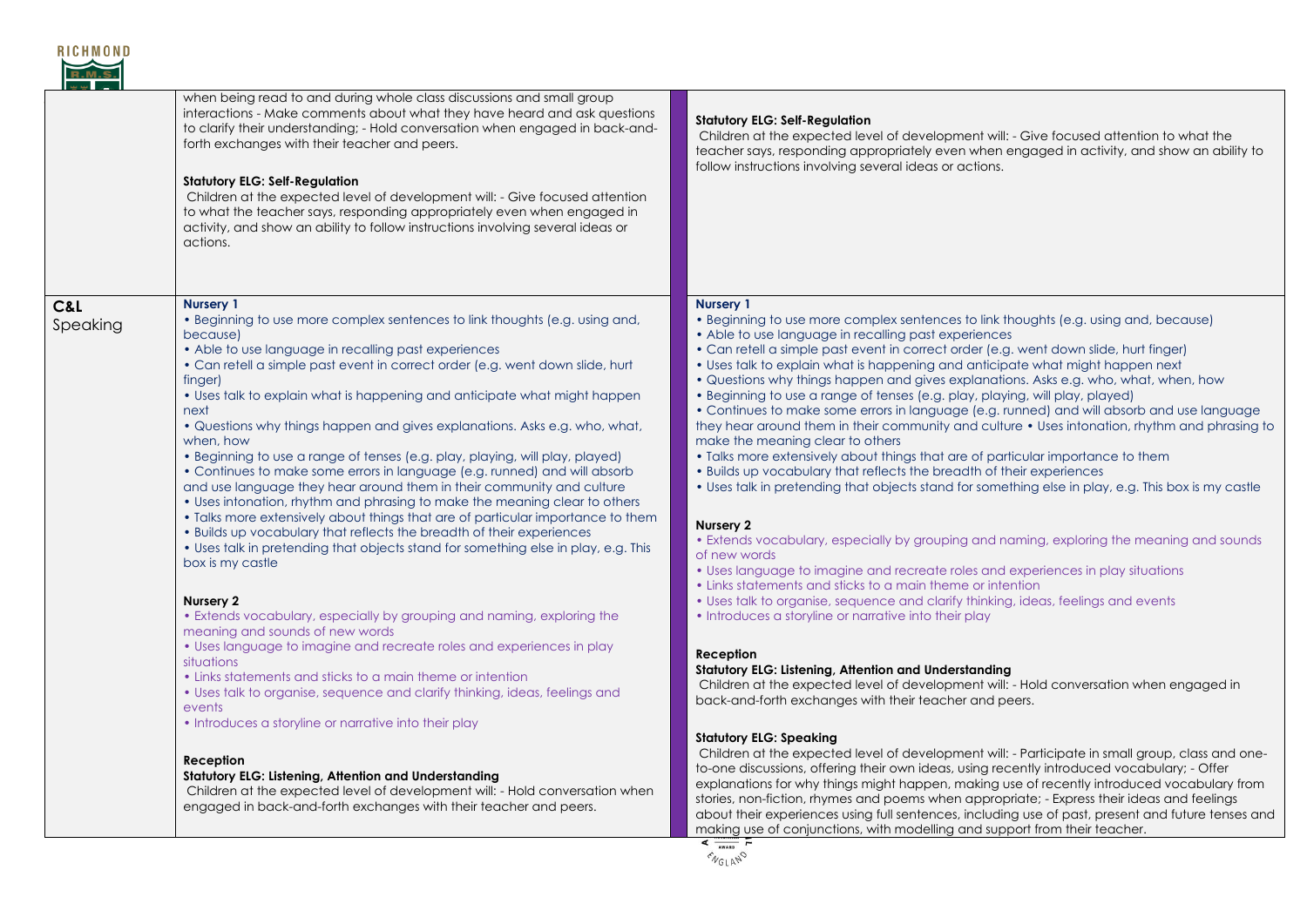

| <b>PSHE</b>                   | <b>Statutory ELG: Speaking</b><br>Children at the expected level of development will: - Participate in small<br>group, class and one-to-one discussions, offering their own ideas, using recently<br>introduced vocabulary; - Offer explanations for why things might happen,<br>making use of recently introduced vocabulary from stories, non-fiction, rhymes<br>and poems when appropriate; - Express their ideas and feelings about their<br>experiences using full sentences, including use of past, present and future<br>tenses and making use of conjunctions, with modelling and support from their<br>teacher.<br>Look What I Can Do!<br>Yes I can!                                                                                                                                                                                                                                                                                                                                                                                                                                                                                                                                                                                                                                                                                                                                                                                                                                                                                                                                                                                                                                                                                                                                                                                                                                                                                                                          | How can we look after each other, our community and our environment?<br>What will change as we go into Year 1 and what will stay the same?                                                                                                                                                                                                                                                                                                                                                                                                                                                                                                                                                                                                                                                                                                                                                                                                                                                                                                                                                                                                                                                                                                                                                                                                                                                                                                                                                                                                                                                                                                                                                                                                                                                                                                                                                                                                                                                  |
|-------------------------------|----------------------------------------------------------------------------------------------------------------------------------------------------------------------------------------------------------------------------------------------------------------------------------------------------------------------------------------------------------------------------------------------------------------------------------------------------------------------------------------------------------------------------------------------------------------------------------------------------------------------------------------------------------------------------------------------------------------------------------------------------------------------------------------------------------------------------------------------------------------------------------------------------------------------------------------------------------------------------------------------------------------------------------------------------------------------------------------------------------------------------------------------------------------------------------------------------------------------------------------------------------------------------------------------------------------------------------------------------------------------------------------------------------------------------------------------------------------------------------------------------------------------------------------------------------------------------------------------------------------------------------------------------------------------------------------------------------------------------------------------------------------------------------------------------------------------------------------------------------------------------------------------------------------------------------------------------------------------------------------|---------------------------------------------------------------------------------------------------------------------------------------------------------------------------------------------------------------------------------------------------------------------------------------------------------------------------------------------------------------------------------------------------------------------------------------------------------------------------------------------------------------------------------------------------------------------------------------------------------------------------------------------------------------------------------------------------------------------------------------------------------------------------------------------------------------------------------------------------------------------------------------------------------------------------------------------------------------------------------------------------------------------------------------------------------------------------------------------------------------------------------------------------------------------------------------------------------------------------------------------------------------------------------------------------------------------------------------------------------------------------------------------------------------------------------------------------------------------------------------------------------------------------------------------------------------------------------------------------------------------------------------------------------------------------------------------------------------------------------------------------------------------------------------------------------------------------------------------------------------------------------------------------------------------------------------------------------------------------------------------|
| P,S and ED<br>Self Regulation | <b>Nursery 1</b><br>• Expresses a wide range of feelings in their interactions with others and<br>through their behaviour and play, including excitement and anxiety, guilt and<br>self-doubt<br>• May exhibit increased fearfulness of things like the dark or monsters etc and<br>possibly have nightmares<br>• Talks about how others might be feeling and responds according to their<br>understanding of the other person's needs and wants<br>• Is more able to recognise the impact of their choices and behaviours/actions<br>on others and knows that some actions and words can hurt others' feelings<br>• Understands that expectations vary depending on different events, social<br>situations and changes in routine, and becomes more able to adapt their<br>behaviour in favourable conditions<br>Nursery 2<br>• Understands their own and other people's feelings, offering empathy and<br>comfort<br>• Talks about their own and others' feelings and behaviour and its<br>consequences<br>• Attempts to repair a relationship or situation where they have caused upset<br>and understands how their actions impact other people<br>• Is more able to manage their feelings and tolerate situations in which their<br>wishes cannot be met<br>• Seeks support, "emotional refuelling" and practical help in new or<br>challenging situations.<br>• Is aware of behavioural expectations and sensitive to ideas of justice and<br>fairness<br>• Seeks ways to manage conflict, for example through holding back, sharing,<br>negotiation and compromise<br>Reception<br>Statutory ELG: Self-Regulation Children at the expected level of development<br>will: - Show an understanding of their own feelings and those of others, and<br>begin to regulate their behaviour accordingly<br>Statutory ELG: Managing Self Children at the expected level of development<br>will: - Explain the reasons for rules, know right from wrong and try to behave<br>accordingly | <b>Nursery 1</b><br>• Expresses a wide range of feelings in their interactions with others and through their behaviour<br>and play, including excitement and anxiety, guilt and self-doubt<br>• May exhibit increased fearfulness of things like the dark or monsters etc and possibly have<br>nightmares<br>• Talks about how others might be feeling and responds according to their understanding of the<br>other person's needs and wants<br>• Is more able to recognise the impact of their choices and behaviours/actions on others and<br>knows that some actions and words can hurt others' feelings<br>• Understands that expectations vary depending on different events, social situations and<br>changes in routine, and becomes more able to adapt their behaviour in favourable conditions<br>Nursery 2<br>• Understands their own and other people's feelings, offering empathy and comfort<br>• Talks about their own and others' feelings and behaviour and its consequences<br>• Attempts to repair a relationship or situation where they have caused upset and understands<br>how their actions impact other people<br>• Is more able to manage their feelings and tolerate situations in which their wishes cannot be<br>met<br>• Seeks support, "emotional refuelling" and practical help in new or challenging situations.<br>• Is aware of behavioural expectations and sensitive to ideas of justice and fairness<br>• Seeks ways to manage conflict, for example through holding back, sharing, negotiation and<br>compromise<br>Reception<br>Statutory ELG: Self-Regulation Children at the expected level of development will: - Show an<br>understanding of their own feelings and those of others, and begin to regulate their behaviour<br>accordingly<br><b>Statutory ELG: Managing Self</b> Children at the expected level of development will: - Explain the<br>reasons for rules, know right from wrong and try to behave accordingly<br><b>ARTSMARK</b> |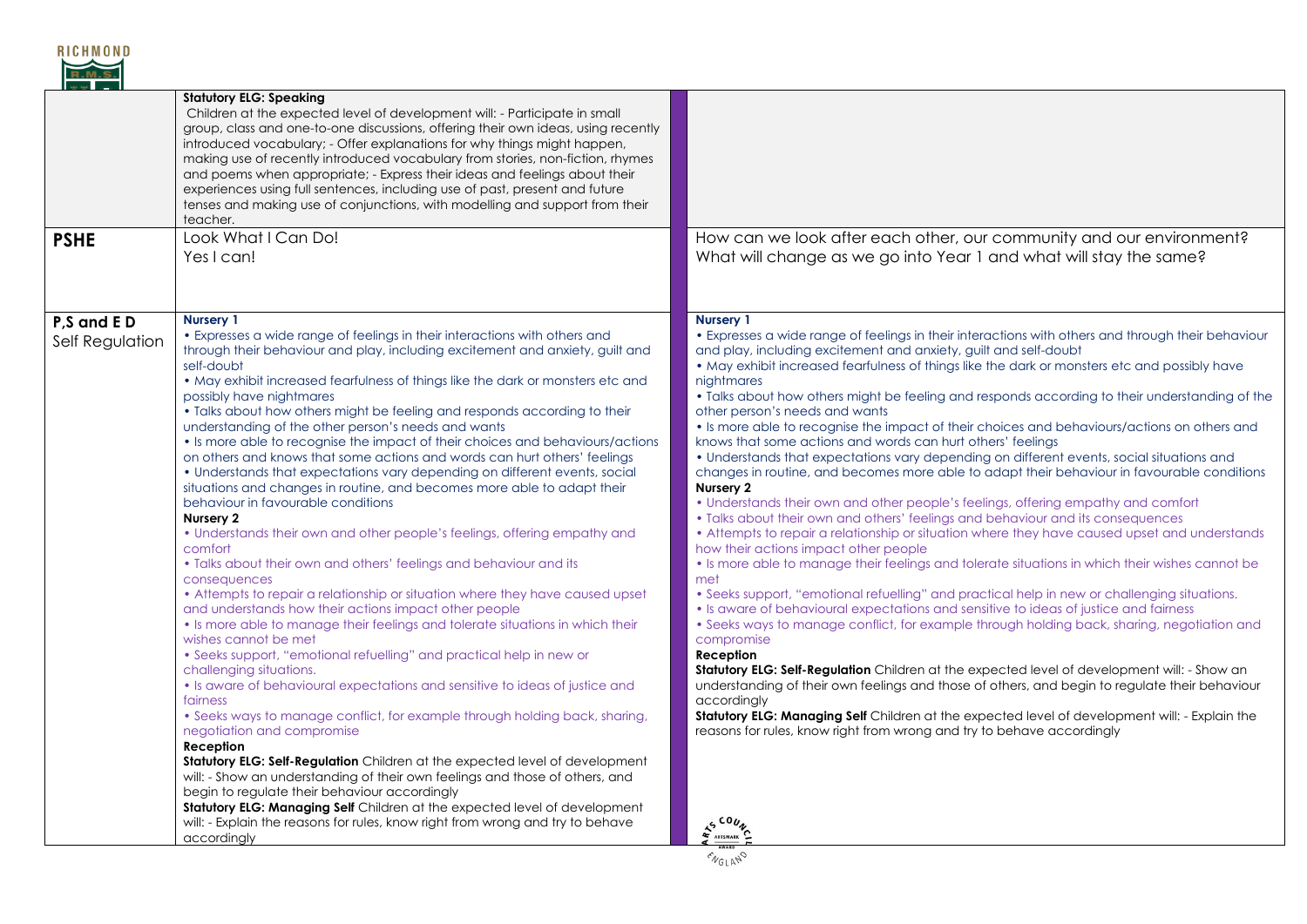| R I C H M O N D                                                          |                                                                                                                                                                                                                                                                                                                                                                                                                                                                                                                                                                                                                                                                                                                                                                                                                                                                                                                                                                                                                                                                                                                                                                                                                                                                                                                                                                                                                                                                                                                                                                                                                                                                                                                    |                                                                                                                                                                                                                                                                                                                                                                                                                                                                                                                                                                                                                                                                                                                                                                                                                                                                                                                                                                                                                                                                                                                                                                                                                                                                                                                                                                                                                                                                                                                                                                                                                                                                                                    |
|--------------------------------------------------------------------------|--------------------------------------------------------------------------------------------------------------------------------------------------------------------------------------------------------------------------------------------------------------------------------------------------------------------------------------------------------------------------------------------------------------------------------------------------------------------------------------------------------------------------------------------------------------------------------------------------------------------------------------------------------------------------------------------------------------------------------------------------------------------------------------------------------------------------------------------------------------------------------------------------------------------------------------------------------------------------------------------------------------------------------------------------------------------------------------------------------------------------------------------------------------------------------------------------------------------------------------------------------------------------------------------------------------------------------------------------------------------------------------------------------------------------------------------------------------------------------------------------------------------------------------------------------------------------------------------------------------------------------------------------------------------------------------------------------------------|----------------------------------------------------------------------------------------------------------------------------------------------------------------------------------------------------------------------------------------------------------------------------------------------------------------------------------------------------------------------------------------------------------------------------------------------------------------------------------------------------------------------------------------------------------------------------------------------------------------------------------------------------------------------------------------------------------------------------------------------------------------------------------------------------------------------------------------------------------------------------------------------------------------------------------------------------------------------------------------------------------------------------------------------------------------------------------------------------------------------------------------------------------------------------------------------------------------------------------------------------------------------------------------------------------------------------------------------------------------------------------------------------------------------------------------------------------------------------------------------------------------------------------------------------------------------------------------------------------------------------------------------------------------------------------------------------|
|                                                                          |                                                                                                                                                                                                                                                                                                                                                                                                                                                                                                                                                                                                                                                                                                                                                                                                                                                                                                                                                                                                                                                                                                                                                                                                                                                                                                                                                                                                                                                                                                                                                                                                                                                                                                                    |                                                                                                                                                                                                                                                                                                                                                                                                                                                                                                                                                                                                                                                                                                                                                                                                                                                                                                                                                                                                                                                                                                                                                                                                                                                                                                                                                                                                                                                                                                                                                                                                                                                                                                    |
| $\overline{\mathcal{O}}$<br><b>P<sub>S</sub> and ED</b><br>Managing Self | <b>Nursery 1</b><br>• Is becoming more aware of the similarities and differences between<br>themselves and others in more detailed ways and identifies themself in relation<br>to social groups and to their peers<br>• Is sensitive to others' messages of appreciation or criticism<br>• Enjoys a sense of belonging through being involved in daily tasks<br>• Is aware of being evaluated by others and begin to develop ideas about<br>themselves according to the messages they hear from others<br>• Shows their confidence and self-esteem through being outgoing towards<br>people, taking risks and trying new things or new social situations and being<br>able to express their needs and ask adults for help<br>Nursery 2<br>• Recognises that they belong to different communities and social groups and<br>communicates freely about own home and community<br>• Is more aware of their relationships to particular social groups and sensitive to<br>prejudice and discrimination<br>• Shows confidence in speaking to others about their own needs, wants,<br>interests and opinions in familiar group<br>• Can describe their competencies, what they can do well and are getting<br>better at; describing themselves in positive but realistic terms<br>• Has a clear idea about what they want to do in their play and how they want<br>to go about it • Shows confidence in choosing resources and perseverance in<br>carrying out a chosen activity<br><b>Reception</b><br><b>Statutory ELG: Managing Self</b><br>Children at the expected level of development will: - Be confident to try new<br>activities and show independence, resilience and perseverance in the face of<br>challenge | <b>Nursery 1</b><br>• Is becoming more aware of the similarities and differences between themselves and others in<br>more detailed ways and identifies themself in relation to social groups and to their peers<br>• Is sensitive to others' messages of appreciation or criticism<br>• Enjoys a sense of belonging through being involved in daily tasks<br>• Is aware of being evaluated by others and begin to develop ideas about themselves<br>according to the messages they hear from others<br>• Shows their confidence and self-esteem through being outgoing towards people, taking risks<br>and trying new things or new social situations and being able to express their needs and ask<br>adults for help<br>Nursery 2<br>• Recognises that they belong to different communities and social groups and communicates<br>freely about own home and community<br>. Is more aware of their relationships to particular social groups and sensitive to prejudice and<br>discrimination<br>• Shows confidence in speaking to others about their own needs, wants, interests and opinions in<br>familiar group<br>• Can describe their competencies, what they can do well and are getting better at; describing<br>themselves in positive but realistic terms<br>• Has a clear idea about what they want to do in their play and how they want to go about it •<br>Shows confidence in choosing resources and perseverance in carrying out a chosen activity<br>Reception<br><b>Statutory ELG: Managing Self</b><br>Children at the expected level of development will: - Be confident to try new activities and show<br>independence, resilience and perseverance in the face of challenge |
| P <sub>,</sub> S and ED<br><b>Building</b><br>Relationships              | Nursery 1<br>Seeks out companionship with adults and other children, sharing<br>$\bullet$<br>experiences and play ideas<br>• Uses their experiences of adult behaviours to guide their social<br>$\bullet$<br>relationships and interactions<br>• Shows increasing consideration of other people's needs and<br>gradually more impulse control in favourable conditions, e.g. giving<br>up a toy to another who wants it<br>• Practices skills of assertion, negotiation and compromise and looks<br>to a supportive adult for help in resolving conflict with peers<br>• Enjoys playing alone, alongside and with others, inviting others to<br>$\bullet$<br>play and attempting to join others' play<br>Nursery 2<br>• Represents and recreates what they have learnt about social interactions<br>from their relationships with close adults, in their play and relationships with<br>others<br>• Develops particular friendships with other children, which help them to<br>understand different points of view and to challenge their own and others'<br>thinking                                                                                                                                                                                                                                                                                                                                                                                                                                                                                                                                                                                                                                             | <b>Nursery 1</b><br>Seeks out companionship with adults and other children, sharing experiences and play<br>$\bullet$<br>ideas<br>• Uses their experiences of adult behaviours to guide their social relationships and<br>$\bullet$<br><i>interactions</i><br>• Shows increasing consideration of other people's needs and gradually more impulse<br>control in favourable conditions, e.g. giving up a toy to another who wants it<br>• Practices skills of assertion, negotiation and compromise and looks to a supportive<br>$\bullet$<br>adult for help in resolving conflict with peers<br>. Enjoys playing alone, alongside and with others, inviting others to play and<br>attempting to join others' play<br>Nursery 2<br>• Represents and recreates what they have learnt about social interactions from their<br>relationships with close adults, in their play and relationships with others<br>• Develops particular friendships with other children, which help them to understand different<br>points of view and to challenge their own and others' thinking<br>• Is increasingly flexible and cooperative as they are more able to understand other people's<br>needs, wants and behaviours<br>• Is incugasingly socially skilled and will take steps to resolve conflicts with other children by<br>negrating and finding a compromise; sometimes by themselves, sometimes with support                                                                                                                                                                                                                                                                                           |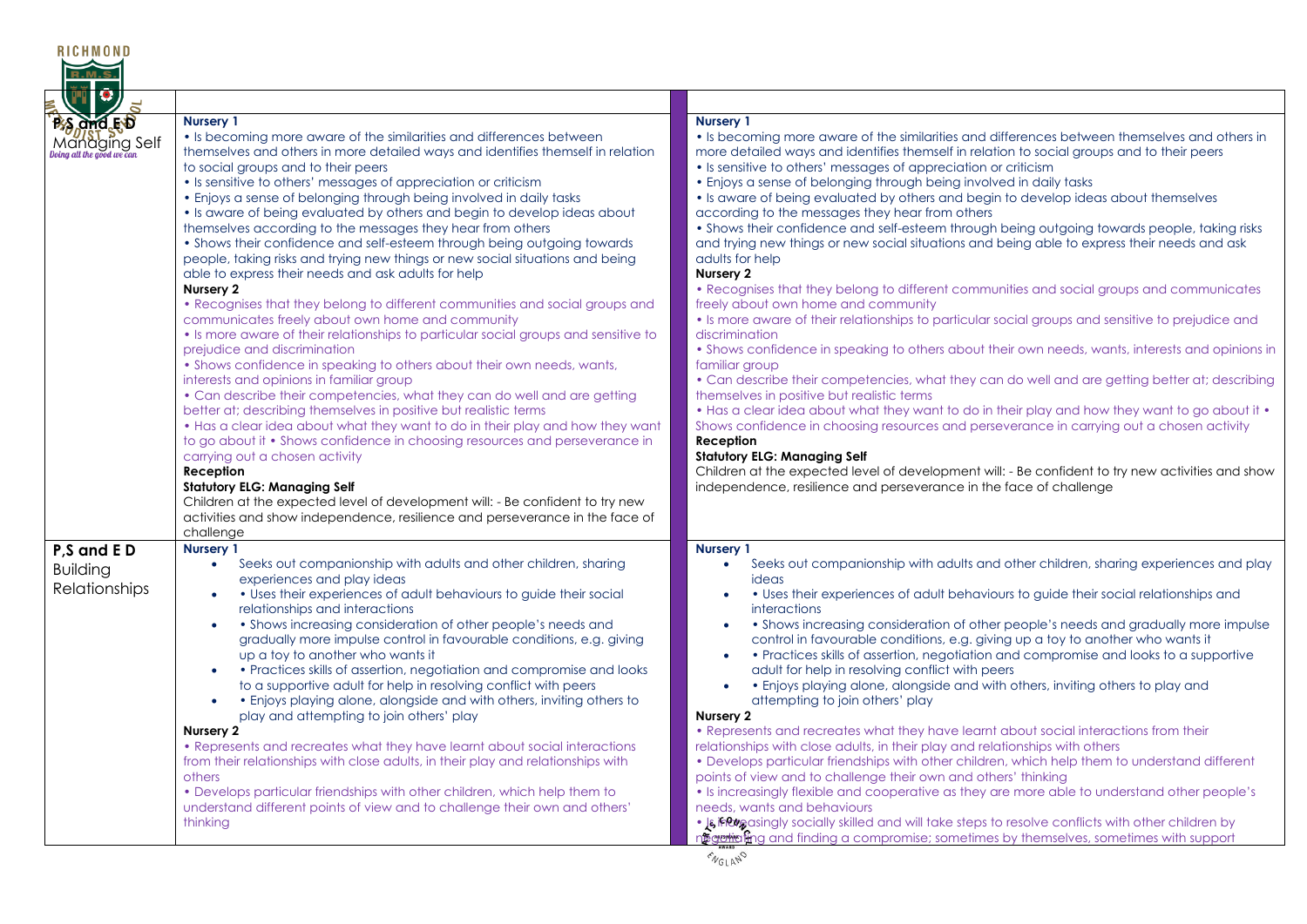| <b>RICHMOND</b>                           |                                                                                                                                                                                                                                                                                                                                                                                                                                                                                                                                                                                                                                                                                                                                                                                                                                                                                                                                                                                                                                                                                                                                                                                                                                                                 |                                                                                                                                                                                                                                                                                                                                                                                                                                                                                                                                                                                                                                                                                                                                                                                                                                                                                                                                                                                                                                                   |
|-------------------------------------------|-----------------------------------------------------------------------------------------------------------------------------------------------------------------------------------------------------------------------------------------------------------------------------------------------------------------------------------------------------------------------------------------------------------------------------------------------------------------------------------------------------------------------------------------------------------------------------------------------------------------------------------------------------------------------------------------------------------------------------------------------------------------------------------------------------------------------------------------------------------------------------------------------------------------------------------------------------------------------------------------------------------------------------------------------------------------------------------------------------------------------------------------------------------------------------------------------------------------------------------------------------------------|---------------------------------------------------------------------------------------------------------------------------------------------------------------------------------------------------------------------------------------------------------------------------------------------------------------------------------------------------------------------------------------------------------------------------------------------------------------------------------------------------------------------------------------------------------------------------------------------------------------------------------------------------------------------------------------------------------------------------------------------------------------------------------------------------------------------------------------------------------------------------------------------------------------------------------------------------------------------------------------------------------------------------------------------------|
| Doing all the good we can                 | • Is increasingly flexible and cooperative as they are more able to understand<br>other people's needs, wants and behaviours<br>• Is increasingly socially skilled and will take steps to resolve conflicts with other<br>children by negotiating and finding a compromise; sometimes by themselves,<br>sometimes with support<br>• Returns to the secure base of a familiar adult to recharge and gain emotional<br>support and practical help in difficult situations<br>• Is proactive in seeking adult support and able to articulate their wants and<br>needs<br>• Some children may have had to make many different relationships in their<br>life. This may have impacted on their understanding of what makes a<br>consistent and stable relationship<br>Reception<br><b>Statutory ELG: Building Relationships</b><br>Children at the expected level of development will: - Work and play<br>cooperatively and take turns with others; - Form positive attachments to adults<br>and friendships with peers; - Show sensitivity to their own and to others' needs.<br><b>Statutory ELG: Managing Self</b><br>Children at the expected level of development will: - Explain the reasons for<br>rules, know right from wrong and try to behave accordingly | • Returns to the secure base of a familiar adult to recharge and gain emotional support and<br>practical help in difficult situations<br>• Is proactive in seeking adult support and able to articulate their wants and needs<br>• Some children may have had to make many different relationships in their life. This may have<br>impacted on their understanding of what makes a consistent and stable relationship<br>Reception<br><b>Statutory ELG: Building Relationships</b><br>Children at the expected level of development will: - Work and play cooperatively and take<br>turns with others; - Form positive attachments to adults and friendships with peers; - Show<br>sensitivity to their own and to others' needs.<br><b>Statutory ELG: Managing Self</b><br>Children at the expected level of development will: - Explain the reasons for rules, know right<br>from wrong and try to behave accordingly                                                                                                                           |
| P.E                                       | Dance - EYFS - Keep Moving with Bollywood<br>Plan and perform a sequence of movements<br>$\bullet$<br>Improve sequences based on feedback<br>$\bullet$<br>Think of more than one way to create a sequence<br>$\bullet$<br>which follows some rules                                                                                                                                                                                                                                                                                                                                                                                                                                                                                                                                                                                                                                                                                                                                                                                                                                                                                                                                                                                                              | <b>Athletics</b><br><b>Sports Day</b>                                                                                                                                                                                                                                                                                                                                                                                                                                                                                                                                                                                                                                                                                                                                                                                                                                                                                                                                                                                                             |
|                                           | Gymnastics – use of equipment                                                                                                                                                                                                                                                                                                                                                                                                                                                                                                                                                                                                                                                                                                                                                                                                                                                                                                                                                                                                                                                                                                                                                                                                                                   |                                                                                                                                                                                                                                                                                                                                                                                                                                                                                                                                                                                                                                                                                                                                                                                                                                                                                                                                                                                                                                                   |
| <b>PD</b><br>Gross Motor<br><b>Skills</b> | <b>Nursery 1</b><br>• Climbs stairs, steps and moves across climbing equipment using alternate<br>feet. Maintains balance using hands and body to stabilise<br>• Walks down steps or slopes whilst carrying a small object, maintaining<br>balance and stability • Runs with spatial awareness and negotiates space<br>successfully, adjusting speed or direction to avoid obstacles<br>• Can balance on one foot or in a squat momentarily, shifting body weight to<br>improve stability<br>. Can grasp and release with two hands to throw and catch a large ball,<br>beanbag or an object<br>• Creates lines and circles pivoting from the shoulder and elbow<br>Nursery 2<br>• Chooses to move in a range of ways, moving freely and with confidence<br>making changes to body shape, position and pace of movement such as                                                                                                                                                                                                                                                                                                                                                                                                                                 | <b>Nursery 1</b><br>• Climbs stairs, steps and moves across climbing equipment using alternate feet. Maintains<br>balance using hands and body to stabilise<br>• Walks down steps or slopes whilst carrying a small object, maintaining balance and stability •<br>Runs with spatial awareness and negotiates space successfully, adjusting speed or direction to<br>avoid obstacles<br>• Can balance on one foot or in a squat momentarily, shifting body weight to improve stability<br>• Can grasp and release with two hands to throw and catch a large ball, beanbag or an object<br>• Creates lines and circles pivoting from the shoulder and elbow<br>Nursery 2<br>• Chooses to move in a range of ways, moving freely and with confidence making changes to<br>body shape, position and pace of movement such as slithering, shuffling, rolling, crawling,<br>walking, running, jumping, skipping, sliding and hopping<br>• Experiments with different ways of moving, testing out ideas and adapting movements to<br><b>TECHOCENISK</b> |
|                                           |                                                                                                                                                                                                                                                                                                                                                                                                                                                                                                                                                                                                                                                                                                                                                                                                                                                                                                                                                                                                                                                                                                                                                                                                                                                                 | <b>ENGLAND</b>                                                                                                                                                                                                                                                                                                                                                                                                                                                                                                                                                                                                                                                                                                                                                                                                                                                                                                                                                                                                                                    |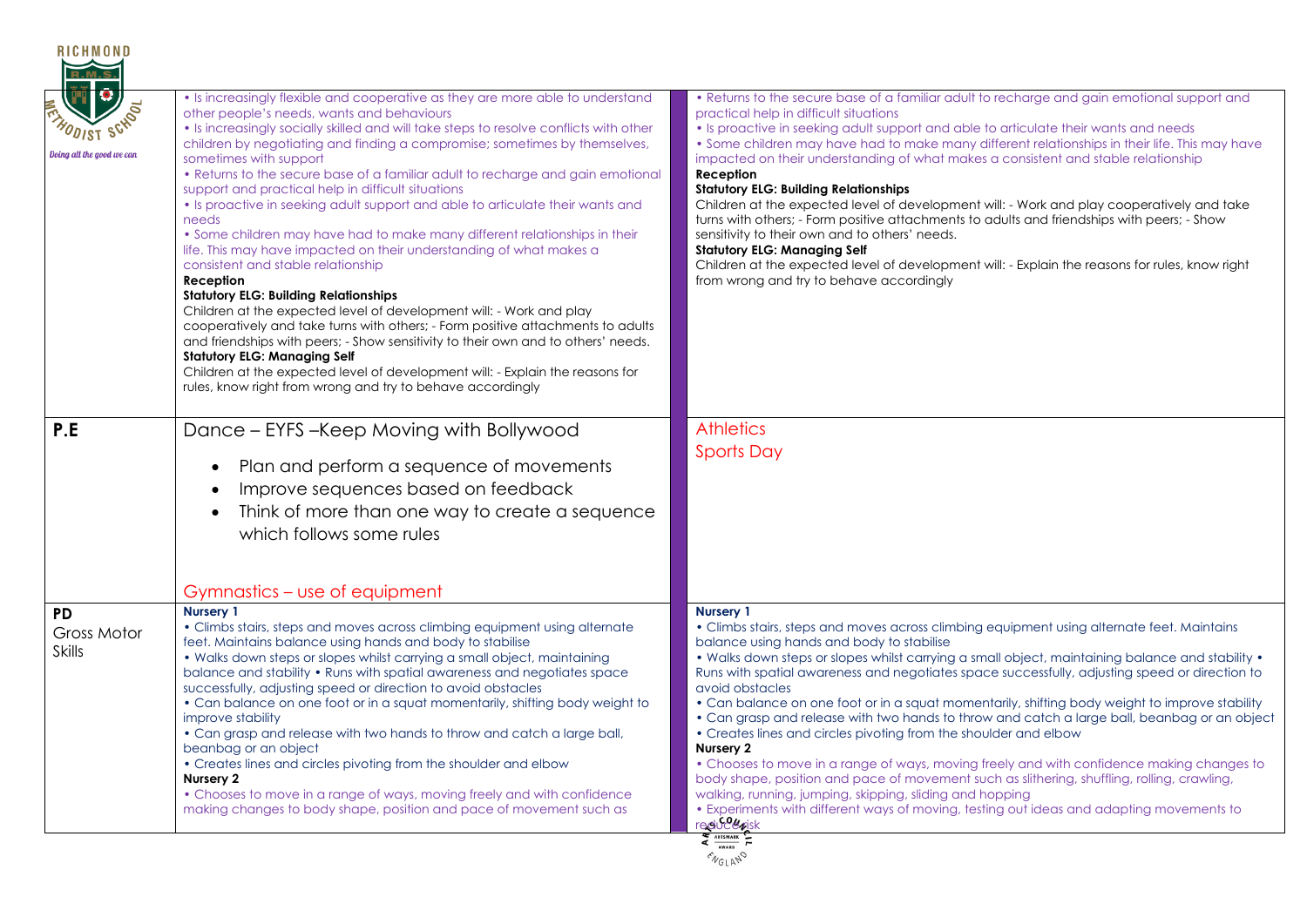| <b>RICHMOND</b><br>lo<br><b>ODIST SCHOOL</b><br>Doing all the good we can | slithering, shuffling, rolling, crawling, walking, running, jumping, skipping, sliding<br>and hopping<br>• Experiments with different ways of moving, testing out ideas and adapting<br>movements to reduce risk<br>. Jumps off an object and lands appropriately using hands, arms and body to<br>stabilise and balance<br>• Negotiates space successfully when playing racing and chasing games with<br>other children, adjusting speed or changing direction to avoid obstacles<br>• Travels with confidence and skill around, under, over and through balancing<br>and climbing equipment<br>• Shows increasing control over an object in pushing, patting, throwing,<br>catching or kicking it<br>Reception<br><b>Statutory ELG: Gross Motor Skills</b><br>Children at the expected level of development will: - Negotiate space and<br>obstacles safely, with consideration for themselves and others; - Demonstrate<br>strength, balance and coordination when playing; - Move energetically, such                                                                                   |  | balance<br>equipment<br>Reception<br>climbing.  | adjusting speed or changing direction to avoid obstacles<br><b>Statutory ELG: Gross Motor Skills</b>                                                                                                                                                                                                                                                                                                                                                                                                                                                                                                                                                                                                                                                                                                                                                                                                                                                                                                                    |  |  | . Jumps off an object and lands appropriately using hands, arms and body to stabilise and<br>• Negotiates space successfully when playing racing and chasing games with other children,<br>. Travels with confidence and skill around, under, over and through balancing and climbing<br>• Shows increasing control over an object in pushing, patting, throwing, catching or kicking it<br>Children at the expected level of development will: - Negotiate space and obstacles safely,<br>with consideration for themselves and others; - Demonstrate strength, balance and coordination<br>when playing; - Move energetically, such as running, jumping, dancing, hopping, skipping and |  |
|---------------------------------------------------------------------------|---------------------------------------------------------------------------------------------------------------------------------------------------------------------------------------------------------------------------------------------------------------------------------------------------------------------------------------------------------------------------------------------------------------------------------------------------------------------------------------------------------------------------------------------------------------------------------------------------------------------------------------------------------------------------------------------------------------------------------------------------------------------------------------------------------------------------------------------------------------------------------------------------------------------------------------------------------------------------------------------------------------------------------------------------------------------------------------------|--|-------------------------------------------------|-------------------------------------------------------------------------------------------------------------------------------------------------------------------------------------------------------------------------------------------------------------------------------------------------------------------------------------------------------------------------------------------------------------------------------------------------------------------------------------------------------------------------------------------------------------------------------------------------------------------------------------------------------------------------------------------------------------------------------------------------------------------------------------------------------------------------------------------------------------------------------------------------------------------------------------------------------------------------------------------------------------------------|--|--|-------------------------------------------------------------------------------------------------------------------------------------------------------------------------------------------------------------------------------------------------------------------------------------------------------------------------------------------------------------------------------------------------------------------------------------------------------------------------------------------------------------------------------------------------------------------------------------------------------------------------------------------------------------------------------------------|--|
| <b>PD</b><br>Fine Motor<br><b>Skills</b>                                  | as running, jumping, dancing, hopping, skipping and climbing.<br><b>Nursery 1</b><br>• Manipulates a range of tools and equipment in one hand, tools include<br>paintbrushes, scissors, hairbrushes, toothbrush, scarves or ribbons<br>Nursery 2<br>• Uses simple tools to effect changes to materials<br>• Handles tools, objects, construction and malleable materials safely and with<br>increasing control and intention<br>• Shows a preference for a dominant hand<br>• Begins to use anticlockwise movement and retrace vertical lines<br>• Begins to form recognisable letters independently<br>• Uses a pencil and holds it effectively to form recognisable letters, most of<br>which are correctly formed<br><b>Reception</b><br><b>Statutory ELG: Fine Motor Skills</b><br>Children at the expected level of development will: - Hold a pencil effectively<br>in preparation for fluent writing - using the tripod grip in almost all cases; - Use a<br>range of small tools, including scissors, paint brushes and cutlery; - Begin to<br>show accuracy and care when drawing. |  |                                                 | <b>Nursery 1</b><br>• Manipulates a range of tools and equipment in one hand, tools include paintbrushes, scissors,<br>hairbrushes, toothbrush, scarves or ribbons<br>Nursery 2<br>• Uses simple tools to effect changes to materials<br>• Handles tools, objects, construction and malleable materials safely and with increasing control<br>and intention<br>• Shows a preference for a dominant hand<br>• Begins to use anticlockwise movement and retrace vertical lines<br>• Begins to form recognisable letters independently<br>• Uses a pencil and holds it effectively to form recognisable letters, most of which are correctly<br>formed<br><b>Reception</b><br><b>Statutory ELG: Fine Motor Skills</b><br>Children at the expected level of development will: - Hold a pencil effectively in preparation for<br>fluent writing – using the tripod grip in almost all cases; - Use a range of small tools, including<br>scissors, paint brushes and cutlery; - Begin to show accuracy and care when drawing. |  |  |                                                                                                                                                                                                                                                                                                                                                                                                                                                                                                                                                                                                                                                                                           |  |
| <b>PD</b><br><b>Healthcare</b>                                            | Toothbrushing                                                                                                                                                                                                                                                                                                                                                                                                                                                                                                                                                                                                                                                                                                                                                                                                                                                                                                                                                                                                                                                                               |  |                                                 |                                                                                                                                                                                                                                                                                                                                                                                                                                                                                                                                                                                                                                                                                                                                                                                                                                                                                                                                                                                                                         |  |  | Toothbrushing                                                                                                                                                                                                                                                                                                                                                                                                                                                                                                                                                                                                                                                                             |  |
|                                                                           | <b>Nursery 1</b><br>• Can tell adults when hungry, full up or tired or when they want to rest, sleep or<br>play<br>• Observes and can describe in words or actions the effects of physical activity<br>on their bodies.                                                                                                                                                                                                                                                                                                                                                                                                                                                                                                                                                                                                                                                                                                                                                                                                                                                                     |  | <b>Nursery 1</b><br>$4 \frac{\text{ATSMARY}}{}$ | • GGR42ame and identify different parts of the body                                                                                                                                                                                                                                                                                                                                                                                                                                                                                                                                                                                                                                                                                                                                                                                                                                                                                                                                                                     |  |  | • Can tell adults when hungry, full up or tired or when they want to rest, sleep or play<br>• Observes and can describe in words or actions the effects of physical activity on their bodies.                                                                                                                                                                                                                                                                                                                                                                                                                                                                                             |  |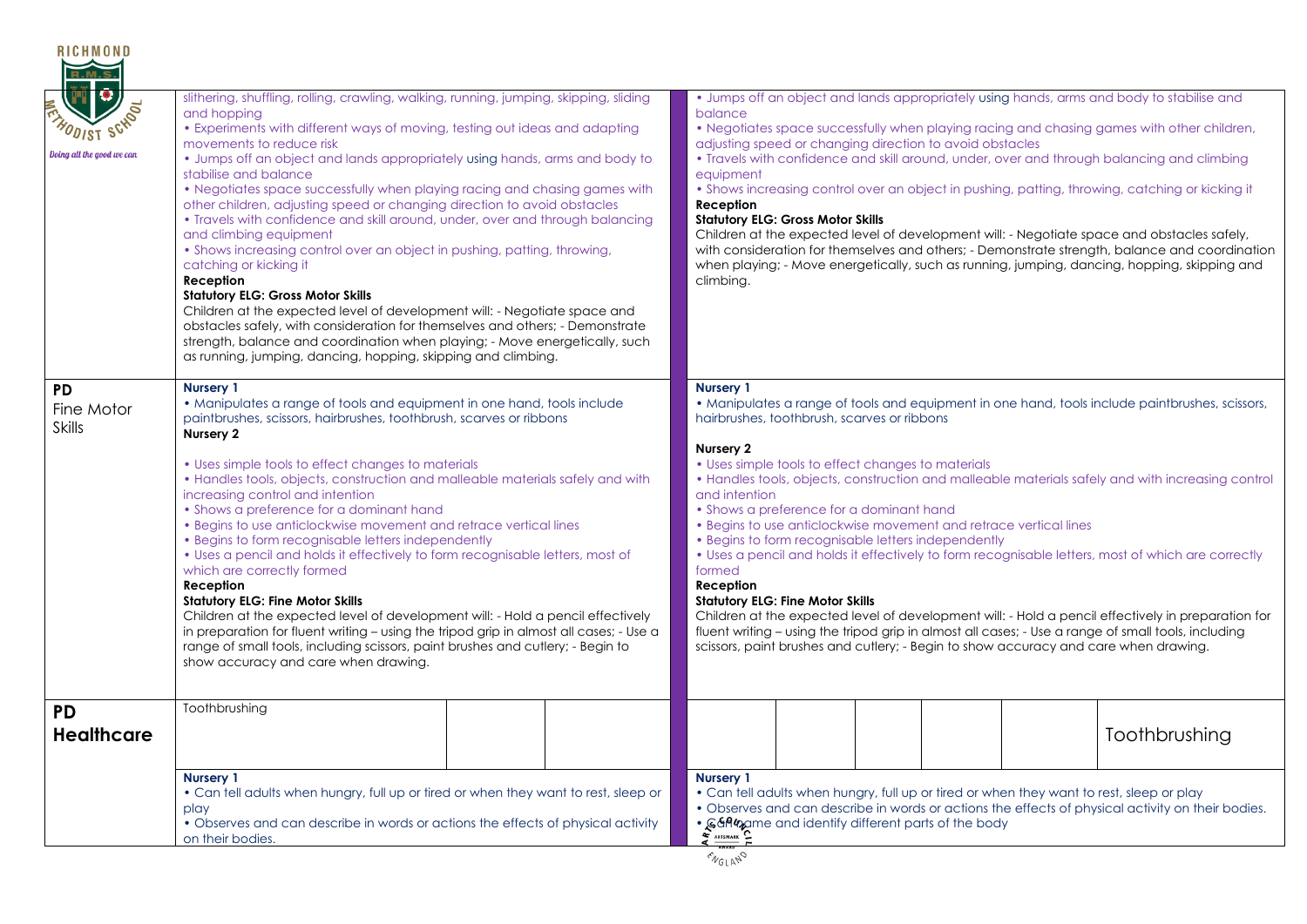| • Can name and identify different parts of the body<br>• Takes practical action to reduce risk, showing their understanding that<br>equipment and tools can be used safely<br>• Can wash and can dry hands effectively and understands why this is<br>important<br>• Willing to try a range of different textures and tastes and expresses a<br>preference. Can name and identify different parts of the body<br>• Observes and controls breath, able to take deep breaths, scrunching and<br>releasing the breath<br>• Can mirror the playful actions or movements of another adult or child<br>. Working towards a consistent, daily pattern in relation to eating, toileting and<br>sleeping routines and understands why this is important<br>• Gains more bowel and bladder control and can attend to toileting needs<br>most of the time themselves.<br>. Dresses with help, e.g. puts arms into open fronted coat or shirt when held up,<br>pulls up own trousers, and pulls up zipper once it is fastened at the bottom<br><b>Nursery 2</b><br>• Eats a healthy range of foodstuffs and understands need for variety in food<br>• Describes a range of different food textures and tastes when cooking and<br>notices changes when they are combined or exposed to hot and cold<br>temperatures<br>• Describes physical changes to the body that can occur when feeling unwell,<br>anxious, tired, angry or sad<br>• Can initiate and describe playful actions or movements for other children to<br>mirror and follow<br>• Has established a consistent, daily pattern in relation to eating, toileting and<br>sleeping routines and can explain why this is important<br>• Usually dry and clean during the day<br>• Shows some understanding that good practices with regard to exercise,<br>eating, drinking water, sleeping and hygiene can contribute to good health<br>• Shows understanding of the need for safety when tackling new challenges,<br>and considers and manages some risks by taking independent action or by<br>giving a verbal warning to others<br>• Shows understanding of how to transport and store equipment safely<br>• Practices some appropriate safety measures without direct supervision,<br>considering both benefits and risk of a physical experience<br>Reception<br><b>Statutory ELG: Managing Self</b><br>Children at the expected level of development will: - Manage their own basic | • Takes practical action to reduce risk, showing their understanding that equipment and tools<br>can be used safely<br>• Can wash and can dry hands effectively and understands why this is important<br>. Willing to try a range of different textures and tastes and expresses a preference. Can name<br>and identify different parts of the body<br>. Observes and controls breath, able to take deep breaths, scrunching and releasing the breath<br>• Can mirror the playful actions or movements of another adult or child<br>. Working towards a consistent, daily pattern in relation to eating, toileting and sleeping routines<br>and understands why this is important<br>• Gains more bowel and bladder control and can attend to toileting needs most of the time<br>themselves.<br>. Dresses with help, e.g. puts arms into open fronted coat or shirt when held up, pulls up own<br>trousers, and pulls up zipper once it is fastened at the bottom<br><b>Nursery 2</b><br>• Eats a healthy range of foodstuffs and understands need for variety in food<br>• Describes a range of different food textures and tastes when cooking and notices changes<br>when they are combined or exposed to hot and cold temperatures<br>• Describes physical changes to the body that can occur when feeling unwell, anxious, tired,<br>angry or sad<br>• Can initiate and describe playful actions or movements for other children to mirror and follow<br>. Has established a consistent, daily pattern in relation to eating, toileting and sleeping routines<br>and can explain why this is important<br>• Usually dry and clean during the day<br>. Shows some understanding that good practices with regard to exercise, eating, drinking<br>water, sleeping and hygiene can contribute to good health<br>• Shows understanding of the need for safety when tackling new challenges, and considers and<br>manages some risks by taking independent action or by giving a verbal warning to others<br>• Shows understanding of how to transport and store equipment safely<br>• Practices some appropriate safety measures without direct supervision, considering both<br>benefits and risk of a physical experience<br>Reception<br><b>Statutory ELG: Managing Self</b><br>Children at the expected level of development will: - Manage their own basic hygiene and<br>personal needs, including dressing, going to the toilet and understanding the importance of<br>healthy food choices. |
|-----------------------------------------------------------------------------------------------------------------------------------------------------------------------------------------------------------------------------------------------------------------------------------------------------------------------------------------------------------------------------------------------------------------------------------------------------------------------------------------------------------------------------------------------------------------------------------------------------------------------------------------------------------------------------------------------------------------------------------------------------------------------------------------------------------------------------------------------------------------------------------------------------------------------------------------------------------------------------------------------------------------------------------------------------------------------------------------------------------------------------------------------------------------------------------------------------------------------------------------------------------------------------------------------------------------------------------------------------------------------------------------------------------------------------------------------------------------------------------------------------------------------------------------------------------------------------------------------------------------------------------------------------------------------------------------------------------------------------------------------------------------------------------------------------------------------------------------------------------------------------------------------------------------------------------------------------------------------------------------------------------------------------------------------------------------------------------------------------------------------------------------------------------------------------------------------------------------------------------------------------------------------------------------------------------------------------------------------------------------------------------------------------------------------------------------|-------------------------------------------------------------------------------------------------------------------------------------------------------------------------------------------------------------------------------------------------------------------------------------------------------------------------------------------------------------------------------------------------------------------------------------------------------------------------------------------------------------------------------------------------------------------------------------------------------------------------------------------------------------------------------------------------------------------------------------------------------------------------------------------------------------------------------------------------------------------------------------------------------------------------------------------------------------------------------------------------------------------------------------------------------------------------------------------------------------------------------------------------------------------------------------------------------------------------------------------------------------------------------------------------------------------------------------------------------------------------------------------------------------------------------------------------------------------------------------------------------------------------------------------------------------------------------------------------------------------------------------------------------------------------------------------------------------------------------------------------------------------------------------------------------------------------------------------------------------------------------------------------------------------------------------------------------------------------------------------------------------------------------------------------------------------------------------------------------------------------------------------------------------------------------------------------------------------------------------------------------------------------------------------------------------------------------------------------------------------------------------------------------------------------------------------------------------------------------------------------------|
| understanding the importance of healthy food choices.                                                                                                                                                                                                                                                                                                                                                                                                                                                                                                                                                                                                                                                                                                                                                                                                                                                                                                                                                                                                                                                                                                                                                                                                                                                                                                                                                                                                                                                                                                                                                                                                                                                                                                                                                                                                                                                                                                                                                                                                                                                                                                                                                                                                                                                                                                                                                                                   |                                                                                                                                                                                                                                                                                                                                                                                                                                                                                                                                                                                                                                                                                                                                                                                                                                                                                                                                                                                                                                                                                                                                                                                                                                                                                                                                                                                                                                                                                                                                                                                                                                                                                                                                                                                                                                                                                                                                                                                                                                                                                                                                                                                                                                                                                                                                                                                                                                                                                                       |
| ELG-<br>Demonstrate understanding of what has been read to them<br>by retelling stories and narratives using their own words and<br>recently introduced vocabulary; - Anticipate - where<br>appropriate – key events in stories; - Use and understand                                                                                                                                                                                                                                                                                                                                                                                                                                                                                                                                                                                                                                                                                                                                                                                                                                                                                                                                                                                                                                                                                                                                                                                                                                                                                                                                                                                                                                                                                                                                                                                                                                                                                                                                                                                                                                                                                                                                                                                                                                                                                                                                                                                   | <b>ELG</b><br>- Demonstrate understanding of what has been read to them by retelling<br>stories and narratives using their own words and recently introduced<br>vocabulary; - Anticipate – where appropriate – key events in stories; - Use<br>and understand recently introduced vocabulary during discussions about<br>stgries, non-fiction, rhymes and poems and during role-play.                                                                                                                                                                                                                                                                                                                                                                                                                                                                                                                                                                                                                                                                                                                                                                                                                                                                                                                                                                                                                                                                                                                                                                                                                                                                                                                                                                                                                                                                                                                                                                                                                                                                                                                                                                                                                                                                                                                                                                                                                                                                                                                 |
|                                                                                                                                                                                                                                                                                                                                                                                                                                                                                                                                                                                                                                                                                                                                                                                                                                                                                                                                                                                                                                                                                                                                                                                                                                                                                                                                                                                                                                                                                                                                                                                                                                                                                                                                                                                                                                                                                                                                                                                                                                                                                                                                                                                                                                                                                                                                                                                                                                         | hygiene and personal needs, including dressing, going to the toilet and                                                                                                                                                                                                                                                                                                                                                                                                                                                                                                                                                                                                                                                                                                                                                                                                                                                                                                                                                                                                                                                                                                                                                                                                                                                                                                                                                                                                                                                                                                                                                                                                                                                                                                                                                                                                                                                                                                                                                                                                                                                                                                                                                                                                                                                                                                                                                                                                                               |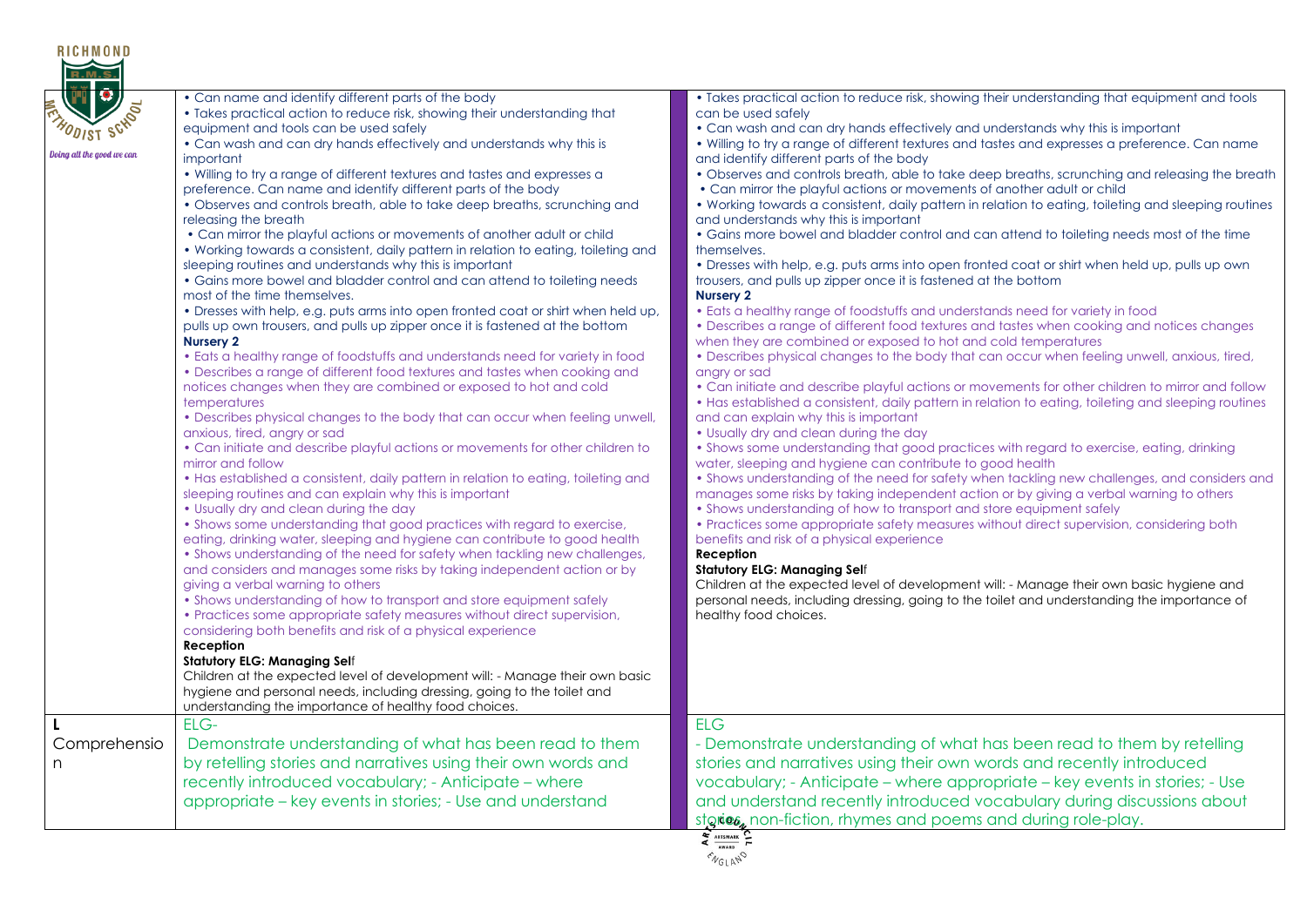| <b>RICHMOND</b><br>R.M.S        |                                                                                                                                                                                                                                                                                                                                                                                                                                                                                                                                                                                                                                                                                                                                                                                                                                                                                                                                                                                                                                                                                                                                                                                                                                                                                                                                                                                                                                                                                                                                                                                                                                                                                                                                                                                                                                                                                                                                                                                                                                                                                                                                                                                                                                                                                                                                                                                                                                                                                                                                                                                                                                                                                                                                                                                                                     |                                                                                                                                                                                                                                                                                                                                                                                                                                                                                                                                                                                                                                                                                                                                                                                                                                                                                                                                                                                                                                                                                                                                                                                                                                                                                                                                                                                                                                                                                                                                                                                                                                                                                                                                                                                                                                                                                                                                                                                                                                                                                                                                                                                                                                                                                                                                                                                                                                                                                                                                                                                                                                                                                                                                                                                                                                                                                                                                                                                                                                                                                                                                                                                                                                                                                                                                                                                                                                                                                                                                                                                         |
|---------------------------------|---------------------------------------------------------------------------------------------------------------------------------------------------------------------------------------------------------------------------------------------------------------------------------------------------------------------------------------------------------------------------------------------------------------------------------------------------------------------------------------------------------------------------------------------------------------------------------------------------------------------------------------------------------------------------------------------------------------------------------------------------------------------------------------------------------------------------------------------------------------------------------------------------------------------------------------------------------------------------------------------------------------------------------------------------------------------------------------------------------------------------------------------------------------------------------------------------------------------------------------------------------------------------------------------------------------------------------------------------------------------------------------------------------------------------------------------------------------------------------------------------------------------------------------------------------------------------------------------------------------------------------------------------------------------------------------------------------------------------------------------------------------------------------------------------------------------------------------------------------------------------------------------------------------------------------------------------------------------------------------------------------------------------------------------------------------------------------------------------------------------------------------------------------------------------------------------------------------------------------------------------------------------------------------------------------------------------------------------------------------------------------------------------------------------------------------------------------------------------------------------------------------------------------------------------------------------------------------------------------------------------------------------------------------------------------------------------------------------------------------------------------------------------------------------------------------------|-----------------------------------------------------------------------------------------------------------------------------------------------------------------------------------------------------------------------------------------------------------------------------------------------------------------------------------------------------------------------------------------------------------------------------------------------------------------------------------------------------------------------------------------------------------------------------------------------------------------------------------------------------------------------------------------------------------------------------------------------------------------------------------------------------------------------------------------------------------------------------------------------------------------------------------------------------------------------------------------------------------------------------------------------------------------------------------------------------------------------------------------------------------------------------------------------------------------------------------------------------------------------------------------------------------------------------------------------------------------------------------------------------------------------------------------------------------------------------------------------------------------------------------------------------------------------------------------------------------------------------------------------------------------------------------------------------------------------------------------------------------------------------------------------------------------------------------------------------------------------------------------------------------------------------------------------------------------------------------------------------------------------------------------------------------------------------------------------------------------------------------------------------------------------------------------------------------------------------------------------------------------------------------------------------------------------------------------------------------------------------------------------------------------------------------------------------------------------------------------------------------------------------------------------------------------------------------------------------------------------------------------------------------------------------------------------------------------------------------------------------------------------------------------------------------------------------------------------------------------------------------------------------------------------------------------------------------------------------------------------------------------------------------------------------------------------------------------------------------------------------------------------------------------------------------------------------------------------------------------------------------------------------------------------------------------------------------------------------------------------------------------------------------------------------------------------------------------------------------------------------------------------------------------------------------------------------------------|
| FI 0,<br><b>POULST SCHOOL</b>   | recently introduced vocabulary during discussions about<br>stories, non-fiction, rhymes and poems and during role-play.                                                                                                                                                                                                                                                                                                                                                                                                                                                                                                                                                                                                                                                                                                                                                                                                                                                                                                                                                                                                                                                                                                                                                                                                                                                                                                                                                                                                                                                                                                                                                                                                                                                                                                                                                                                                                                                                                                                                                                                                                                                                                                                                                                                                                                                                                                                                                                                                                                                                                                                                                                                                                                                                                             |                                                                                                                                                                                                                                                                                                                                                                                                                                                                                                                                                                                                                                                                                                                                                                                                                                                                                                                                                                                                                                                                                                                                                                                                                                                                                                                                                                                                                                                                                                                                                                                                                                                                                                                                                                                                                                                                                                                                                                                                                                                                                                                                                                                                                                                                                                                                                                                                                                                                                                                                                                                                                                                                                                                                                                                                                                                                                                                                                                                                                                                                                                                                                                                                                                                                                                                                                                                                                                                                                                                                                                                         |
| <b><i>Iviwellia Reading</i></b> | <b>Nursery 1</b><br>• Listens to and joins in with stories and poems, when reading one-to-one and<br>in small groups<br>• Joins in with repeated refrains and anticipates key events and phrases in<br>rhymes and stories • Begins to be aware of the way stories are structured, and<br>to tell own stories<br>• Talks about events and principal characters in stories and suggests how the<br>story might end<br>• Shows interest in illustrations and words in print and digital books and words in<br>the environment<br>• Recognises familiar words and signs such as own name, advertising logos and<br>screen icons<br>• Looks at and enjoys print and digital books independently<br>• Knows that print carries meaning and, in English, is read from left to right and<br>top to bottom<br>• Knows information can be relayed through signs and symbols in various forms<br>(e.g. printed materials, digital screens and environmental print)<br>• Handles books and touch screen technology carefully and the correct way<br>up with growing competence<br>. Begins to navigate apps and websites on digital media using drop down<br>menu to select websites and icons to select apps<br>• Begins to develop phonological and phonemic awareness - Shows<br>awareness of rhyme and alliteration - Recognises rhythm in spoken words,<br>songs, poems and rhymes - Claps or taps the syllables in words during sound<br>play - Hears and says the initial sound in words<br>Nursery 2<br>• Enjoys an increasing range of print and digital books, both fiction and non-<br>fiction<br>• Uses vocabulary and forms of speech that are increasingly influenced by<br>their experiences of reading<br>• Describes main story settings, events and principal characters in increasing<br>detail<br>• Re-enacts and reinvents stories they have heard in their play<br>• Knows that information can be retrieved from books, computers and mobile<br>digital devices • Is able to recall and discuss stories or information that has<br>been read to them, or they have read themselves<br>• Begins to recognise some written names of peers, siblings or<br>"Mummy"/"Daddy" for example<br>• Begins to develop phonological and phonemic awareness - Continues a<br>rhyming string and identifies alliteration - Hears and says the initial sound in<br>words - Begins to segment the sounds in simple words and blend them together<br>and knows which letters represent some of them - Starts to link sounds to letters,<br>naming and sounding the letters of the alphabet - Begins to link sounds to some<br>frequently used digraphs, e.g. sh, th, ee<br>• Begins to read some high frequency words, and to use developing<br>knowledge of letters and sounds to read simple phonically decodable words | <b>Nursery 1</b><br>• Listens to and joins in with stories and poems, when reading one-to-one and in small groups<br>• Joins in with repeated refrains and anticipates key events and phrases in rhymes and stories •<br>Begins to be aware of the way stories are structured, and to tell own stories<br>• Talks about events and principal characters in stories and suggests how the story might end<br>• Shows interest in illustrations and words in print and digital books and words in the environment<br>• Recognises familiar words and signs such as own name, advertising logos and screen icons<br>• Looks at and enjoys print and digital books independently<br>. Knows that print carries meaning and, in English, is read from left to right and top to bottom<br>• Knows information can be relayed through signs and symbols in various forms (e.g. printed<br>materials, digital screens and environmental print)<br>• Handles books and touch screen technology carefully and the correct way up with growing<br>competence<br>. Begins to navigate apps and websites on digital media using drop down menu to select<br>websites and icons to select apps<br>. Begins to develop phonological and phonemic awareness - Shows awareness of rhyme and<br>alliteration - Recognises rhythm in spoken words, songs, poems and rhymes - Claps or taps the<br>syllables in words during sound play - Hears and says the initial sound in words<br>Nursery 2<br>. Enjoys an increasing range of print and digital books, both fiction and non-fiction<br>• Uses vocabulary and forms of speech that are increasingly influenced by their experiences of<br>reading<br>• Describes main story settings, events and principal characters in increasing detail<br>• Re-enacts and reinvents stories they have heard in their play<br>• Knows that information can be retrieved from books, computers and mobile digital devices •<br>Is able to recall and discuss stories or information that has been read to them, or they have read<br>themselves<br>• Begins to recognise some written names of peers, siblings or "Mummy"/"Daddy" for example<br>• Begins to develop phonological and phonemic awareness - Continues a rhyming string and<br>identifies alliteration - Hears and says the initial sound in words - Begins to segment the sounds in<br>simple words and blend them together and knows which letters represent some of them - Starts<br>to link sounds to letters, naming and sounding the letters of the alphabet - Begins to link sounds<br>to some frequently used digraphs, e.g. sh, th, ee<br>• Begins to read some high frequency words, and to use developing knowledge of letters and<br>sounds to read simple phonically decodable words and simple sentences<br>• Engages with books and other reading materials at an increasingly deeper level, sometimes<br>drawing on their phonic knowledge to decode words, and their knowledge of language<br>structure, subject knowledge and illustrations to interpret the text<br>. Includes everyday literacy artefacts in play, such as labels, instructions, signs, envelopes, etc.<br>Reception<br><b>Statutory ELG: Word Reading</b><br>Children at the expected level of development will: - Say a sound for each letter in the alphabet<br>and at least 10 digraphs; - Read words consistent with their phonic knowledge by<br>soundblending; - Read aloud simple sentences and books that are consistent with their phonic<br>knowledge, including some common exception words.<br>AS COUN |
|                                 | and simple sentences                                                                                                                                                                                                                                                                                                                                                                                                                                                                                                                                                                                                                                                                                                                                                                                                                                                                                                                                                                                                                                                                                                                                                                                                                                                                                                                                                                                                                                                                                                                                                                                                                                                                                                                                                                                                                                                                                                                                                                                                                                                                                                                                                                                                                                                                                                                                                                                                                                                                                                                                                                                                                                                                                                                                                                                                | <b>ENGLAND</b>                                                                                                                                                                                                                                                                                                                                                                                                                                                                                                                                                                                                                                                                                                                                                                                                                                                                                                                                                                                                                                                                                                                                                                                                                                                                                                                                                                                                                                                                                                                                                                                                                                                                                                                                                                                                                                                                                                                                                                                                                                                                                                                                                                                                                                                                                                                                                                                                                                                                                                                                                                                                                                                                                                                                                                                                                                                                                                                                                                                                                                                                                                                                                                                                                                                                                                                                                                                                                                                                                                                                                                          |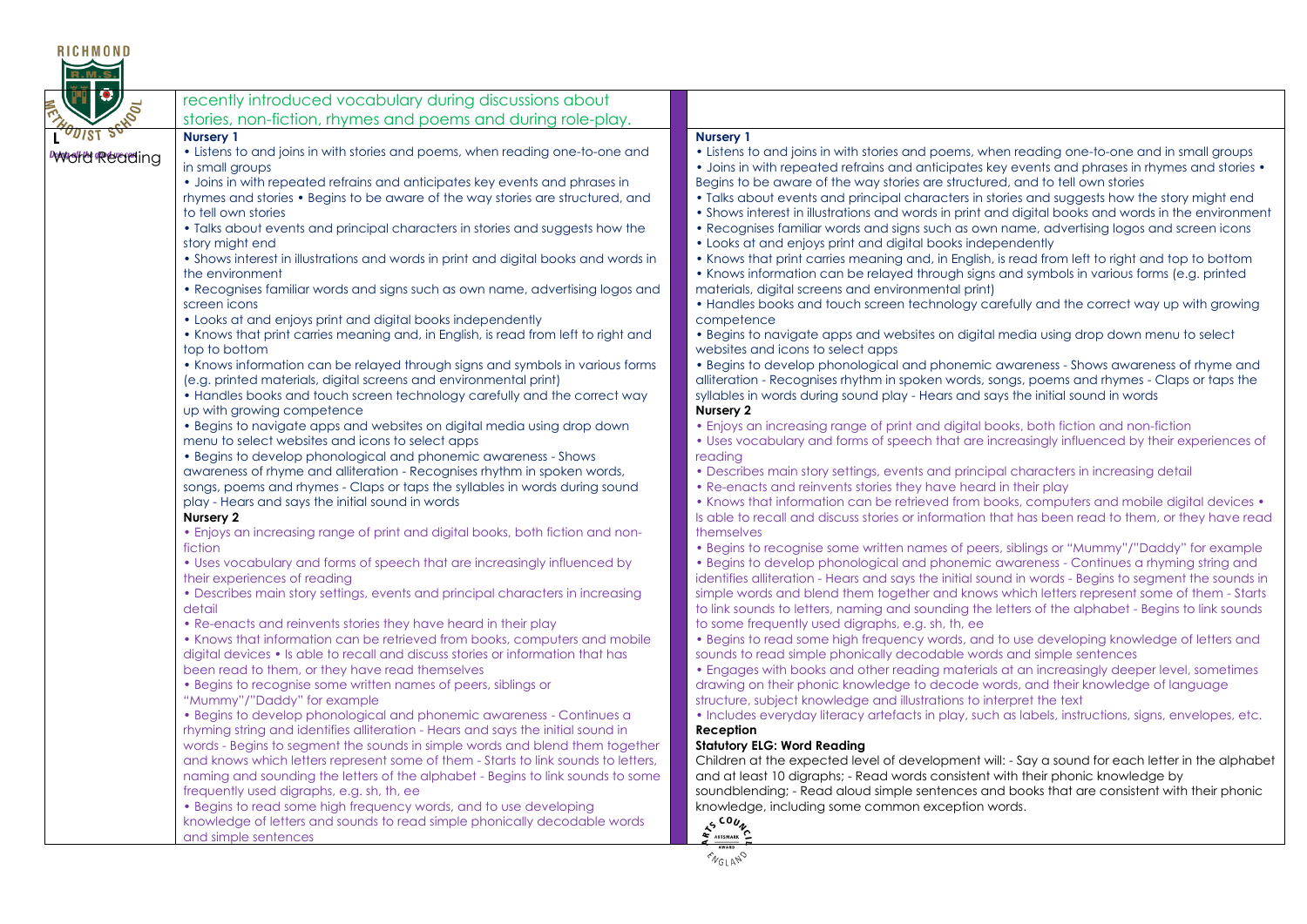| <b>ODIST SCHOOL</b><br>Doina all the aood we can | • Engages with books and other reading materials at an increasingly deeper<br>level, sometimes drawing on their phonic knowledge to decode words, and<br>their knowledge of language structure, subject knowledge and illustrations to<br>interpret the text<br>• Includes everyday literacy artefacts in play, such as labels, instructions, signs,<br>envelopes, etc.<br>Reception<br><b>Statutory ELG: Word Reading</b><br>Children at the expected level of development will: - Say a sound for each<br>letter in the alphabet and at least 10 digraphs; - Read words consistent with<br>their phonic knowledge by soundblending; - Read aloud simple sentences and<br>books that are consistent with their phonic knowledge, including some<br>common exception words.                                                                                                                                                                                                                                                                                                                                                                                                                                                                                                                                                                                                                                                                                                                                                                                                                                                                                                                                                                                                                                                                                                                                                                                                                                                                                                                                                                                                                            |                                                                                                                                                                                                                                                                                                                                                                                                                                                                                                                                                                                                                                                                                                                                                                                                                                                                                                                                                                                                                                                                                                                                                                                                                                                                                                                                                                                                                                                                                                                                                                                                                                                                                                                                                                                                                                                                                                                                                                                                                                                                                                                                                                                               |
|--------------------------------------------------|--------------------------------------------------------------------------------------------------------------------------------------------------------------------------------------------------------------------------------------------------------------------------------------------------------------------------------------------------------------------------------------------------------------------------------------------------------------------------------------------------------------------------------------------------------------------------------------------------------------------------------------------------------------------------------------------------------------------------------------------------------------------------------------------------------------------------------------------------------------------------------------------------------------------------------------------------------------------------------------------------------------------------------------------------------------------------------------------------------------------------------------------------------------------------------------------------------------------------------------------------------------------------------------------------------------------------------------------------------------------------------------------------------------------------------------------------------------------------------------------------------------------------------------------------------------------------------------------------------------------------------------------------------------------------------------------------------------------------------------------------------------------------------------------------------------------------------------------------------------------------------------------------------------------------------------------------------------------------------------------------------------------------------------------------------------------------------------------------------------------------------------------------------------------------------------------------------|-----------------------------------------------------------------------------------------------------------------------------------------------------------------------------------------------------------------------------------------------------------------------------------------------------------------------------------------------------------------------------------------------------------------------------------------------------------------------------------------------------------------------------------------------------------------------------------------------------------------------------------------------------------------------------------------------------------------------------------------------------------------------------------------------------------------------------------------------------------------------------------------------------------------------------------------------------------------------------------------------------------------------------------------------------------------------------------------------------------------------------------------------------------------------------------------------------------------------------------------------------------------------------------------------------------------------------------------------------------------------------------------------------------------------------------------------------------------------------------------------------------------------------------------------------------------------------------------------------------------------------------------------------------------------------------------------------------------------------------------------------------------------------------------------------------------------------------------------------------------------------------------------------------------------------------------------------------------------------------------------------------------------------------------------------------------------------------------------------------------------------------------------------------------------------------------------|
| Writing                                          | <b>Nursery 1</b><br>• Makes up stories, play scenarios, and drawings in response to experiences,<br>such as outings<br>• Sometimes gives meaning to their drawings and paintings<br>• Ascribes meanings to signs, symbols and words that they see in different<br>places, including those they make themselves<br>• Includes mark making and early writing in their play<br>• Imitates adults' writing by making continuous lines of shapes and symbols<br>(early writing) from left to right<br>• Attempts to write their own name, or other names and words, using<br>combinations of lines, circles and curves, or letter-type shapes<br>• Shows interest in letters on a keyboard, identifying the initial letter of their own<br>name and other familiar words<br>. Begins to make letter-type shapes to represent the initial sound of their name<br>and other familiar words<br>Nursery 2<br>• Enjoys creating texts to communicate meaning for an increasingly wide<br>range of purposes, such as making greetings cards, tickets, lists, invitations and<br>creating their own stories and books with images and sometimes with words, in<br>print and digital formats • Gives meaning to the marks they make as they<br>draw, write, paint and type using a keyboard or touch-screen technology<br>• Begins to break the flow of speech into words, to hear and say the initial<br>sound in words and may start to segment the sounds in words and blend them<br>together • Starts to develop phonic knowledge by linking sounds to letters,<br>naming and sounding some of the letters of the alphabet, identifying letters<br>and writing recognisable letters in sequence, such as in their own name<br>. Uses their developing phonic knowledge to write things such as labels and<br>captions, later progressing to simple sentences<br>Reception<br><b>Statutory ELG: Writing</b><br>Children at the expected level of development will: - Write recognisable letters,<br>most of which are correctly formed; - Spell words by identifying sounds in them<br>and representing the sounds with a letter or letters; - Write simple phrases and<br>sentences that can be read by others. | <b>Nursery 1</b><br>• Makes up stories, play scenarios, and drawings in response to experiences, such as outings<br>• Sometimes gives meaning to their drawings and paintings<br>• Ascribes meanings to signs, symbols and words that they see in different places, including<br>those they make themselves<br>• Includes mark making and early writing in their play<br>. Imitates adults' writing by making continuous lines of shapes and symbols (early writing) from<br>left to right<br>• Attempts to write their own name, or other names and words, using combinations of lines,<br>circles and curves, or letter-type shapes<br>• Shows interest in letters on a keyboard, identifying the initial letter of their own name and other<br>familiar words<br>• Begins to make letter-type shapes to represent the initial sound of their name and other<br>familiar words<br>Nursery 2<br>• Enjoys creating texts to communicate meaning for an increasingly wide range of purposes,<br>such as making greetings cards, tickets, lists, invitations and creating their own stories and books<br>with images and sometimes with words, in print and digital formats • Gives meaning to the marks<br>they make as they draw, write, paint and type using a keyboard or touch-screen technology<br>• Begins to break the flow of speech into words, to hear and say the initial sound in words and<br>may start to segment the sounds in words and blend them together • Starts to develop phonic<br>knowledge by linking sounds to letters, naming and sounding some of the letters of the<br>alphabet, identifying letters and writing recognisable letters in sequence, such as in their own<br>name<br>• Uses their developing phonic knowledge to write things such as labels and captions, later<br>progressing to simple sentences<br>Reception<br><b>Statutory ELG: Writing</b><br>Children at the expected level of development will: - Write recognisable letters, most of which<br>are correctly formed; - Spell words by identifying sounds in them and representing the sounds<br>with a letter or letters; - Write simple phrases and sentences that can be read by others. |
|                                                  |                                                                                                                                                                                                                                                                                                                                                                                                                                                                                                                                                                                                                                                                                                                                                                                                                                                                                                                                                                                                                                                                                                                                                                                                                                                                                                                                                                                                                                                                                                                                                                                                                                                                                                                                                                                                                                                                                                                                                                                                                                                                                                                                                                                                        | AWARD<br><b>ENGLAND</b>                                                                                                                                                                                                                                                                                                                                                                                                                                                                                                                                                                                                                                                                                                                                                                                                                                                                                                                                                                                                                                                                                                                                                                                                                                                                                                                                                                                                                                                                                                                                                                                                                                                                                                                                                                                                                                                                                                                                                                                                                                                                                                                                                                       |

RICHMOND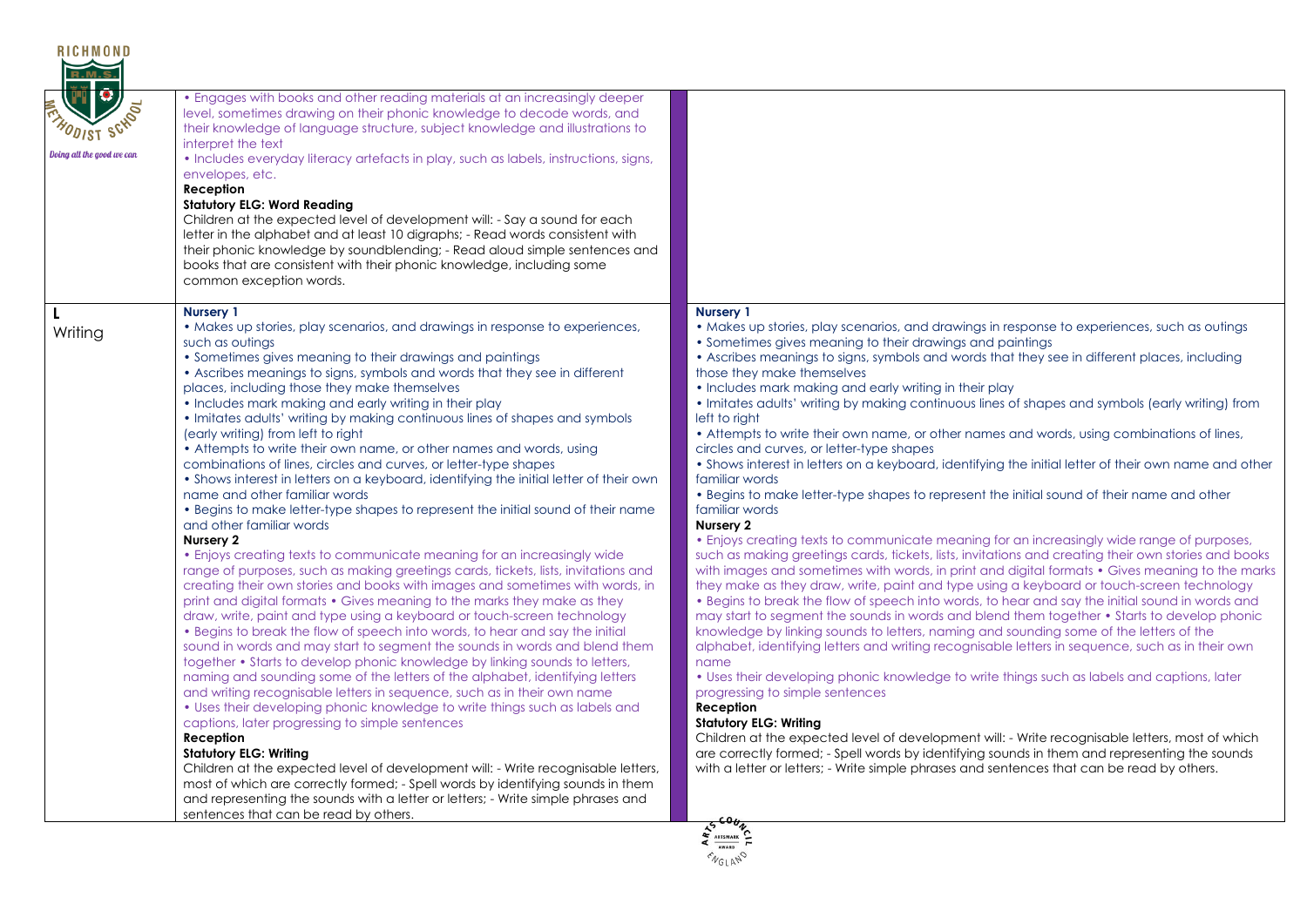| <b>RICHMOND</b>                                                   |                                                                                                                                                                                                                                                                                                                                                                                                                                                                                                                                                                                                                                                                                                                                                                                                                                                                                                                                                                                                                                                                                                                                                                                                                                                                                                                                                                                                                                                                                                                                                                                                                                                                                                                                                                                                                                                                                                                                                                                                                                                                                                                                                                                                                                                                                                                                                                                                                                                                                                                            |                  |                                                                                                                                                                                                                                                                |                                                                                                                                                                                                                                                                                                                                                                                                                                                                                                                                                                                         |                                                                                                                                                                                                                                                                                                                                                                                                                                                                                                                                                                                                                                                                                                                                                                                                                                                                                                                                                                                                                                                                                                                                                                                                                                                                                                                                                                                                                                                                                                                                                                                                                                                                                                                                                                                                                                                |
|-------------------------------------------------------------------|----------------------------------------------------------------------------------------------------------------------------------------------------------------------------------------------------------------------------------------------------------------------------------------------------------------------------------------------------------------------------------------------------------------------------------------------------------------------------------------------------------------------------------------------------------------------------------------------------------------------------------------------------------------------------------------------------------------------------------------------------------------------------------------------------------------------------------------------------------------------------------------------------------------------------------------------------------------------------------------------------------------------------------------------------------------------------------------------------------------------------------------------------------------------------------------------------------------------------------------------------------------------------------------------------------------------------------------------------------------------------------------------------------------------------------------------------------------------------------------------------------------------------------------------------------------------------------------------------------------------------------------------------------------------------------------------------------------------------------------------------------------------------------------------------------------------------------------------------------------------------------------------------------------------------------------------------------------------------------------------------------------------------------------------------------------------------------------------------------------------------------------------------------------------------------------------------------------------------------------------------------------------------------------------------------------------------------------------------------------------------------------------------------------------------------------------------------------------------------------------------------------------------|------------------|----------------------------------------------------------------------------------------------------------------------------------------------------------------------------------------------------------------------------------------------------------------|-----------------------------------------------------------------------------------------------------------------------------------------------------------------------------------------------------------------------------------------------------------------------------------------------------------------------------------------------------------------------------------------------------------------------------------------------------------------------------------------------------------------------------------------------------------------------------------------|------------------------------------------------------------------------------------------------------------------------------------------------------------------------------------------------------------------------------------------------------------------------------------------------------------------------------------------------------------------------------------------------------------------------------------------------------------------------------------------------------------------------------------------------------------------------------------------------------------------------------------------------------------------------------------------------------------------------------------------------------------------------------------------------------------------------------------------------------------------------------------------------------------------------------------------------------------------------------------------------------------------------------------------------------------------------------------------------------------------------------------------------------------------------------------------------------------------------------------------------------------------------------------------------------------------------------------------------------------------------------------------------------------------------------------------------------------------------------------------------------------------------------------------------------------------------------------------------------------------------------------------------------------------------------------------------------------------------------------------------------------------------------------------------------------------------------------------------|
| While Rose<br>MODIST SCHO                                         | To 20 and beyond                                                                                                                                                                                                                                                                                                                                                                                                                                                                                                                                                                                                                                                                                                                                                                                                                                                                                                                                                                                                                                                                                                                                                                                                                                                                                                                                                                                                                                                                                                                                                                                                                                                                                                                                                                                                                                                                                                                                                                                                                                                                                                                                                                                                                                                                                                                                                                                                                                                                                                           | First, Then, Now |                                                                                                                                                                                                                                                                | Find my pattern                                                                                                                                                                                                                                                                                                                                                                                                                                                                                                                                                                         | On the move                                                                                                                                                                                                                                                                                                                                                                                                                                                                                                                                                                                                                                                                                                                                                                                                                                                                                                                                                                                                                                                                                                                                                                                                                                                                                                                                                                                                                                                                                                                                                                                                                                                                                                                                                                                                                                    |
| b <b>M,Cit hS</b> pood we can<br>Number<br>And Number<br>Patterns | Nursery 1<br>Comparison<br>• Compares two small groups of up to five objects, saying when there are the<br>same number of objects in each group, e.g. You've got two, I've got two.<br>Same! Counting<br>• May enjoy counting verbally as far as they can go<br>• Points or touches (tags) each item, saying one number for each item, using<br>the stable order of 1,2,3,4,5.<br>• Uses some number names and number language within play, and may show<br>fascination with large numbers<br>. Begin to recognise numerals 0 to 10 Cardinality . Subitises one, two and three<br>objects (without counting)<br>• Counts up to five items, recognising that the last number said represents the<br>total counted so far (cardinal principle)<br>• Links numerals with amounts up to 5 and maybe beyond<br>• Explores using a range of their own marks and signs to which they ascribe<br>mathematical meanings Composition<br>. Through play and exploration, beginning to learn that numbers are made up<br>(composed) of smaller numbers<br>• Beginning to use understanding of number to solve practical problems in play<br>and meaningful activities<br>. Beginning to recognise that each counting number is one more than the one<br>before<br>• Separates a group of three or four objects in different ways, beginning to<br>recognise that the total is still the same<br>Measures<br>• In meaningful contexts, finds the longer or shorter, heavier or lighter and<br>more/less full of two items<br>Nursery 2<br>Comparison<br>• Uses number names and symbols when comparing numbers, showing interest<br>in large numbers<br>• Estimates of numbers of things, showing understanding of relative size<br>Counting<br>• Enjoys reciting numbers from 0 to 10 (and beyond) and back from 10 to 0<br>• Increasingly confident at putting numerals in order 0 to 10 (ordinality)<br>Cardinality<br>• Engages in subitising numbers to four and maybe five<br>• Counts out up to 10 objects from a larger group<br>• Matches the numeral with a group of items to show how many there are (up)<br>to 10) Composition<br>• Shows awareness that numbers are made up (composed) of smaller<br>numbers, exploring partitioning in different ways with a wide range of objects<br>• Begins to conceptually subitise larger numbers by subitising smaller groups<br>within the number, e.g. sees six raisins on a plate as three and three<br>• In practical activities, adds one and subtracts one with numbers to 10 |                  | Nursery 1<br>Comparison<br>1,2,3,4,5.<br>large numbers<br>counting)<br>far (cardinal principle)<br>meanings Composition<br>smaller numbers<br>activities<br>total is still the same<br>Measures<br>items<br>Nursery 2<br>Comparison<br>Composition<br>Modsures | objects in each group, e.g. You've got two, I've got two. Same! Counting<br>• May enjoy counting verbally as far as they can go<br>• Links numerals with amounts up to 5 and maybe beyond<br>. Enjoys reciting numbers from 0 to 10 (and beyond) and back from 10 to 0<br>• Engages in subitising numbers to four and maybe five<br>• Counts out up to 10 objects from a larger group<br>partitioning in different ways with a wide range of objects<br>e.g. sees six raisins on a plate as three and three<br>. In practical activities, adds one and subtracts one with numbers to 10 | • Compares two small groups of up to five objects, saying when there are the same number of<br>• Points or touches (tags) each item, saying one number for each item, using the stable order of<br>• Uses some number names and number language within play, and may show fascination with<br>• Begin to recognise numerals 0 to 10 Cardinality • Subitises one, two and three objects (without<br>• Counts up to five items, recognising that the last number said represents the total counted so<br>• Explores using a range of their own marks and signs to which they ascribe mathematical<br>• Through play and exploration, beginning to learn that numbers are made up (composed) of<br>• Beginning to use understanding of number to solve practical problems in play and meaningful<br>• Beginning to recognise that each counting number is one more than the one before<br>• Separates a group of three or four objects in different ways, beginning to recognise that the<br>. In meaningful contexts, finds the longer or shorter, heavier or lighter and more/less full of two<br>• Uses number names and symbols when comparing numbers, showing interest in large numbers<br>• Estimates of numbers of things, showing understanding of relative size Counting<br>• Increasingly confident at putting numerals in order 0 to 10 (ordinality) Cardinality<br>• Matches the numeral with a group of items to show how many there are (up to 10)<br>• Shows awareness that numbers are made up (composed) of smaller numbers, exploring<br>. Begins to conceptually subitise larger numbers by subitising smaller groups within the number,<br>• Begins to explore and work out mathematical problems, using signs and strategies of their own<br>choice, including (when appropriate) standard numerals, tallies and "+" or "-" |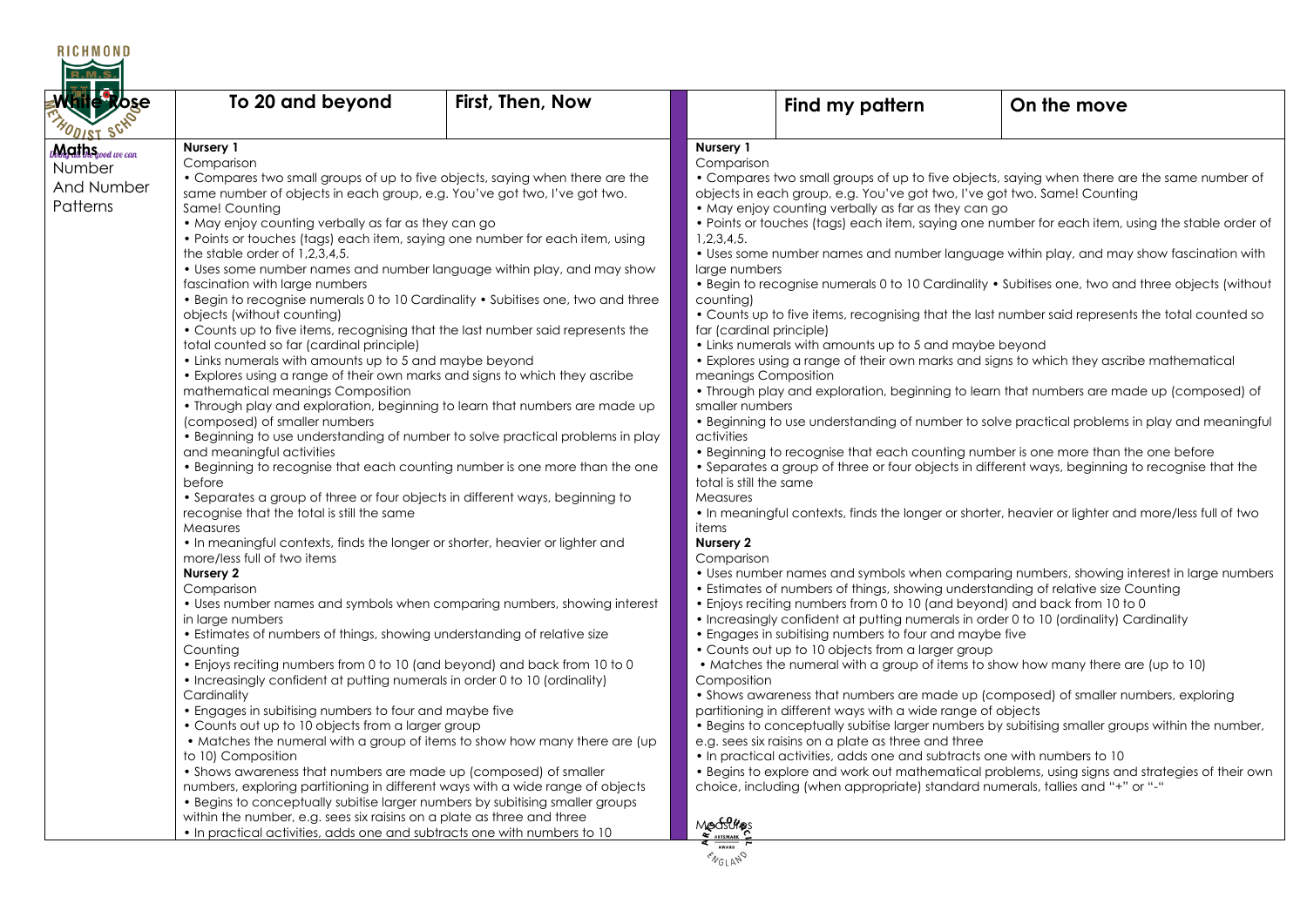

• Begins to explore and work out mathematical problems, using signs and strategies of their own choice, including (when appropriate) standard numerals, tallies and "+" or "-"

#### **Measures**

- Enjoys tackling problems involving prediction and discussion of comparisons of length, weight or capacity, paying attention to fairness and accuracy
- Becomes familiar with measuring tools in everyday experiences and play
- Is increasingly able to order and sequence events using everyday language related to time
- Beginning to experience measuring time with timers and calendars

### **Reception**

#### **Statutory ELG: Number**

Children at the expected level of development will: - Have a deep understanding of number to 10, including the composition of each number;- Subitise (recognise quantities without counting) up to 5; - Automatically recall (without reference to rhymes, counting or other aids) number bonds up to 5 (including subtraction facts) and some number bonds to 10, including double facts.

### **Statutory ELG: Numerical Patterns**

Children at the expected level of development will: - Verbally count beyond 20, recognising the pattern of the counting system; - Compare quantities up to 10 in different contexts, recognising when one quantity is greater than, less than or the same as the other quantity; - Explore and represent patterns within numbers up to 10, including evens and odds, double facts and how quantities can be distributed equally.

*Statutory Educational Programme: Mathematics In addition, it is important that the curriculum includes rich opportunities for children to develop their spatial reasoning skills across all areas of mathematics including shape, space and measures. It is important that children develop positive attitudes and interests in mathematics, look for patterns and relationships, spot connections, 'have a go', talk to adults and peers about what they notice and not be afraid to make mistakes.*

• Enjoys tackling problems involving prediction and discussion of comparisons of length, weight or capacity, paying attention to fairness and accuracy

- Becomes familiar with measuring tools in everyday experiences and play
- Is increasingly able to order and sequence events using everyday language related to time
- Beginning to experience measuring time with timers and calendars

## **Reception**

#### **Statutory ELG: Number**

Children at the expected level of development will: - Have a deep understanding of number to 10, including the composition of each number;- Subitise (recognise quantities without counting) up to 5; - Automatically recall (without reference to rhymes, counting or other aids) number bonds up to 5 (including subtraction facts) and some number bonds to 10, including double facts.

### **Statutory ELG: Numerical Patterns**

Children at the expected level of development will: - Verbally count beyond 20, recognising the pattern of the counting system; - Compare quantities up to 10 in different contexts, recognising when one quantity is greater than, less than or the same as the other quantity; - Explore and represent patterns within numbers up to 10, including evens and odds, double facts and how quantities can be distributed equally.

*Statutory Educational Programme: Mathematics In addition, it is important that the curriculum includes rich opportunities for children to develop their spatial reasoning skills across all areas of mathematics including shape, space and measures. It is important that children develop positive attitudes and interests in mathematics, look for patterns and relationships, spot connections, 'have a go', talk to adults and peers about what they notice and not be afraid to make mistakes.*

| U the W  | <b>Nursery</b> |                                 |  |
|----------|----------------|---------------------------------|--|
| Past and | • Begin to     |                                 |  |
| Present  | make sense of  |                                 |  |
|          | own life-story |                                 |  |
|          | & family's     |                                 |  |
|          | history        |                                 |  |
|          | • Question     |                                 |  |
|          | why things     |                                 |  |
|          | happened &     |                                 |  |
|          | give           | $co_{u_A}$                      |  |
|          | explanations   | <b>ARTSMARK</b><br>$\epsilon$ — |  |

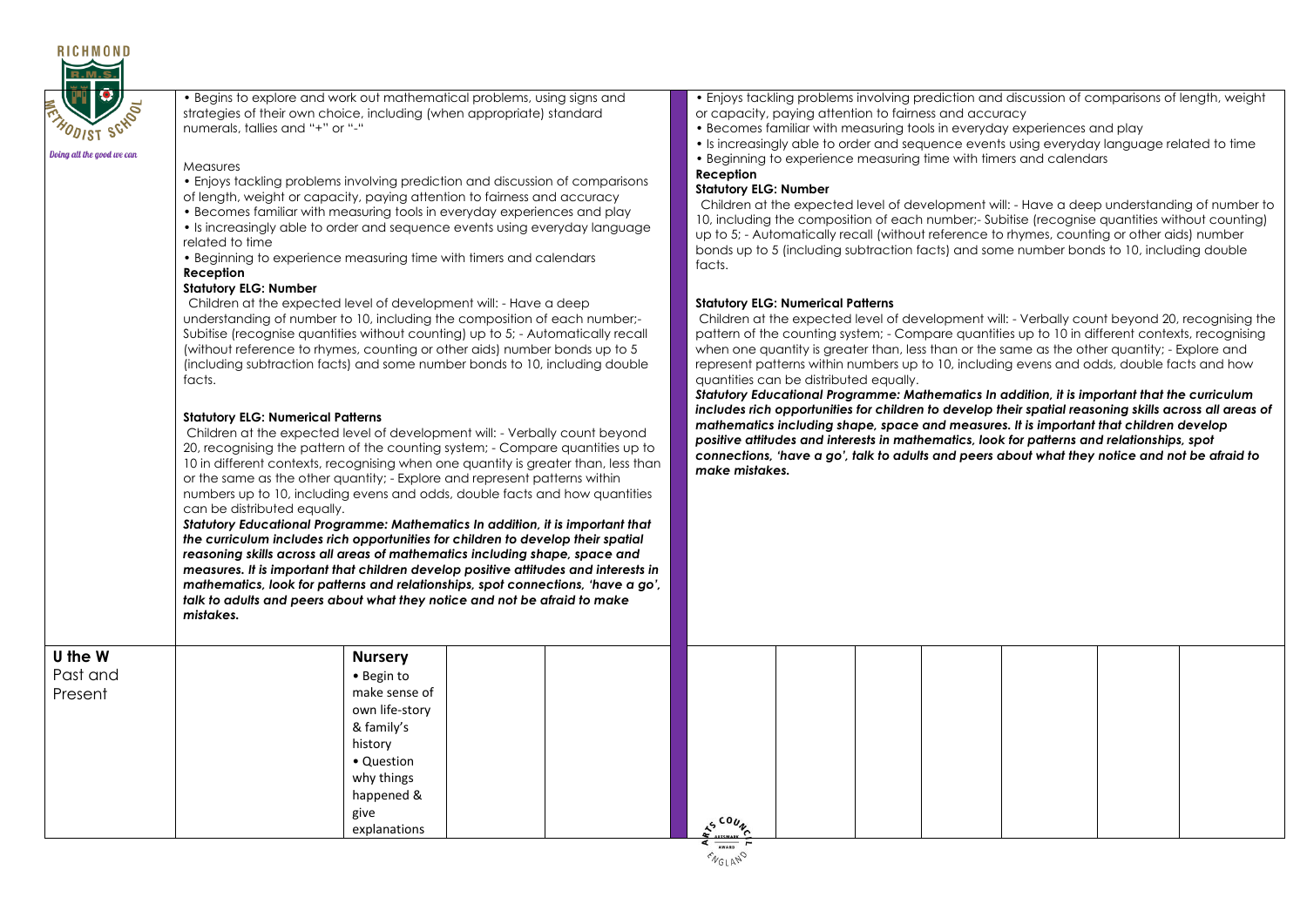

|  | • Understand      |                               |  |  |  |
|--|-------------------|-------------------------------|--|--|--|
|  | why and how       |                               |  |  |  |
|  | questions         |                               |  |  |  |
|  | · Asks who,       |                               |  |  |  |
|  | what, when &      |                               |  |  |  |
|  | how               |                               |  |  |  |
|  | · Develop an      |                               |  |  |  |
|  | understanding     |                               |  |  |  |
|  | of growth,        |                               |  |  |  |
|  | decay and         |                               |  |  |  |
|  | changes over      |                               |  |  |  |
|  | time              |                               |  |  |  |
|  | $\bullet$ Comment |                               |  |  |  |
|  | and ask           |                               |  |  |  |
|  | questions         |                               |  |  |  |
|  | about aspects     |                               |  |  |  |
|  | of the familiar   |                               |  |  |  |
|  | world such as     |                               |  |  |  |
|  | the place         |                               |  |  |  |
|  | where I live or   |                               |  |  |  |
|  | the natural       |                               |  |  |  |
|  | world             |                               |  |  |  |
|  | • Bring in        |                               |  |  |  |
|  | photographs,      |                               |  |  |  |
|  | videos, visitor   |                               |  |  |  |
|  | Understand        |                               |  |  |  |
|  | and use           |                               |  |  |  |
|  | vocabulary        |                               |  |  |  |
|  | such as:          |                               |  |  |  |
|  | yesterday, last   |                               |  |  |  |
|  | week, at the      |                               |  |  |  |
|  | weekend, this     |                               |  |  |  |
|  | morning, last     |                               |  |  |  |
|  | night             |                               |  |  |  |
|  |                   |                               |  |  |  |
|  | • Understand      |                               |  |  |  |
|  | and use           |                               |  |  |  |
|  | vocabulary        |                               |  |  |  |
|  | such as: how,     |                               |  |  |  |
|  | why, because      |                               |  |  |  |
|  |                   |                               |  |  |  |
|  | • Understand      |                               |  |  |  |
|  | and use           |                               |  |  |  |
|  | vocabulary        | $A^{s \text{COU}}_{\text{A}}$ |  |  |  |
|  |                   |                               |  |  |  |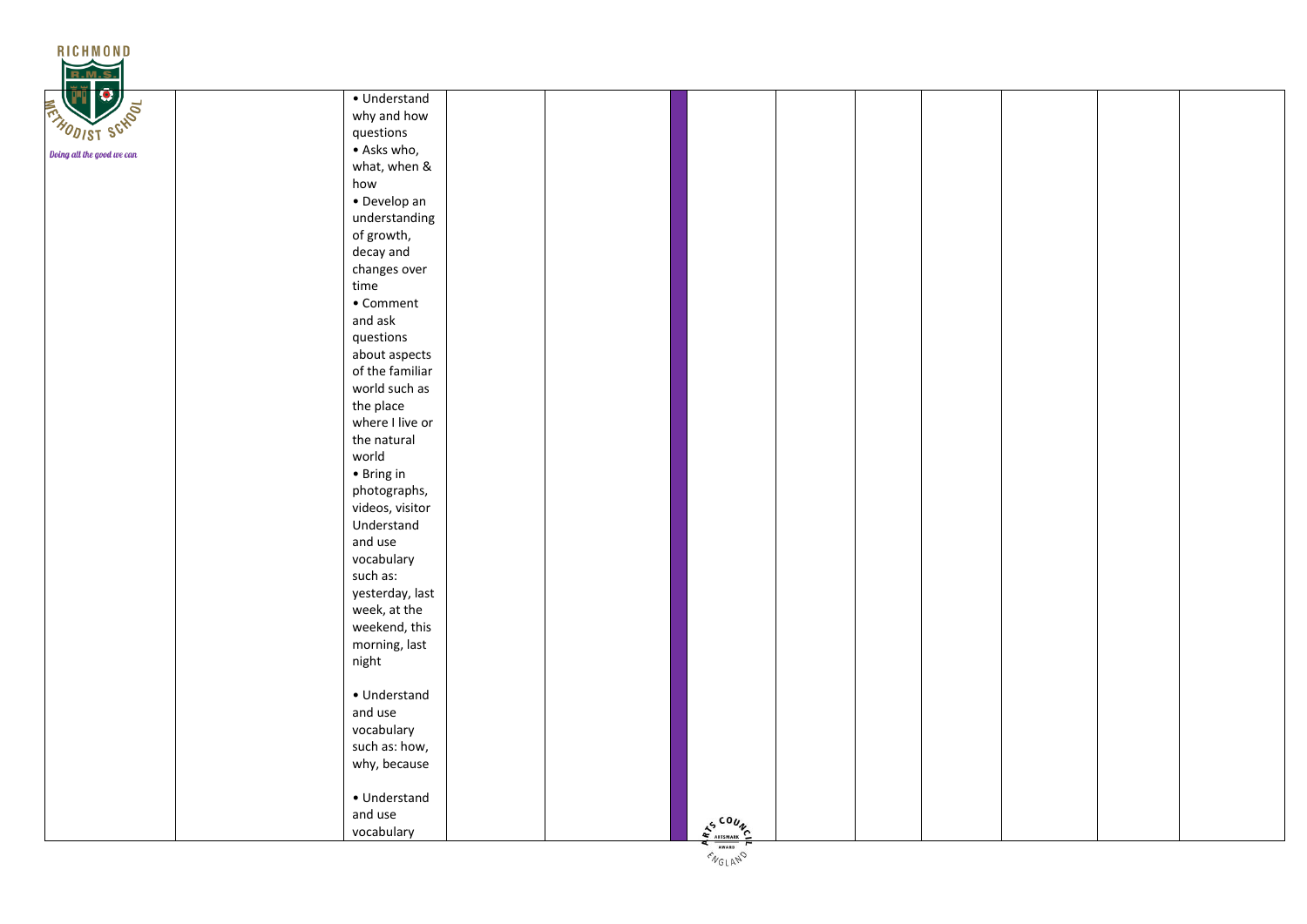

| <b>SCHOOL</b> | such as: I can   |  |               |  |  |  |
|---------------|------------------|--|---------------|--|--|--|
|               | see, I saw,      |  |               |  |  |  |
|               | same,            |  |               |  |  |  |
| od we can     | different,       |  |               |  |  |  |
|               | change, what     |  |               |  |  |  |
|               | happened?        |  |               |  |  |  |
|               | Why? because     |  |               |  |  |  |
|               |                  |  |               |  |  |  |
|               |                  |  |               |  |  |  |
|               |                  |  |               |  |  |  |
|               | Reception .      |  |               |  |  |  |
|               | Use talk to      |  |               |  |  |  |
|               | organise,        |  |               |  |  |  |
|               | sequence and     |  |               |  |  |  |
|               | clarify thinking |  |               |  |  |  |
|               | and events       |  |               |  |  |  |
|               | $\bullet$ Ask    |  |               |  |  |  |
|               | questions to     |  |               |  |  |  |
|               | find out more    |  |               |  |  |  |
|               | & to check       |  |               |  |  |  |
|               | understanding    |  |               |  |  |  |
|               | of what has      |  |               |  |  |  |
|               | been said        |  |               |  |  |  |
|               | • Understands    |  |               |  |  |  |
|               | questions such   |  |               |  |  |  |
|               | as who, why,     |  |               |  |  |  |
|               | when, where      |  |               |  |  |  |
|               | & how            |  |               |  |  |  |
|               | • Understands    |  |               |  |  |  |
|               | a range of       |  |               |  |  |  |
|               | complex          |  |               |  |  |  |
|               | sentence         |  |               |  |  |  |
|               | structures       |  |               |  |  |  |
|               | including        |  |               |  |  |  |
|               | tense markers    |  |               |  |  |  |
|               | • Engage in      |  |               |  |  |  |
|               | non-fiction      |  |               |  |  |  |
|               | books            |  |               |  |  |  |
|               | • Use talk to    |  |               |  |  |  |
|               | organise,        |  |               |  |  |  |
|               | sequence &       |  |               |  |  |  |
|               | clarify          |  |               |  |  |  |
|               | thinking, ideas, |  | $co_{\theta}$ |  |  |  |
|               |                  |  |               |  |  |  |

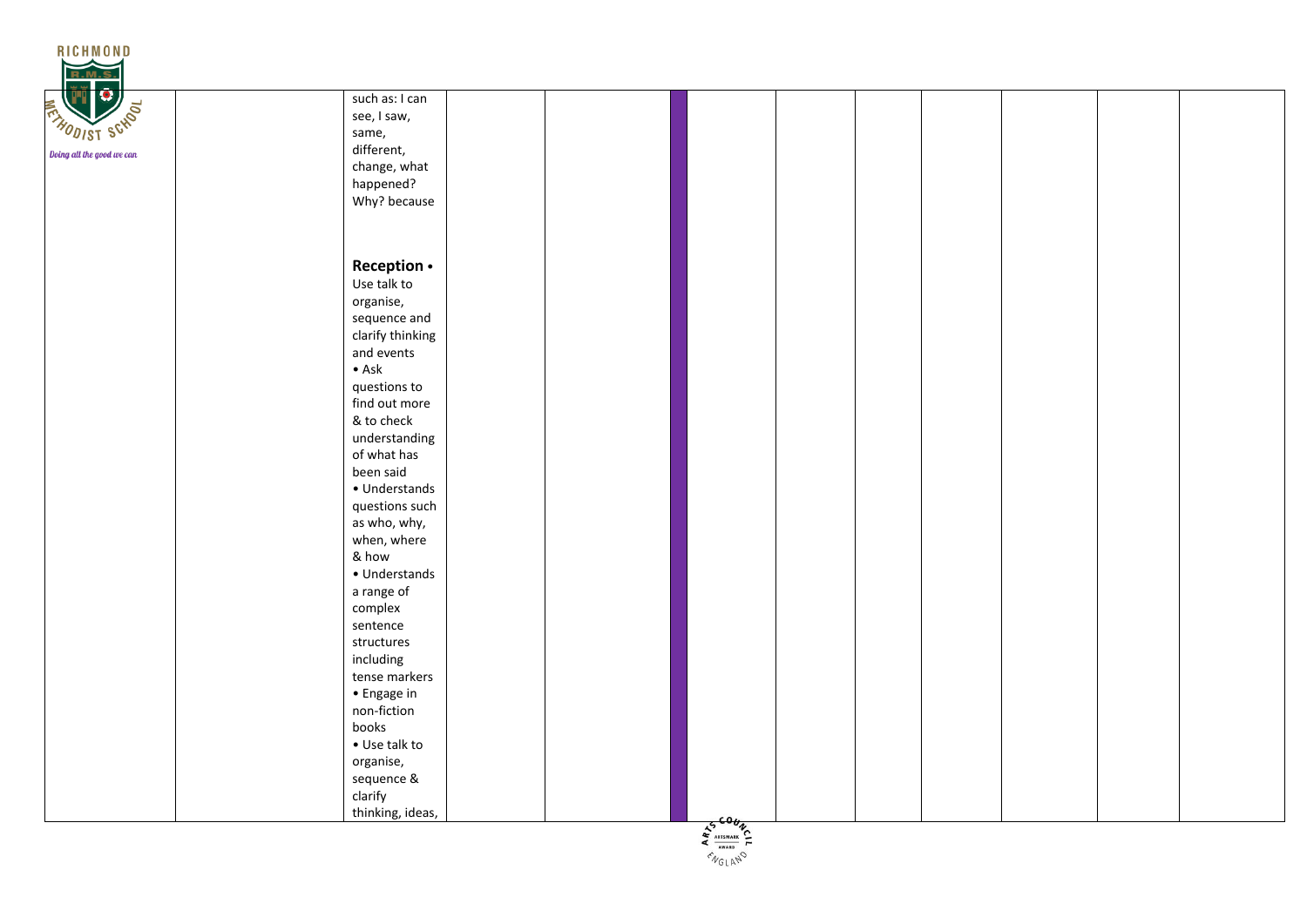

|  | feelings &      |  |                         |  |  |  |
|--|-----------------|--|-------------------------|--|--|--|
|  | events          |  |                         |  |  |  |
|  | • Articulate    |  |                         |  |  |  |
|  | ideas &         |  |                         |  |  |  |
|  | thoughts in     |  |                         |  |  |  |
|  | well-formed     |  |                         |  |  |  |
|  | sentences       |  |                         |  |  |  |
|  | $\bullet$ Ask   |  |                         |  |  |  |
|  | questions to    |  |                         |  |  |  |
|  | find out more   |  |                         |  |  |  |
|  | & to check      |  |                         |  |  |  |
|  | understanding   |  |                         |  |  |  |
|  | of what has     |  |                         |  |  |  |
|  | been said       |  |                         |  |  |  |
|  |                 |  |                         |  |  |  |
|  | • Understand    |  |                         |  |  |  |
|  | and use         |  |                         |  |  |  |
|  | vocabulary      |  |                         |  |  |  |
|  | such as:        |  |                         |  |  |  |
|  | yesterday, last |  |                         |  |  |  |
|  | week, at the    |  |                         |  |  |  |
|  | weekend, this   |  |                         |  |  |  |
|  | morning, last   |  |                         |  |  |  |
|  | night           |  |                         |  |  |  |
|  |                 |  |                         |  |  |  |
|  | • Understand    |  |                         |  |  |  |
|  | and use         |  |                         |  |  |  |
|  | vocabulary      |  |                         |  |  |  |
|  | such as: how,   |  |                         |  |  |  |
|  | why, because,   |  |                         |  |  |  |
|  | find out, I     |  |                         |  |  |  |
|  | wonder what,    |  |                         |  |  |  |
|  | if, when, why?  |  |                         |  |  |  |
|  |                 |  |                         |  |  |  |
|  | • Understand    |  |                         |  |  |  |
|  | and use         |  |                         |  |  |  |
|  | vocabulary      |  |                         |  |  |  |
|  | such as: I can  |  |                         |  |  |  |
|  | see, I saw,     |  |                         |  |  |  |
|  | same,           |  |                         |  |  |  |
|  | different,      |  |                         |  |  |  |
|  | similar,        |  |                         |  |  |  |
|  | change, what    |  |                         |  |  |  |
|  | happened?       |  | $S_{\text{max}}^{0.00}$ |  |  |  |
|  |                 |  |                         |  |  |  |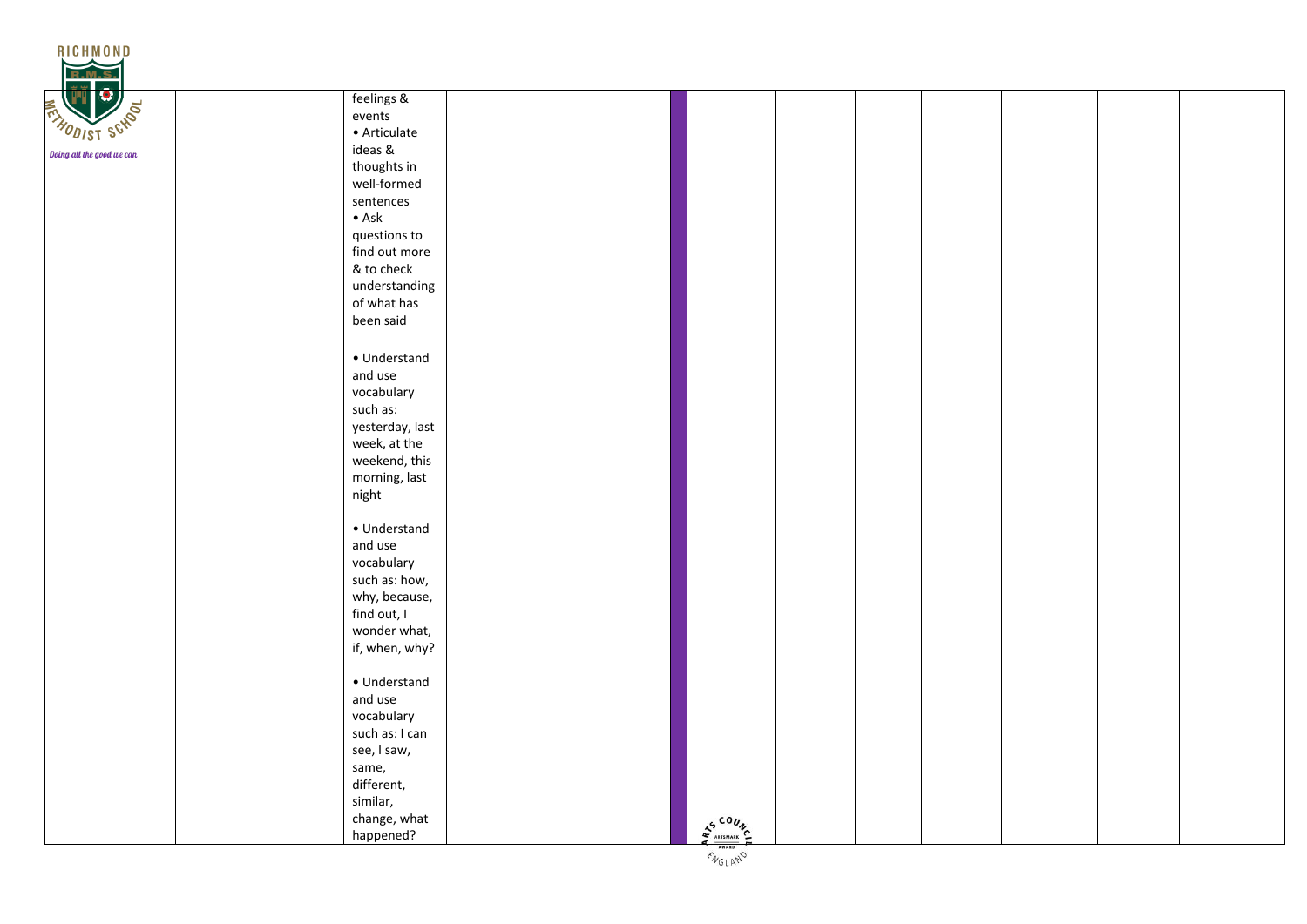

| $\overline{\phantom{a}}$ |                           | because,<br>explain |             |  |  |  |
|--------------------------|---------------------------|---------------------|-------------|--|--|--|
|                          |                           |                     |             |  |  |  |
|                          |                           |                     |             |  |  |  |
|                          |                           | $ELG -$             |             |  |  |  |
|                          |                           | -Talk about         |             |  |  |  |
|                          |                           | the lives of        |             |  |  |  |
|                          |                           | the people          |             |  |  |  |
|                          |                           | around              |             |  |  |  |
|                          |                           | them &              |             |  |  |  |
|                          |                           | their roles         |             |  |  |  |
|                          |                           | in society          |             |  |  |  |
|                          |                           | -Know               |             |  |  |  |
|                          |                           | some                |             |  |  |  |
|                          |                           | similarities        |             |  |  |  |
|                          | $\boldsymbol{\mathsf{g}}$ |                     |             |  |  |  |
|                          |                           | differences         |             |  |  |  |
|                          |                           | between             |             |  |  |  |
|                          |                           | things in           |             |  |  |  |
|                          |                           | the past &          |             |  |  |  |
|                          |                           | now,                |             |  |  |  |
|                          |                           | drawing on          |             |  |  |  |
|                          |                           | their               |             |  |  |  |
|                          |                           | experiences         |             |  |  |  |
|                          |                           | & what has          |             |  |  |  |
|                          |                           | been read           |             |  |  |  |
|                          |                           | in class            |             |  |  |  |
|                          |                           |                     |             |  |  |  |
|                          |                           | <b>Understand</b>   |             |  |  |  |
|                          |                           | the past            |             |  |  |  |
|                          |                           | through             |             |  |  |  |
|                          |                           | settings,           |             |  |  |  |
|                          |                           | characters          |             |  |  |  |
|                          |                           | & events            |             |  |  |  |
|                          |                           | encountere          |             |  |  |  |
|                          |                           | d in books          | $s^{500}\%$ |  |  |  |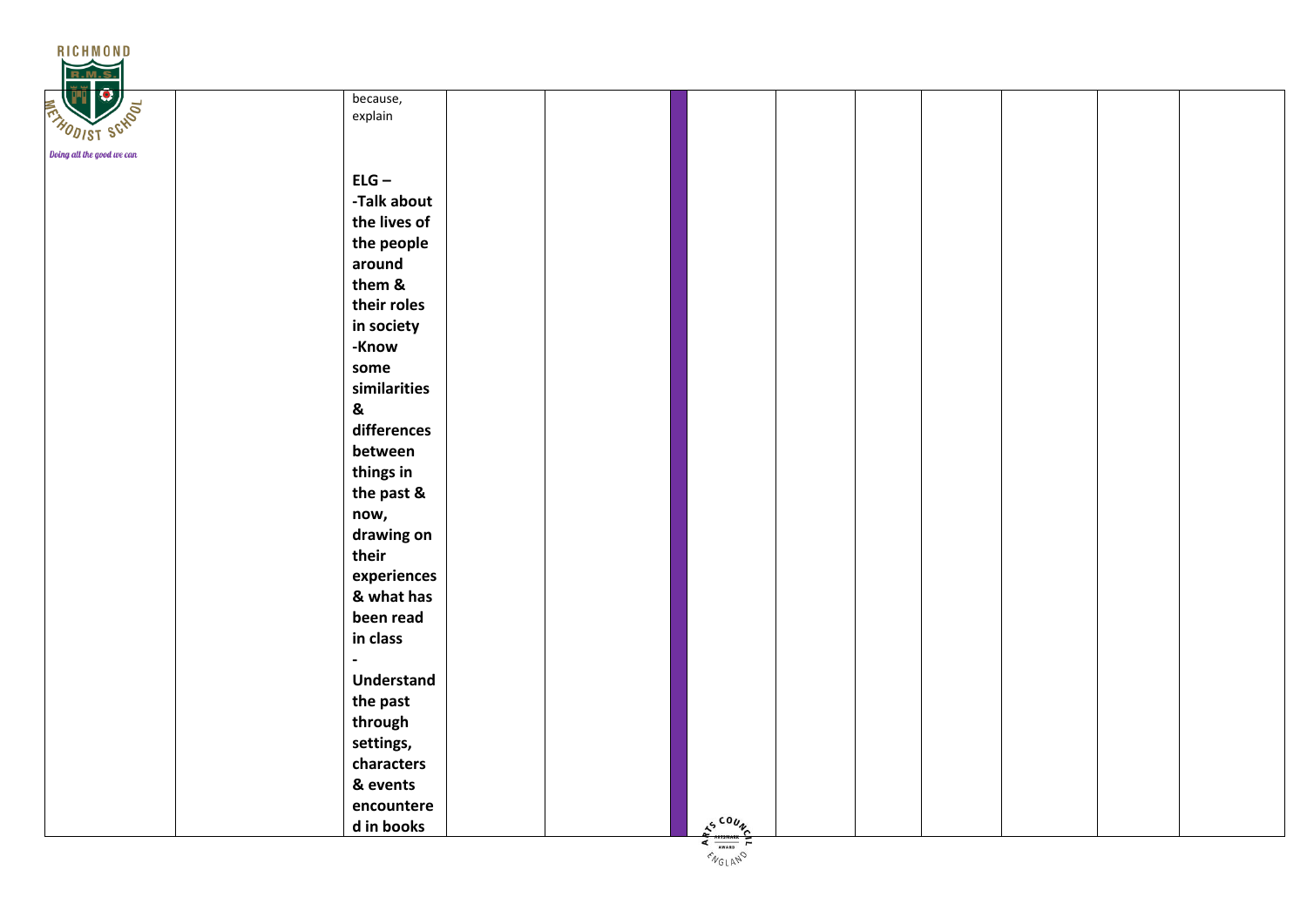| U the W<br>People,<br>Culture and |                                      |
|-----------------------------------|--------------------------------------|
|                                   | <b>Nursery</b><br>$\bullet$ Begin to |
|                                   | make sense of                        |
|                                   | their own life                       |
| Communities                       | story & family                       |
|                                   | history                              |
|                                   | • Talk about                         |
|                                   | what they have                       |
|                                   | experienced or                       |
|                                   | seen in photos                       |
|                                   | $\bullet$ Develop                    |
|                                   | positive                             |
|                                   | attitudes about                      |
|                                   | the differences                      |
|                                   | between                              |
|                                   | people                               |
|                                   | • Know some                          |
|                                   | of the things                        |
|                                   | that make                            |
|                                   | them unique,                         |
|                                   | & can talk                           |
|                                   | about some of                        |
|                                   | the similarities                     |
|                                   | & differences<br>in relations to     |
|                                   | friends &                            |
|                                   | family                               |
|                                   | • Shows                              |
|                                   | interest in the                      |
|                                   | lives of people                      |
|                                   | who are                              |
|                                   | familiar to                          |
|                                   | them                                 |
|                                   | · Enjoys joining                     |
| 5606y                             | in with family                       |

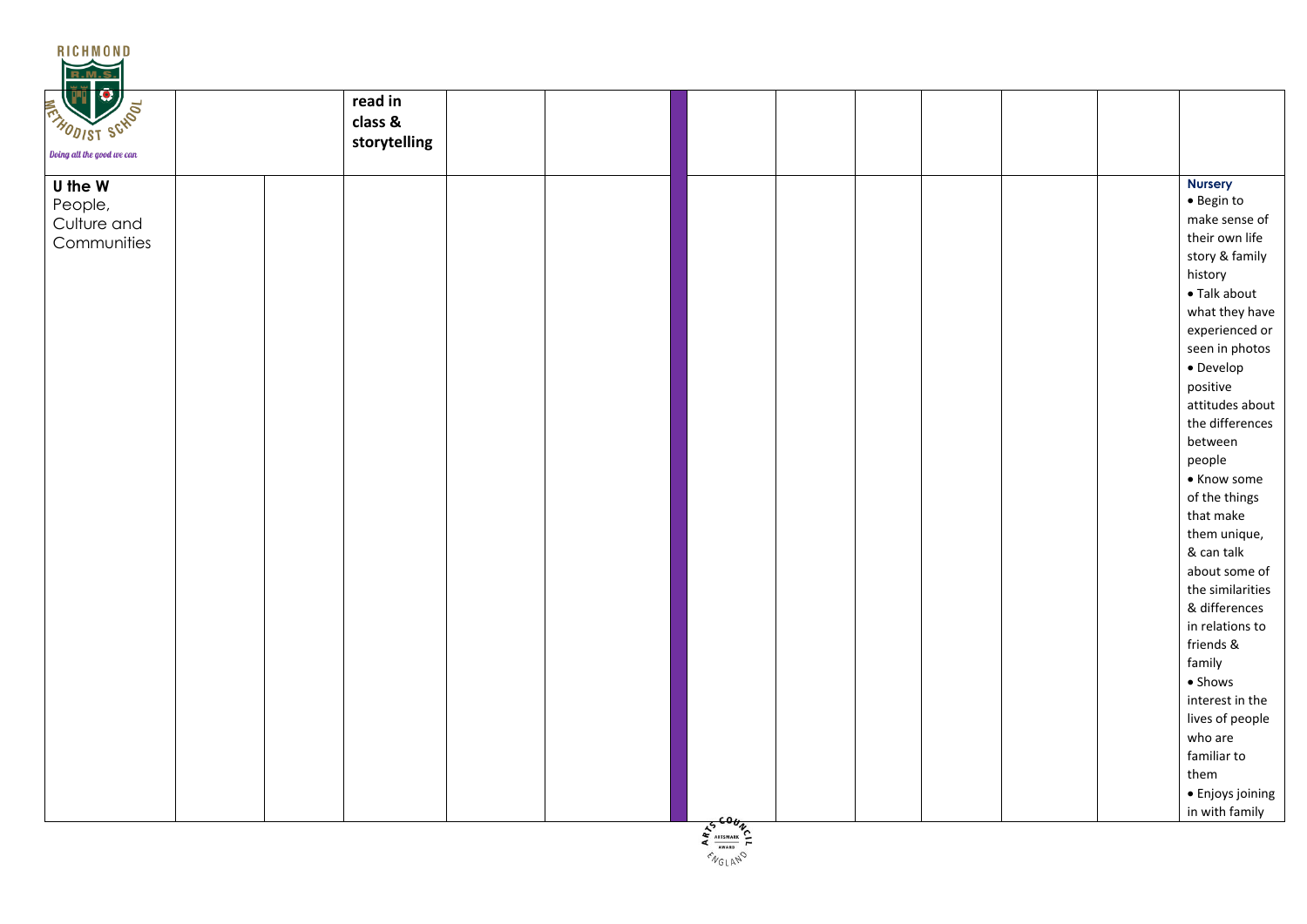| RICHMOND<br>R.M.S         |  |  |           |  |  |                   |
|---------------------------|--|--|-----------|--|--|-------------------|
| $\bullet$                 |  |  |           |  |  | customs &         |
| <b>ENTRODIST SCHOOL</b>   |  |  |           |  |  | routines          |
|                           |  |  |           |  |  | <b>Reception:</b> |
| Doing all the good we can |  |  |           |  |  | • Compare &       |
|                           |  |  |           |  |  | contrast          |
|                           |  |  |           |  |  | characters        |
|                           |  |  |           |  |  | from stories,     |
|                           |  |  |           |  |  | including         |
|                           |  |  |           |  |  | figures from      |
|                           |  |  |           |  |  | the past          |
|                           |  |  |           |  |  | • Talks about     |
|                           |  |  |           |  |  | past & present    |
|                           |  |  |           |  |  | events in their   |
|                           |  |  |           |  |  | own life & in     |
|                           |  |  |           |  |  | the lives of      |
|                           |  |  |           |  |  | family            |
|                           |  |  |           |  |  | members           |
|                           |  |  |           |  |  | • Talk about      |
|                           |  |  |           |  |  | members of        |
|                           |  |  |           |  |  | their             |
|                           |  |  |           |  |  | immediate         |
|                           |  |  |           |  |  | family &          |
|                           |  |  |           |  |  | community         |
|                           |  |  |           |  |  | · Enjoys joining  |
|                           |  |  |           |  |  | in with family    |
|                           |  |  |           |  |  | customs &         |
|                           |  |  |           |  |  | routines          |
|                           |  |  |           |  |  | · Understand      |
|                           |  |  |           |  |  | that some         |
|                           |  |  |           |  |  | places are        |
|                           |  |  |           |  |  | special to        |
|                           |  |  |           |  |  | members of        |
|                           |  |  |           |  |  | their             |
|                           |  |  |           |  |  | community         |
|                           |  |  |           |  |  | • Know about      |
|                           |  |  |           |  |  | similarities &    |
|                           |  |  |           |  |  | differences       |
|                           |  |  |           |  |  | between           |
|                           |  |  |           |  |  | themselves &      |
|                           |  |  | $4500\nV$ |  |  | others, &         |
|                           |  |  |           |  |  | among             |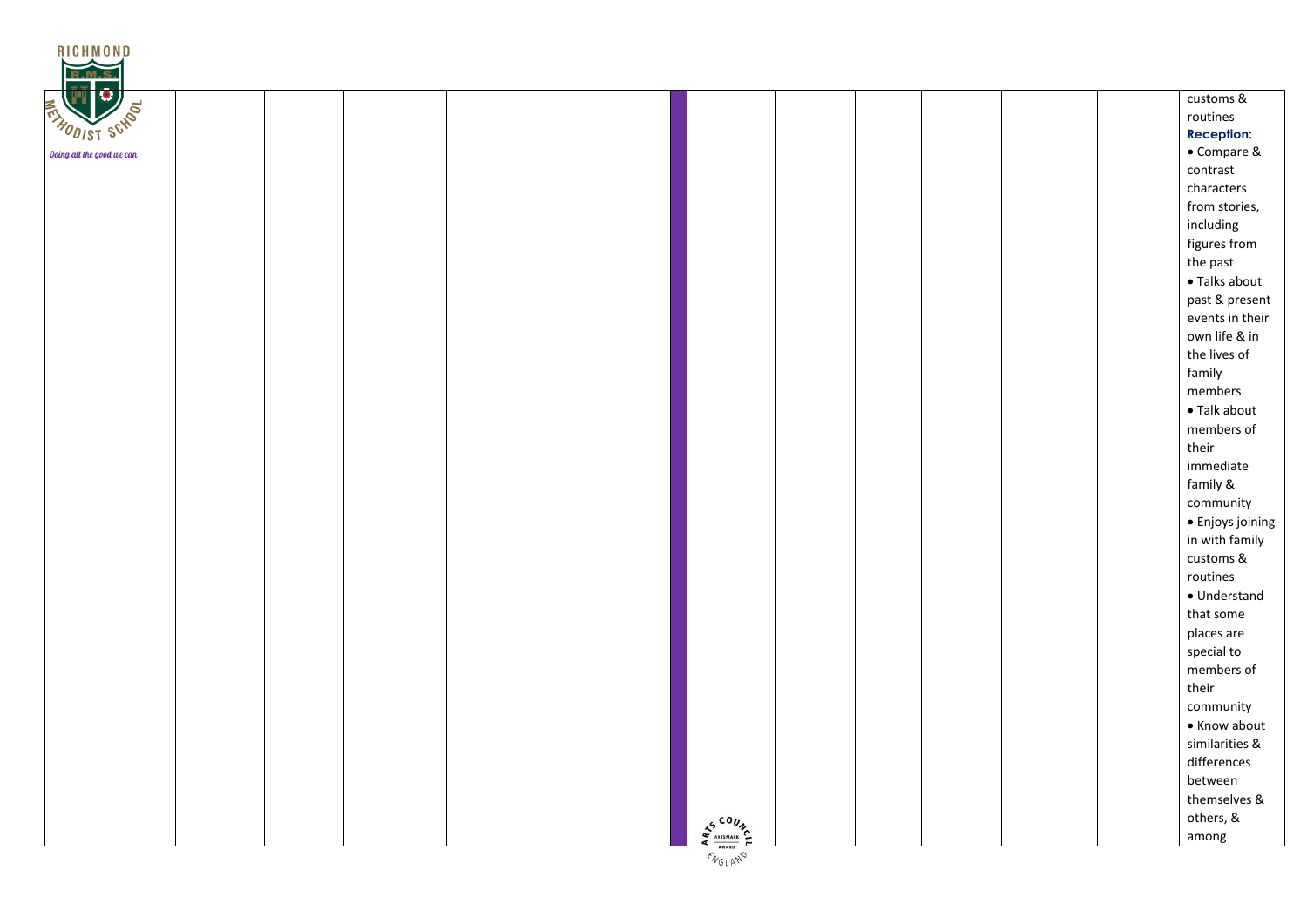| RICHMOND                  |                                                                                            |
|---------------------------|--------------------------------------------------------------------------------------------|
| <b>THODIST SCHOOL</b>     | families,<br>cultures &<br>traditions                                                      |
| Doing all the good we can | $\bullet$ Knows that                                                                       |
|                           | other children                                                                             |
|                           | do not always                                                                              |
|                           | enjoy the same<br>things, & is                                                             |
|                           | sensitive to this                                                                          |
|                           | ELG:                                                                                       |
|                           | $ELG -$                                                                                    |
|                           | -Describe                                                                                  |
|                           | their                                                                                      |
|                           | immediate                                                                                  |
|                           | environmen                                                                                 |
|                           | t using                                                                                    |
|                           | knowledge                                                                                  |
|                           | from                                                                                       |
|                           | observation                                                                                |
|                           | , discussion,                                                                              |
|                           | stories, non-                                                                              |
|                           | fiction texts                                                                              |
|                           | & maps                                                                                     |
|                           | -Know some                                                                                 |
|                           | similarities                                                                               |
|                           | &                                                                                          |
|                           | differences                                                                                |
|                           | between                                                                                    |
|                           | different                                                                                  |
|                           |                                                                                            |
|                           | religious &<br>cultural                                                                    |
|                           |                                                                                            |
|                           | communitie                                                                                 |
|                           | s in this                                                                                  |
|                           | country,                                                                                   |
|                           | drawing on                                                                                 |
|                           | their                                                                                      |
|                           | $\frac{1}{4}\frac{\sum_{\text{ABISMARE}}^{C_1}}{\sum_{\text{ANARD}}^{C_2}}$<br>experiences |

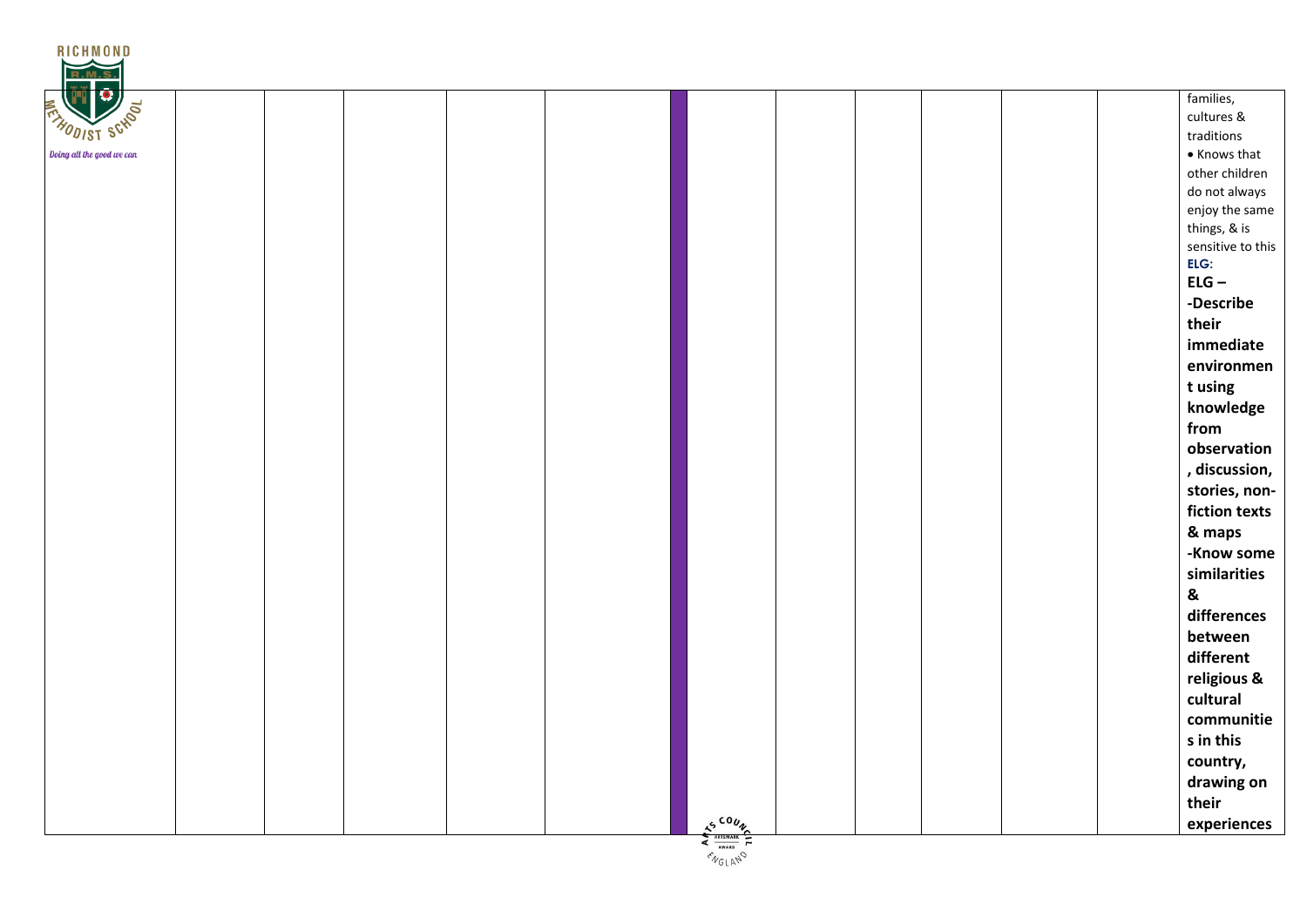| R.M.S                           |                                                                                                                                                                                                                                                                                                                                                                                                                                                                                     |                                                                                                                                                                                                                                                                                                                         |                                                                                                                                                                                                                                                   |
|---------------------------------|-------------------------------------------------------------------------------------------------------------------------------------------------------------------------------------------------------------------------------------------------------------------------------------------------------------------------------------------------------------------------------------------------------------------------------------------------------------------------------------|-------------------------------------------------------------------------------------------------------------------------------------------------------------------------------------------------------------------------------------------------------------------------------------------------------------------------|---------------------------------------------------------------------------------------------------------------------------------------------------------------------------------------------------------------------------------------------------|
| Doing all the good we can       |                                                                                                                                                                                                                                                                                                                                                                                                                                                                                     |                                                                                                                                                                                                                                                                                                                         | & what has<br>been read in<br>class<br>-Explain<br>some<br>similarities<br>&<br>differences<br>between<br>life in this<br>country &<br>life in other<br>countries,<br>drawing on<br>knowledge<br>from<br>stories, non-<br>fiction texts<br>& maps |
| U the W<br>The Natural<br>World | <b>Nursery</b><br>• Comment and ask questions about<br>aspects of their familiar world such as<br>the place where they live or the natural<br>world<br>• Know that there are different<br>countries in the world & talk about the<br>differences they have experienced or<br>seen in photos<br>• Help children to notice and discuss<br>patterns around them, e.g. rubbings<br>from grates, covers, or bricks.<br>• Identify seasonal patterns - focusing<br>on plants and animals. | <b>Nursery</b><br>• Most plants start<br>growing from a seed or<br>bulb<br>• All plants need water<br>& light to grow &<br>survive<br>• Observe plants<br>closely through a<br>variety of means e.g.<br>magnifiers &<br>photographs<br>• Extend vocabulary:<br>leaves, petals, roots,<br>bulb, trunk, branches,<br>600. |                                                                                                                                                                                                                                                   |

RICHMOND

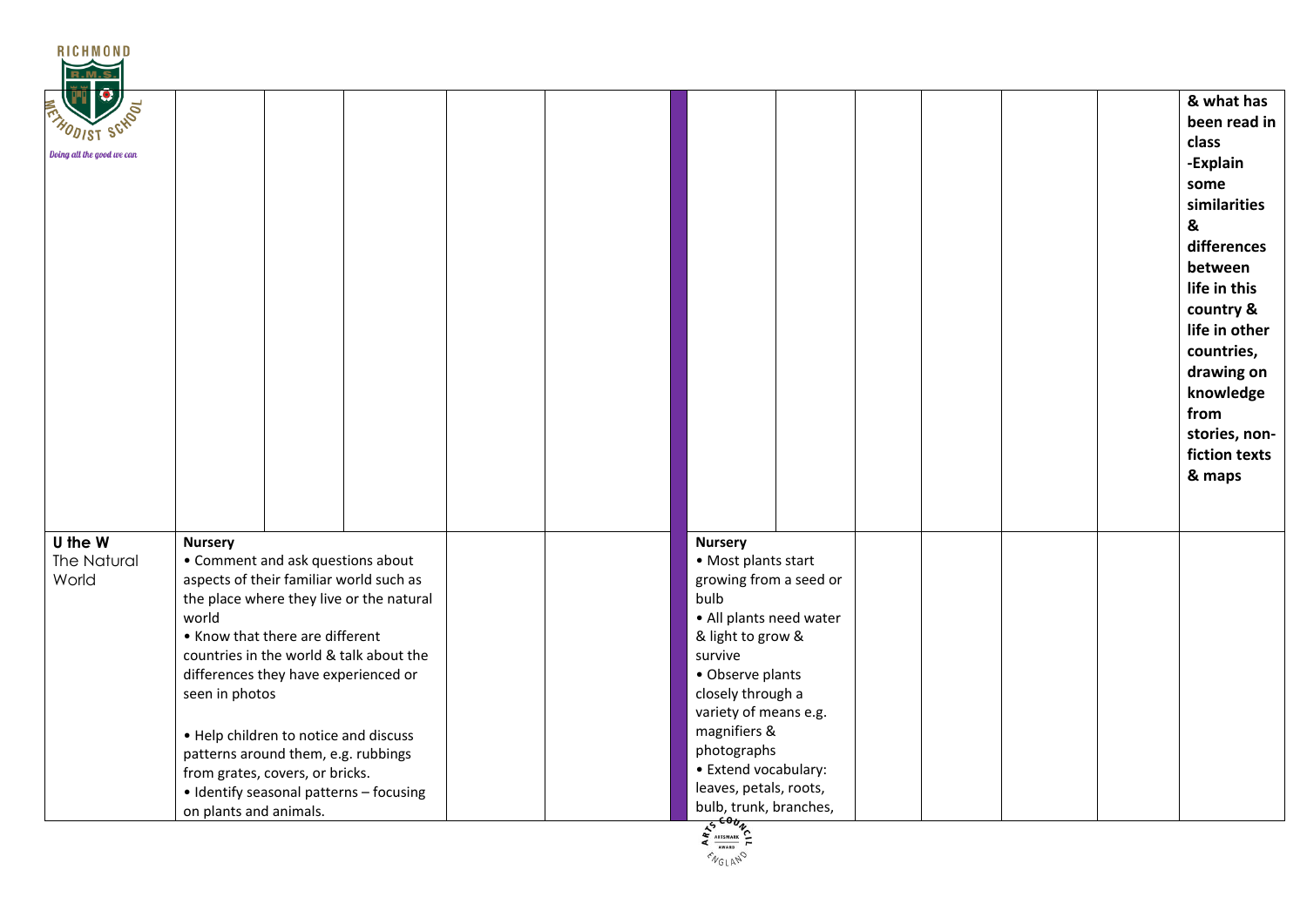

| . Begin to understand the effect their          | stem, garden plants,                  |  |
|-------------------------------------------------|---------------------------------------|--|
| behaviour can have on the environment           | wild plants, seeds                    |  |
|                                                 | • Use all the senses in               |  |
| Reception                                       | hands-on exploration                  |  |
| • Observe, find out about and identify          | of plants                             |  |
| features in the place they live and in the      | • Understand the key                  |  |
| natural world.                                  | features of the life                  |  |
| • Find out about their environment and          | cycle of a plant                      |  |
|                                                 | Reception                             |  |
| talk about those features they<br>like/dislike. | • All plants need water,              |  |
| · Use appropriate words, e.g. 'town',           | light and warmth to                   |  |
| 'village', 'road', 'path', 'house', 'flat',     | grow and survive                      |  |
| 'temple' and 'synagogue', to help               | • A seed produces                     |  |
| children make distinctions in their             | roots to allow water to               |  |
| observations.                                   | get into the plant and                |  |
| • Encourage children to express                 | shoots to produce                     |  |
| opinions on natural and built                   | leaves to collects the                |  |
| environments and give opportunities             | sunlight                              |  |
| for them to hear different points of            | • Extend vocabulary:                  |  |
| view on the quality of the environment.         | blossom, buds, bulb,                  |  |
| • Recognise some environments that              | evergreen, deciduous                  |  |
| are different to the one in which they          | • Describe what they                  |  |
| live.                                           | see, hear & feel whilst               |  |
|                                                 | outside                               |  |
| • Explore their local environment and           | • Name & describe                     |  |
| talk about the changes they see.                | some plants                           |  |
| • Talk about the similarities and               | • Draw pictures of                    |  |
| differences between them and their              | plants                                |  |
| friends and well as looking at photos of        | • Understand the effect               |  |
| children and places around the world.           | of changing seasons on                |  |
| • Explain that human activity can               | the natural world                     |  |
| influence and impact on the world,              | around them                           |  |
| meaning that things happen as a result          | <b>Biology ELG -</b>                  |  |
| of our actions                                  | - Explore the natural                 |  |
| • Understand the effect of changing             | world around them,                    |  |
| seasons on the natural world around             | making observations                   |  |
| them                                            | and drawing pictures                  |  |
|                                                 |                                       |  |
|                                                 | of animals and<br>plants <sup>2</sup> |  |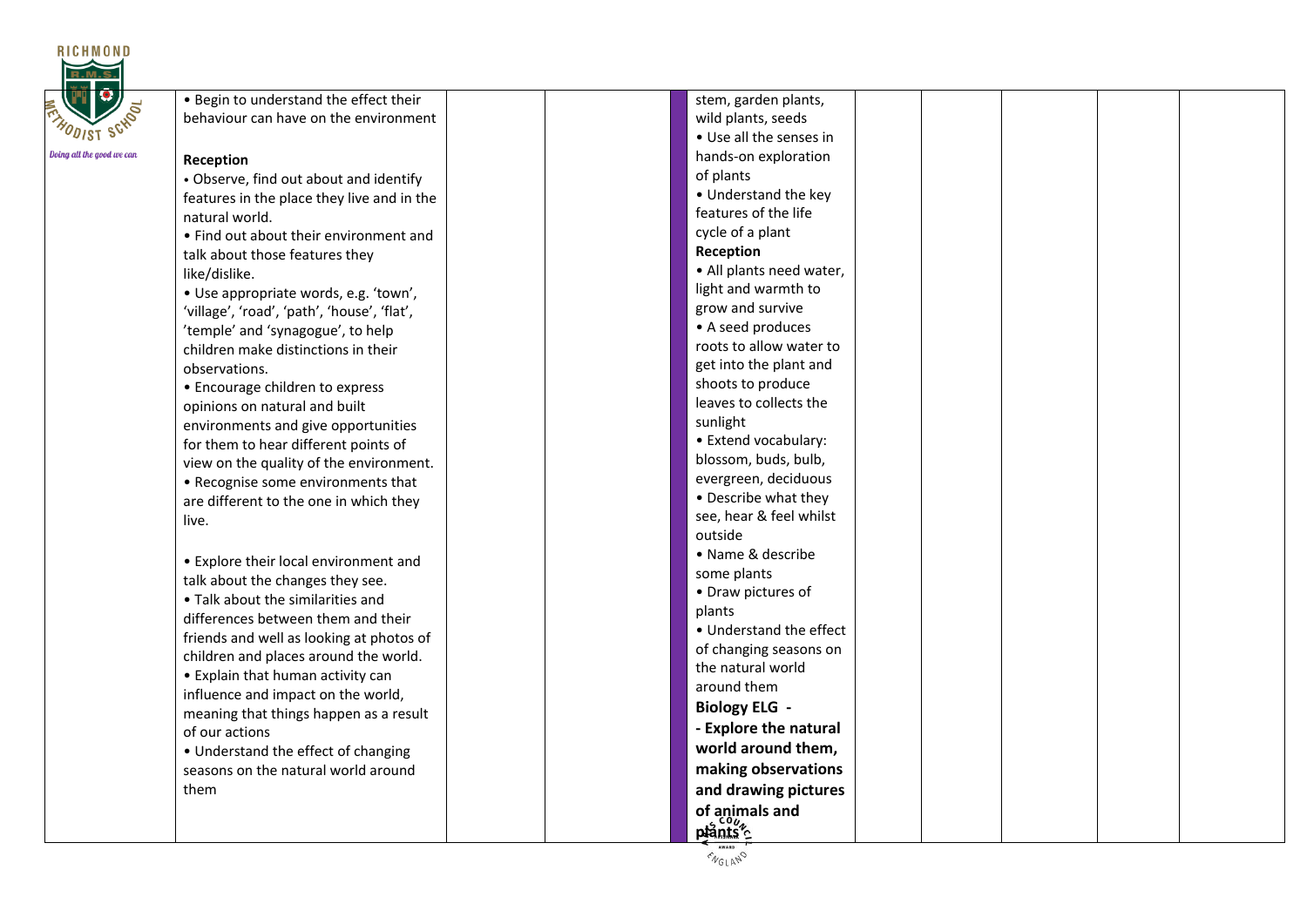| <b>RICHMOND</b>           |                                                                                                                                                                                                                                                                                                                                                                                                                                                                                                                                                                                                                              |                                                                                                                                                                                                                                                                                        |                                                                                                                                                                                                                                                                                                                                        |  |
|---------------------------|------------------------------------------------------------------------------------------------------------------------------------------------------------------------------------------------------------------------------------------------------------------------------------------------------------------------------------------------------------------------------------------------------------------------------------------------------------------------------------------------------------------------------------------------------------------------------------------------------------------------------|----------------------------------------------------------------------------------------------------------------------------------------------------------------------------------------------------------------------------------------------------------------------------------------|----------------------------------------------------------------------------------------------------------------------------------------------------------------------------------------------------------------------------------------------------------------------------------------------------------------------------------------|--|
| Doing all the good we can | ELG - Know some similarities &<br>differences between the natural world<br>around them & contrasting<br>environments, drawing on their<br>experiences & what has been read in<br>class.<br><b>Understand some important</b><br>processes and changes in the<br>natural world around them,<br>including the seasons<br>ELG - Know some similarities &<br>differences between the natural world<br>around them & contrasting<br>environments, drawing on their<br>experiences & what has been read in<br>classUnderstand some important<br>processes and changes in the<br>natural world around them,<br>including the seasons |                                                                                                                                                                                                                                                                                        | - Know some<br>similarities and<br>differences between<br>the natural world<br>around them and<br>contrasting<br>environments,<br>drawing on their<br>experiences and<br>what has been read<br>in class<br>- Understand some<br>important processes<br>and changes in the<br>natural world<br>around them,<br>including the<br>seasons |  |
| <b>Technology</b>         |                                                                                                                                                                                                                                                                                                                                                                                                                                                                                                                                                                                                                              | <b>Nursery</b><br>• Shows skill<br>in making<br>toys work by<br>pressing parts<br>or lifting flaps<br>to achieve<br>effects such<br>as sound,<br>movements<br>or new<br>images<br>• Shows an<br>interest in<br>technological<br>toys with<br>knobs or<br>pulleys, real<br>objects such | 500y                                                                                                                                                                                                                                                                                                                                   |  |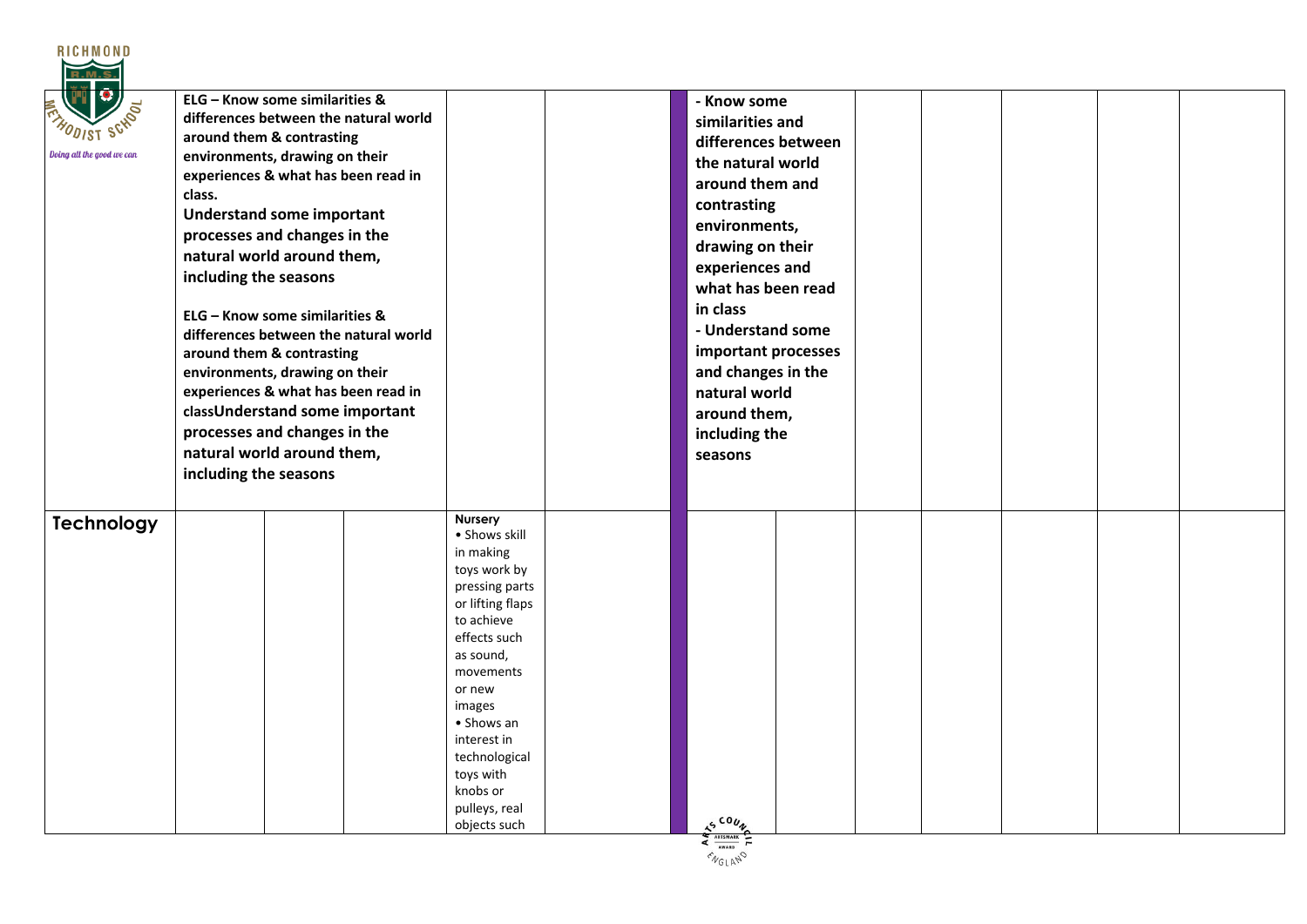

 $\frac{Z_{\frac{\text{AVARD}}{\text{AVARD}}}}{\frac{Z_{\text{AVARD}}}{\text{AVQ} \cup N_{\text{V}}}}$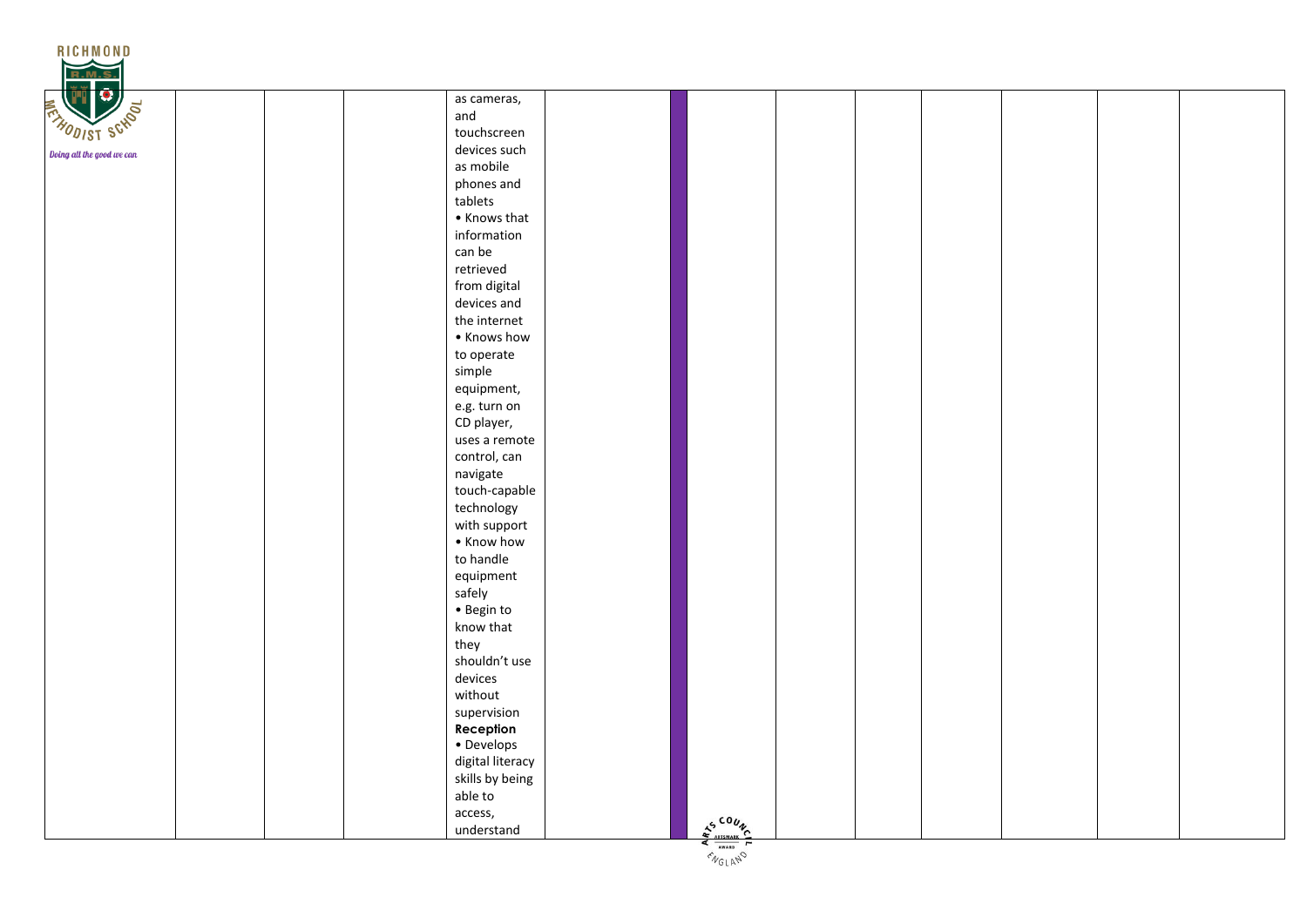| <b>RICHMOND</b><br>R.M                               |  |                                                                                                                                            |                                                                                    |                                                                        |                                                           |                   |                                                                                                                                  |  |
|------------------------------------------------------|--|--------------------------------------------------------------------------------------------------------------------------------------------|------------------------------------------------------------------------------------|------------------------------------------------------------------------|-----------------------------------------------------------|-------------------|----------------------------------------------------------------------------------------------------------------------------------|--|
| e<br>THODIST SCHOOL<br>Doing all the good we can     |  | and interact<br>with a range<br>$\mathsf{of}$<br>technologies<br>• Completes a<br>simple                                                   |                                                                                    |                                                                        |                                                           |                   |                                                                                                                                  |  |
|                                                      |  | program on<br>electronic<br>devices<br>• Can create<br>content such<br>as a video<br>recording,<br>stories,<br>and/or draw a<br>picture on |                                                                                    |                                                                        |                                                           |                   |                                                                                                                                  |  |
|                                                      |  | screen<br>• Begin to list<br>different IT in<br>their home<br>· Begin to<br>give reasons<br>why we need<br>to stay safe<br>online          |                                                                                    |                                                                        |                                                           |                   |                                                                                                                                  |  |
|                                                      |  | • Can use the<br>internet with<br>adult<br>supervision to<br>find and<br>retrieve<br>information<br>of interest to<br>them                 |                                                                                    |                                                                        |                                                           |                   |                                                                                                                                  |  |
| EA&D<br>Creating<br>with<br><b>Materials</b><br>EA&D |  |                                                                                                                                            | <b>Nursery</b><br>• Remember &<br>sing familiar songs<br>e.g. pop songs,<br>rhymes | $\frac{1}{4}\frac{1}{4}\frac{1}{4}\left(\frac{1}{4}\frac{1}{4}\right)$ | Nursery:<br>· Join different<br>materials &<br>textures • | explore different | Nursery:<br>· Use various construction<br>materials, e.g. joining<br>pieces, stacking vertically<br>and horizontally, balancing, |  |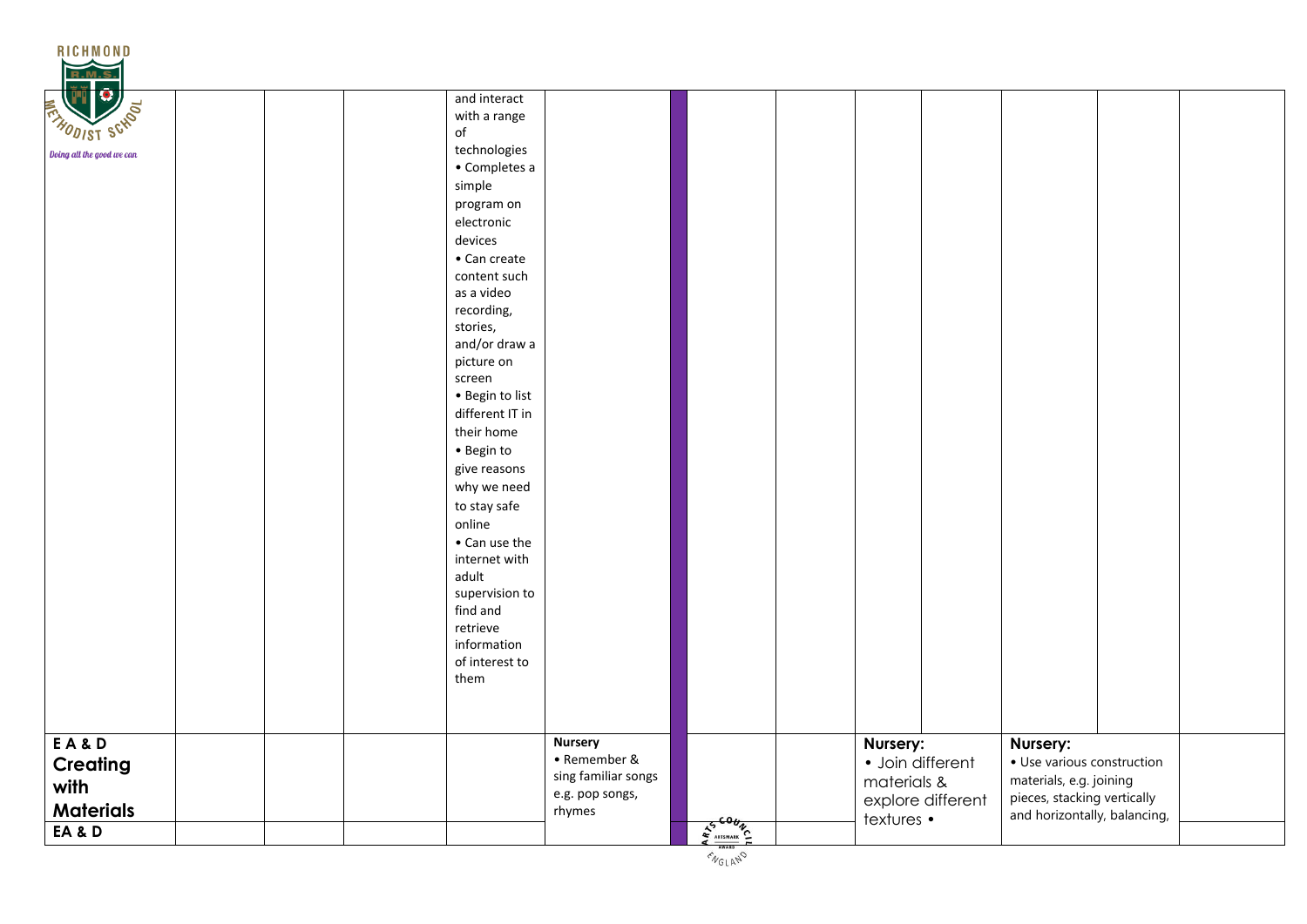| <b>RICHMOND</b><br>Protive<br>and Exploring<br>Doing all the good we can | • Taps out simple<br>repeated rhythms<br>• Creates sounds<br>to accompany<br>stories<br>• Sing the melodic<br>shape (moving<br>melody, such as<br>up & down, down<br>& up) of familiar<br>songs<br>• Play instruments<br>with increasing<br>control to express<br>their feelings &<br>ideas<br>• Explore & learn<br>how sounds &<br>movements can be<br>changed e.g.<br>louder, quieter<br>• Notice what<br>other children &<br>adults do, mirror<br>what is observed,<br>adding variations<br>& doing it<br>spontaneously<br>• Respond to what<br>they have heard,<br>expressing their<br>thoughts &<br>feelings<br>• Develop an |                              | Develop own<br>ideas & decide<br>which materials<br>to use to express<br>them<br><b>Reception:</b><br>• Develop own<br>ideas through<br>experimentation<br>with diverse<br>materials to<br>express &<br>communicate<br>their discoveries<br>& understanding<br><b>ELG</b><br>- Safely use and<br>explore a variety of<br>materials, tools and<br>techniques,<br>experimenting with<br>colour, design,<br>texture, form and<br>function<br>- Share their<br>creations, explaining<br>the process they<br>have used<br>- Make use of props<br>and materials when<br>role-playing<br>characters in<br>narratives and stories | making enclosures and<br>creating spaces<br>• Use available resources to<br>create props or creates<br>imaginary ones to support<br>play<br>Reception:<br>• Use increasing knowledge<br>& understanding of tools &<br>materials to explore their<br>interests & enquiries &<br>develop their thinking<br>• Create representations<br>both imaginary & real-life<br>ideas, events, people &<br>objects<br><b>ELG</b><br>- Safely use and explore a<br>variety of materials, tools<br>and techniques,<br>experimenting with colour,<br>design, texture, form and<br>function<br>- Share their creations,<br>explaining the process<br>they have used<br>- Make use of props and<br>materials when role-<br>playing characters in<br>narratives and stories |
|--------------------------------------------------------------------------|-----------------------------------------------------------------------------------------------------------------------------------------------------------------------------------------------------------------------------------------------------------------------------------------------------------------------------------------------------------------------------------------------------------------------------------------------------------------------------------------------------------------------------------------------------------------------------------------------------------------------------------|------------------------------|---------------------------------------------------------------------------------------------------------------------------------------------------------------------------------------------------------------------------------------------------------------------------------------------------------------------------------------------------------------------------------------------------------------------------------------------------------------------------------------------------------------------------------------------------------------------------------------------------------------------------|----------------------------------------------------------------------------------------------------------------------------------------------------------------------------------------------------------------------------------------------------------------------------------------------------------------------------------------------------------------------------------------------------------------------------------------------------------------------------------------------------------------------------------------------------------------------------------------------------------------------------------------------------------------------------------------------------------------------------------------------------------|
|                                                                          | understanding of<br>how to create &<br>use sounds<br>intentionally<br>• Create own<br>songs, or<br>improvise a song<br>around one they<br>know                                                                                                                                                                                                                                                                                                                                                                                                                                                                                    | $s^{cou}$<br><b>ARTSMARK</b> |                                                                                                                                                                                                                                                                                                                                                                                                                                                                                                                                                                                                                           |                                                                                                                                                                                                                                                                                                                                                                                                                                                                                                                                                                                                                                                                                                                                                          |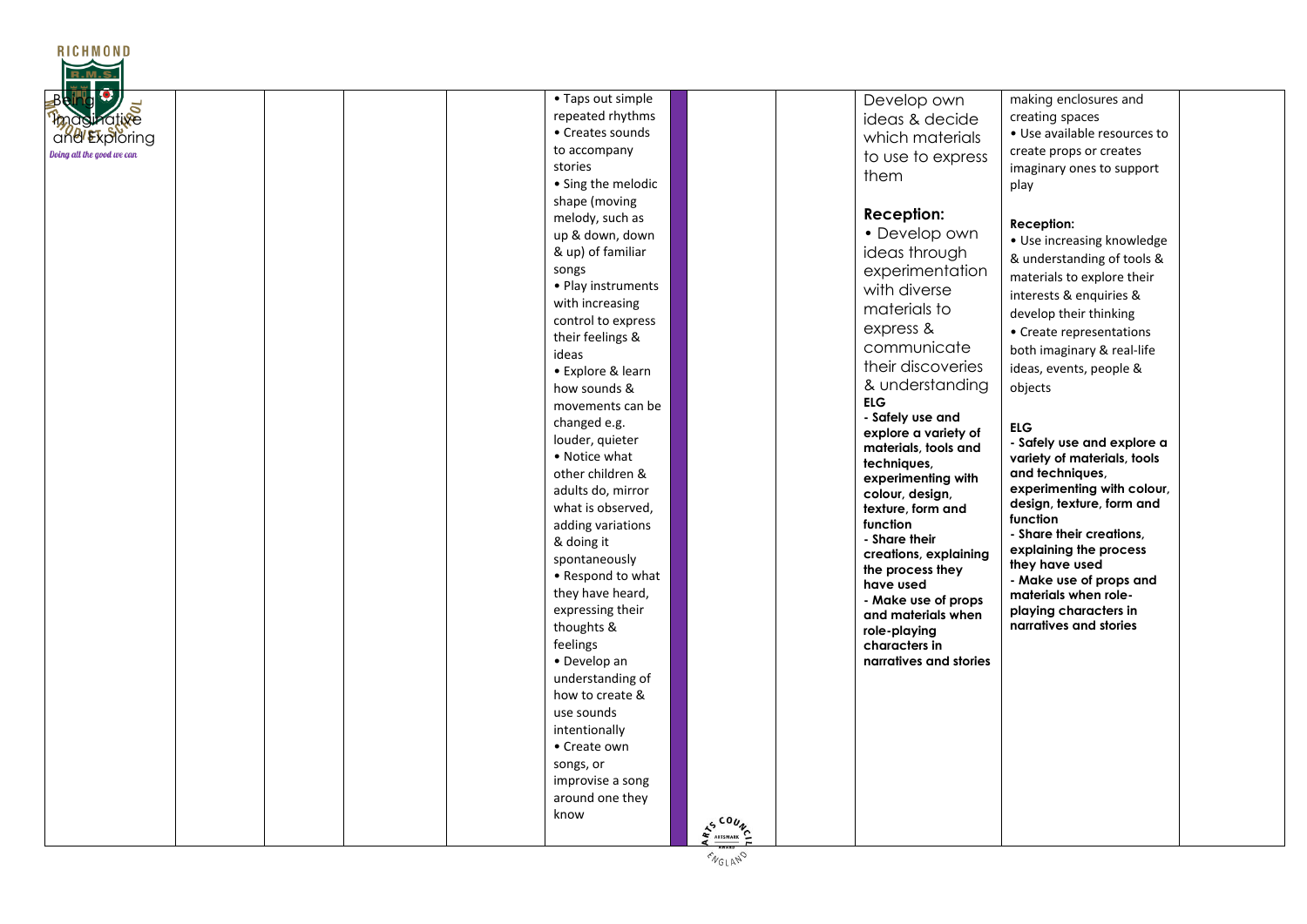| <b>RICHMOND</b>           |                                        |
|---------------------------|----------------------------------------|
| <b>R.M.S</b><br>ō         |                                        |
| <b>THODIST SCHOOL</b>     | Reception                              |
|                           | • Make music in a                      |
|                           | range of ways e.g.                     |
| Doing all the good we can | plays with sounds<br>creatively, plays |
|                           | along to the beat                      |
|                           | of the song they                       |
|                           | are singing or                         |
|                           | music they are                         |
|                           | listening to                           |
|                           | $\bullet$ Sing in a group              |
|                           | or on their own,                       |
|                           | increasingly                           |
|                           | matching the pitch                     |
|                           | & following the                        |
|                           | melody                                 |
|                           | $\bullet$ Listen                       |
|                           | attentively, move                      |
|                           | to & talk about                        |
|                           | music, expressing                      |
|                           | their feelings &                       |
|                           | responses                              |
|                           | • Respond                              |
|                           | imaginatively to<br>music e.g. this    |
|                           | music sounds like                      |
|                           | dinosaurs                              |
|                           | • Choose                               |
|                           | particular                             |
|                           | movements,                             |
|                           | instruments/soun                       |
|                           | ds for their own                       |
|                           | imaginative                            |
|                           | purposes                               |
|                           | • Explore &                            |
|                           | engage in music                        |
|                           | making & dance,                        |
|                           | performing solo or                     |
|                           | in groups                              |
|                           |                                        |
|                           | <b>ELG</b>                             |
|                           | - Sing a range of                      |
|                           | well-known<br>$5600\nX$                |